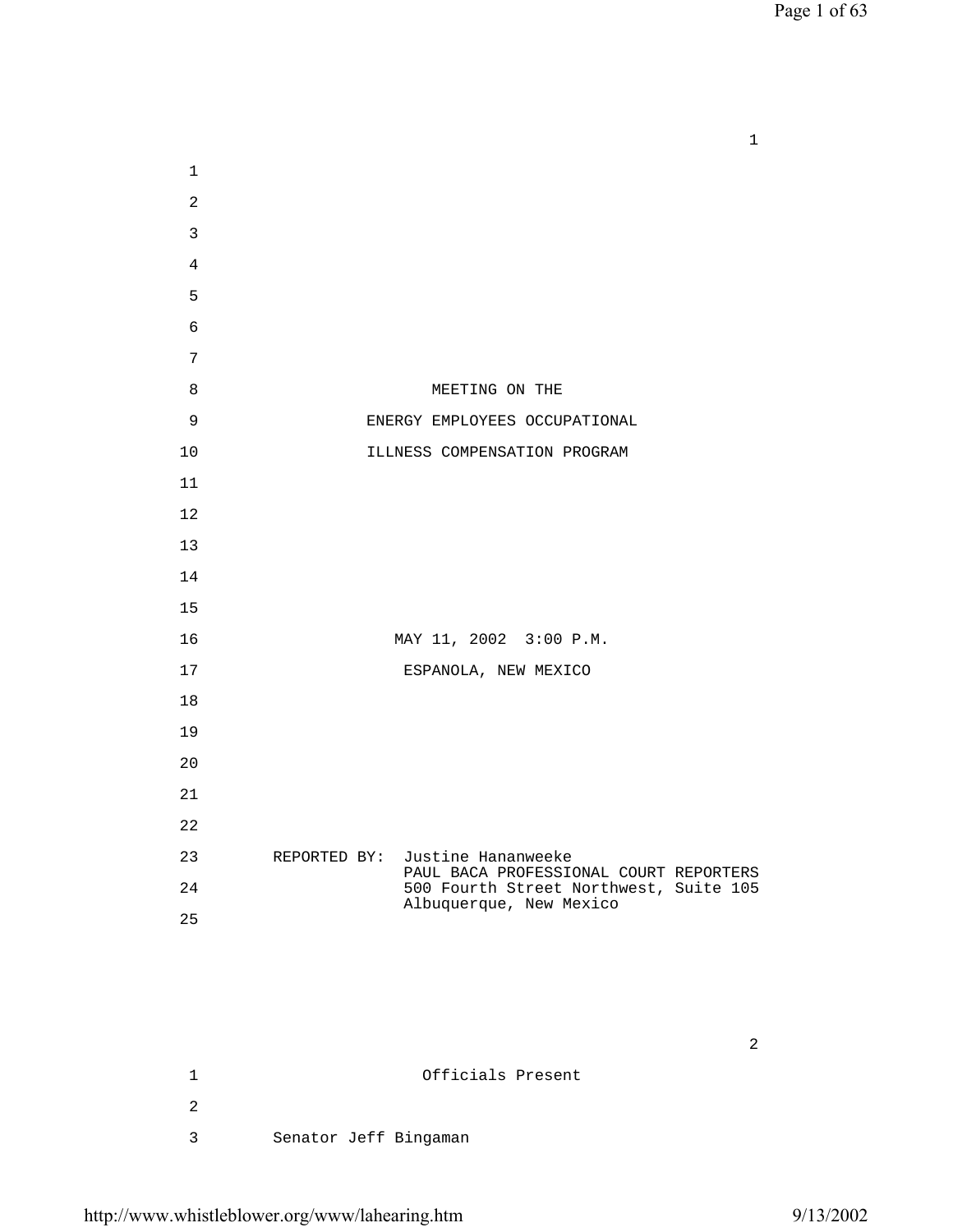4 Congresman Tom Udall 5 Beverly Cook Assistant Department of Energy Secretary 6 7 Larry Elliot, 8 National Institute of Occupational Safety and Health 9 10 Peter M. Turcic, 11 Department of Energy 12 13 14 15 P-R-E-S-E-N-T-A-T-I-O-N 16 17 MR. YOUNG: Good afternoon. My name is 18 Scott Young, and I work for Senator Jeff Bingaman, and 19 welcome to our Energy Employees Occupational Illness 20 Compensation Program meeting. 21 FROM THE FLOOR: We can't hear. 22 MR. YOUNG: You can't hear? 23 FROM THE FLOOR: No. 24 MR. YOUNG: That's the first time 25 anybody's ever said that about me.

> 1 Let me just introduce who we have today. More? You 2 can hear that? Good, they can hear that. We have 3 Senator Jeff Bingaman, Representative Tom Udall, 4 Assistant Secretary Beverly Cook from the Department of 5 Energy. We have Peter Turcic from the Department of 6 Labor, Larry Elliot from the National Institute of 7 Occupational Safety and Health. We'd also like to 8 recognize a few other folks, the Los Alamos P.O.W.S.

<u>3</u>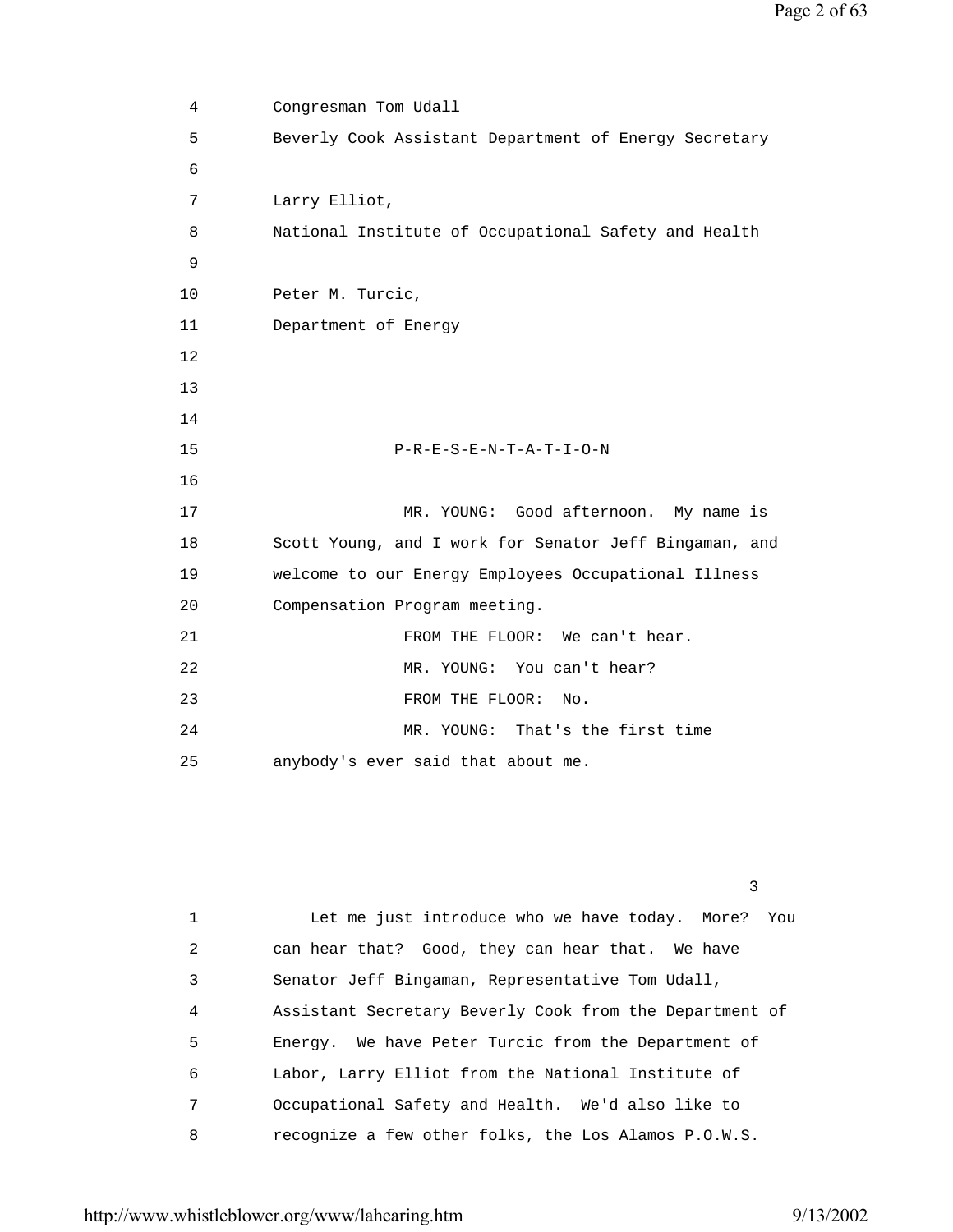9 Group. Ken Silver has put that together. We have David 10 Michaels, who is in the wings, who helped us with this 11 program initially. And most importantly, I'd like to 12 recognize you, the workers, who this is all about. 13 Thank you for coming.

 14 Today we're going to have some opening remarks by 15 Senator Bingaman and Representative Udall, and then 16 we're going to have an update on the program by 17 Secretary Cook and Mr. Turcic and from Mr. Elliot, and 18 then we're going to hear from you about some different 19 -- some problems you've had with the program today, and 20 then we'll open it up for questions and answers. I'll 21 be kind of keeping the clock here, to keep things moving 22 along. And with that, I think I'll just get us going. 23 Senator Bingaman.

- 24 (Applause).
- 25 SENATOR BINGAMAN: Thank you very much.

4

 1 Many of you were at the meeting that we held -- that was 2 held, I guess a couple of years ago over at Northern, 3 right up the road here, when the Department of Energy 4 was trying to determine what should be done by way of 5 compensation an occupational illness compensation 6 program. That was one of many hearings they had around 7 the country. It was a very good hearing. 8 And as a result of that, as you recall, we went back 9 to Washington and introduced legislation to set up this 10 program, this Energy Employees Occupational Illness 11 Compensation Program, and we passed it. Congressman 12 Udall in the House worked on it, I worked on it in the

13 Senate. We had, of course, Bill Richardson in the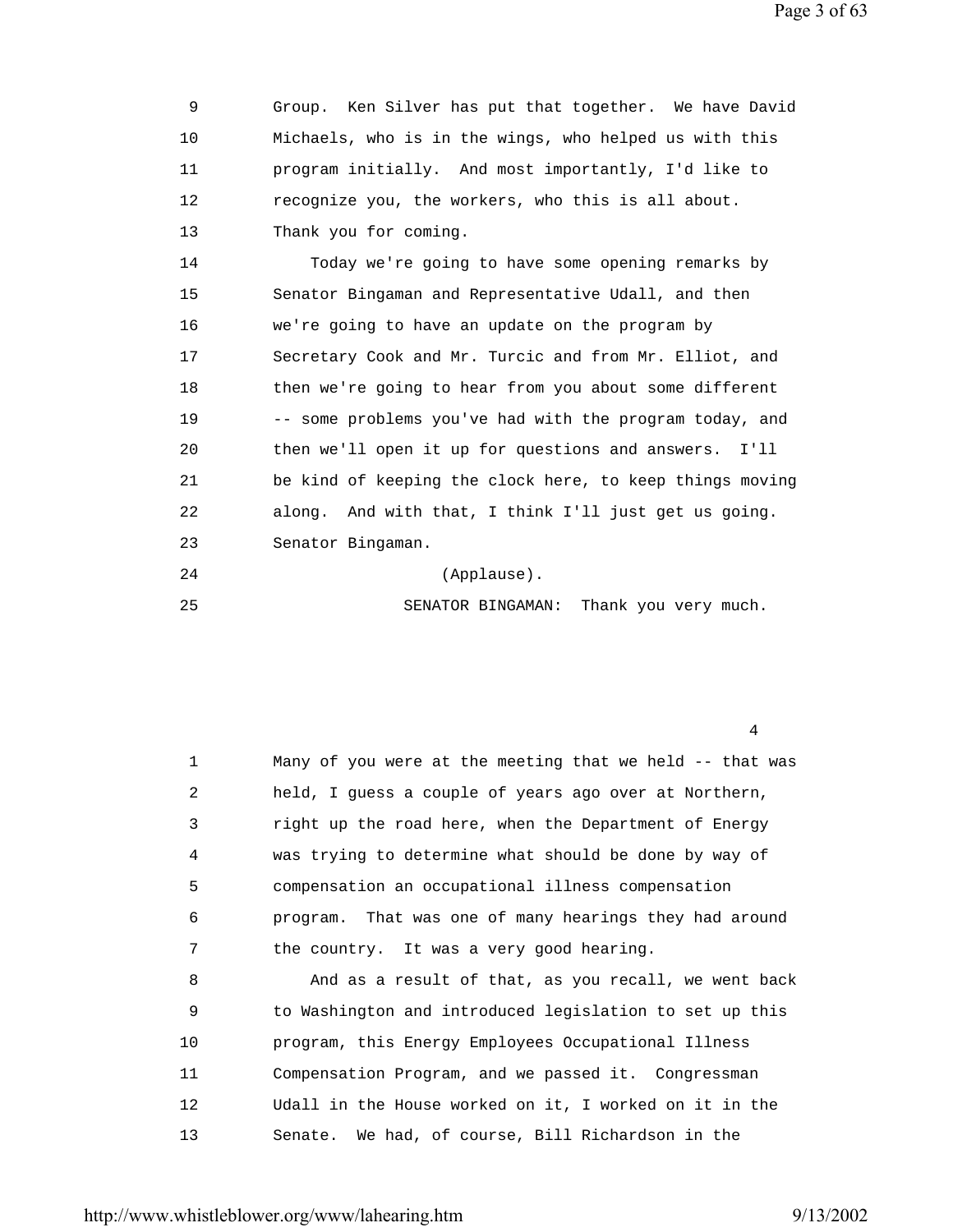Page 4 of 63

 14 Secretary's office at that point, Secretary of Energy's 15 Office, and he worked very hard to lobby various members 16 of the Congress to get that enacted as well. And we 17 were successful about 19 months ago in enacting that 18 legislation.

 19 The program set out a framework that initiated 20 payments to workers who had been made ill as a result of 21 their work at Department of Energy facilities. The 22 program has two parts: A federal compensation program; 23 and secondly, an assistance program to help workers file 24 state workers' compensation claims.

25 For the past several months, we've heard more and

the contract of the contract of the contract of the contract of the contract of the contract of the contract of

| $\mathbf 1$ | more complaints about the implementation of the program    |
|-------------|------------------------------------------------------------|
| 2           | and problems that workers have encountered in trying to    |
| 3           | receive the remedy that they believe they're entitled      |
| 4           | The concerns vary, but the result has been very<br>to.     |
| 5           | unfortunate in that we have, as I understand it, only      |
| 6           | two New Mexico workers who have actually received          |
| 7           | monetary compensation through this program so far.<br>This |
| 8           | is out of about 500 filed claims. We thought it would      |
| 9           | be useful -- this is not a formal hearing, but this is     |
| 10          | an opportunity to primarily for the officials who are      |
| 11          | now tasked with trying to implement this program to hear   |
| 12          | from workers as to what the situation is and what the      |
| 13          | problems are that they have encountered.                   |
| 14          | Assistant Secretary Beverly Cook, who was just             |
| 15          | confirmed as the Department of Energy's Environment        |
| 16          | Safety and Health Assistant Secretary, she's here today    |
| 17          | to gather specific information regarding these problems,   |

18 since this is obviously a significant part of her new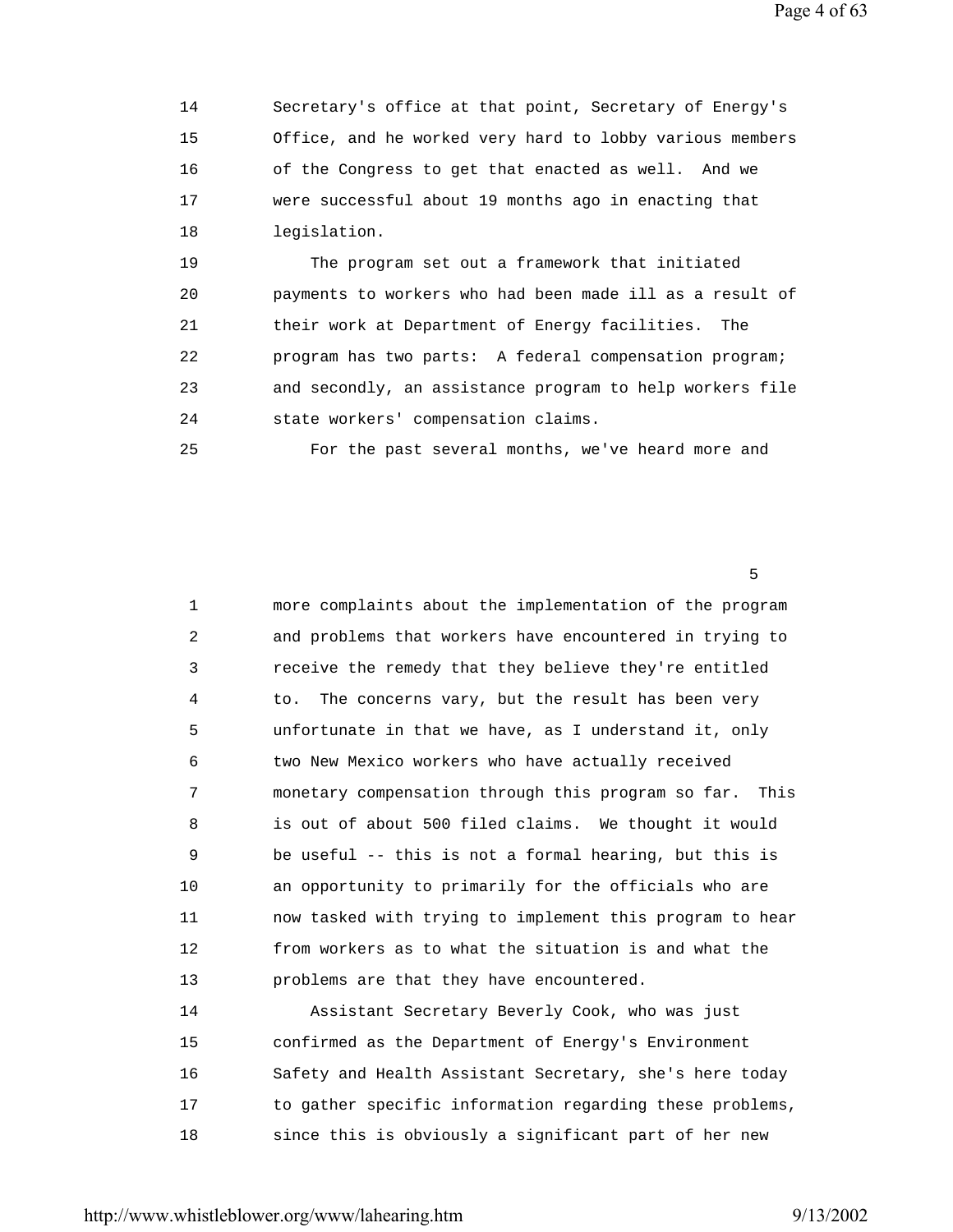Page 5 of 63

| 19 | job. Larry Turcic from the Department of Labor is here,  |
|----|----------------------------------------------------------|
| 20 | Larry Elliot from the National Institute of Occupational |
| 21 | These three represent the primary agencies<br>Health.    |
| 22 | involved with implementation of the program. They're     |
| 23 | individuals -- and they have the job of making this      |
| 24 | work.                                                    |
| 25 | Obviously, I have the additional interest of finding     |

 $\sim$  6.6  $\sim$  6.6  $\sim$  6.6  $\sim$  6.6  $\sim$  6.6  $\sim$  6.6  $\sim$  6.6  $\sim$  6.6  $\sim$  6.6  $\sim$  6.6  $\sim$  6.6  $\sim$  6.6  $\sim$  6.6  $\sim$  6.6  $\sim$  6.6  $\sim$  6.6  $\sim$  6.6  $\sim$  6.6  $\sim$  6.6  $\sim$  6.6  $\sim$  6.6  $\sim$  6.6  $\sim$  6.6  $\sim$  6.6  $\sim$ 

| 1  | out, and I'm sure Congressman Udall does as well,         |  |  |
|----|-----------------------------------------------------------|--|--|
| 2  | defects in the law that we need to try to address         |  |  |
| 3  | legislatively. So we want to hear from workers.<br>That's |  |  |
| 4  | the primary purpose of it. We have a list, quite an       |  |  |
| 5  | extensive list, of people who have been designated to     |  |  |
| 6  | speak both on toxic substances, on radiation dosimetry,   |  |  |
| 7  | and on the EEOIC claims process. So I'll stop with        |  |  |
| 8  | that.                                                     |  |  |
| 9  | I think the main purpose is to get the information        |  |  |
| 10 | out and get it to the right people. I thank them very     |  |  |
| 11 | much for coming to Espanola today. This will be a big     |  |  |
| 12 | Let's give them a hand for coming out here.<br>help.      |  |  |
| 13 | (Applause.)                                               |  |  |
| 14 | Let me turn this over to Congressman Udall, who has       |  |  |
| 15 | been a strong ally in all of this in the U. S. Congress,  |  |  |
| 16 | and let me turn it over to him to make comments.          |  |  |
| 17 | CONGRESSMAN UDALL: Jeff, thank you very                   |  |  |
| 18 | And let me say that I agree with Jeff. What we<br>much.   |  |  |
| 19 | really want to do is get to the point here of this        |  |  |
| 20 | meeting, which is hearing from workers.                   |  |  |
| 21 | I remember when I came here two years ago, you told       |  |  |
| 22 | me that the old system of hanging workers out to dry had  |  |  |
| 23 | to change. And at that meeting, I said I would work       |  |  |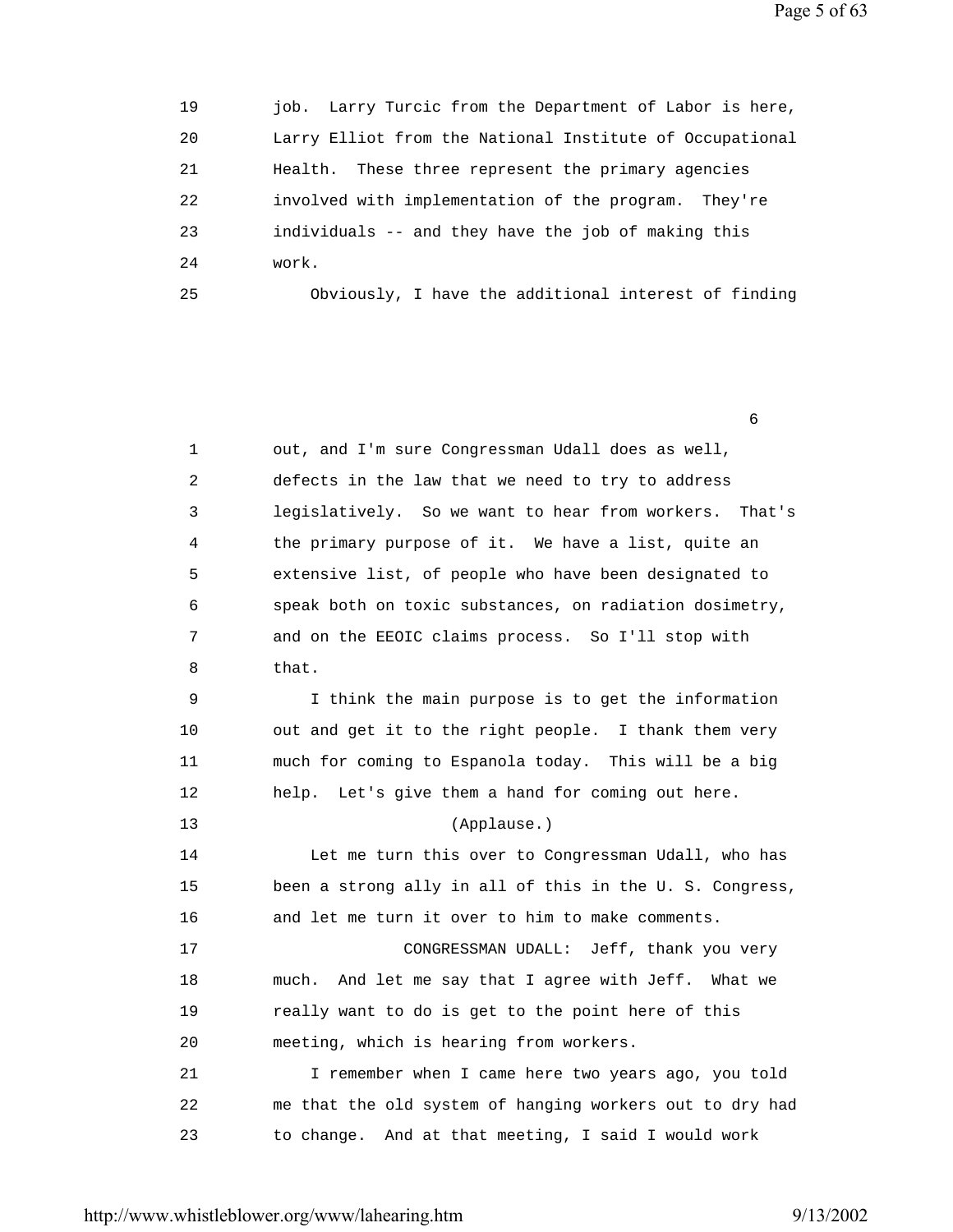Page 6 of 63

 24 with you to end decades of denial and get some real 25 compensation for Cold War heroes who became sick after

<u>7</u> The contract of the contract of the contract of the contract of the contract of the contract of the contract of the contract of the contract of the contract of the contract of the contract of the contract of the contra

 1 serving their country. Today we have a law on the books 2 that calls for fair treatment and just compensation for 3 Cold War heroes. I'm proud to have worked with Senator 4 Bingaman to pass this piece of legislation. He was a 5 champion in the Senate and I worked very hard in the 6 House with a bipartisan coalition. Unfortunately, 7 several problems have emerged in the implementation of 8 this bill.

 9 First, the Energy Employees Compensation Bill which 10 I supported was supposed to help workers by ensuring 11 that DOE contractors would not contest legitimate claims 12 for compensation. Unfortunately, DOE has proposed a 13 rule that allows contractors to use their tremendous 14 resources to fight claims. In some claim cases, DOE 15 will even use taxpayer money to reimburse contractors 16 who have thwarted the spirit of law by fighting workers' 17 claims.

 18 Second, Subtitle D of this legislation was supposed 19 to overcome barriers in state workers' compensation 20 programs that prevent workers from getting the 21 compensation they deserve. As such, the bill called for 22 claims under Subtitle D to be evaluated using a uniform 23 medical standard based on sound science. Instead, DOE 24 has decided to use a different standard for each state 25 affected by this bill. According to DOE rules, the DOE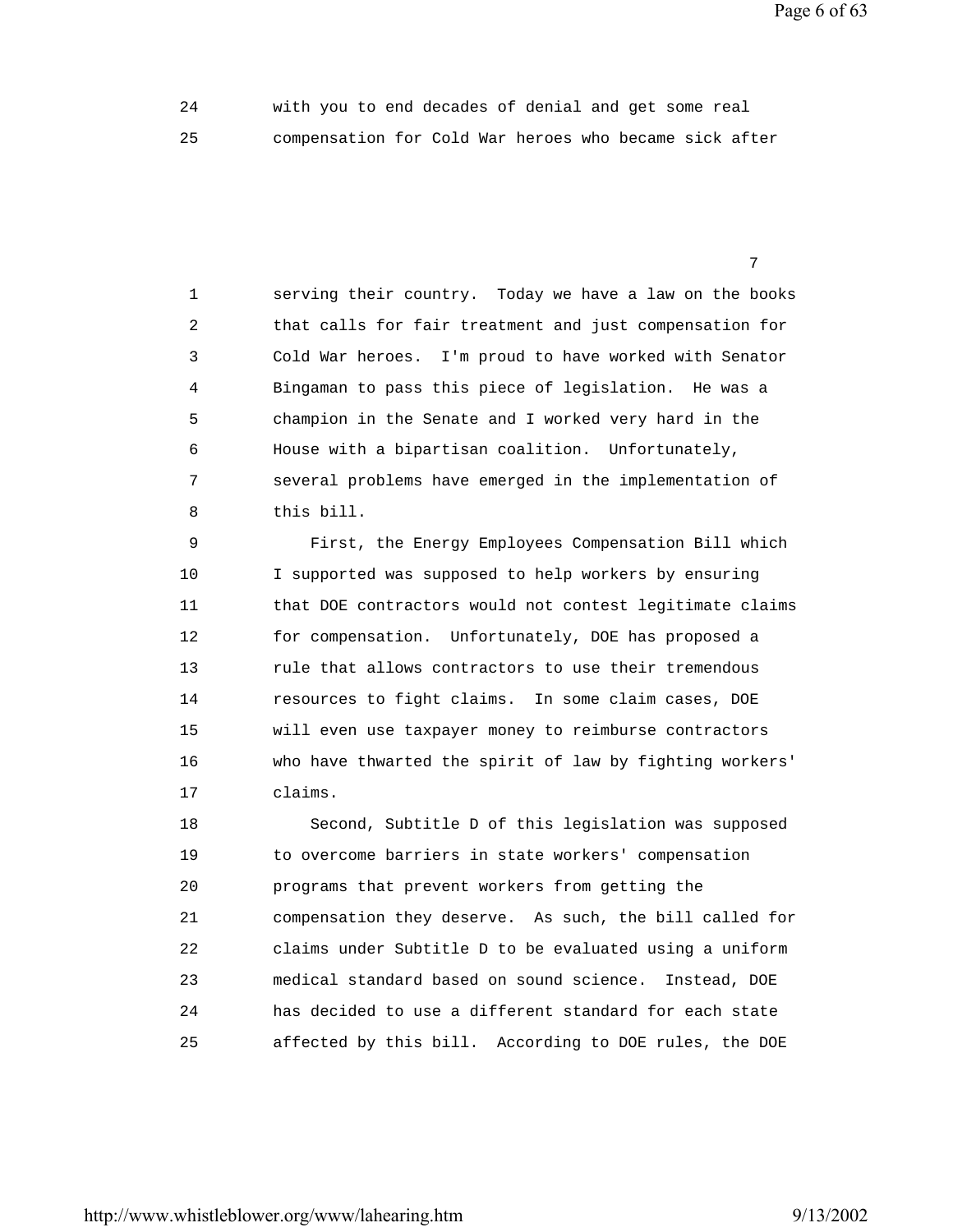Page 7 of 63

 1 physician panel will have to learn dozens of state 2 worker's compensation statutes, and workers will face 3 the same barriers they faced under the old workers' 4 compensation system.

experience of the contract of the contract of the contract of the contract of the contract of the contract of the contract of the contract of the contract of the contract of the contract of the contract of the contract of

 5 In New Mexico, that means claims will be evaluated 6 based on an outdated, scientifically unsound standard 7 that will effectively prevent whole groups of legitimate 8 claims from receiving compensation.

 9 Finally, HHS, the Health and Human Services 10 Department, has failed to release the rule relating to 11 the expansion of the special exposure cohort. As you 12 know, members of this special cohort have an easier 13 burden of proof because they, through no fault of their 14 own, are unable to provide the documentation that would 15 prove their claims. I cannot speak of what is in the 16 special cohort rule because it is my hope that DOE has 17 laid out a policy that gives workers who had the wool 18 pull over their eyes a fair chance to receive 19 compensation.

 20 With these concerns in mind, I've written to the 21 Department of Energy urging them to follow the intent of 22 the law as they implement this program. I look forward 23 to working with Senator Bingaman and everybody involved 24 in implementing the Energy Employee Compensation 25 Program. I believe that working together, we can make

 1 this program a real success. We are not going to give 2 up the fight to bring fairness and justice to this long 3 overdue law and these Cold War heroes. Thank you. 4 (Applause.)

en de la construction de la construction de la construction de la construction de la construction de la constr<br>1980 : la construction de la construction de la construction de la construction de la construction de la const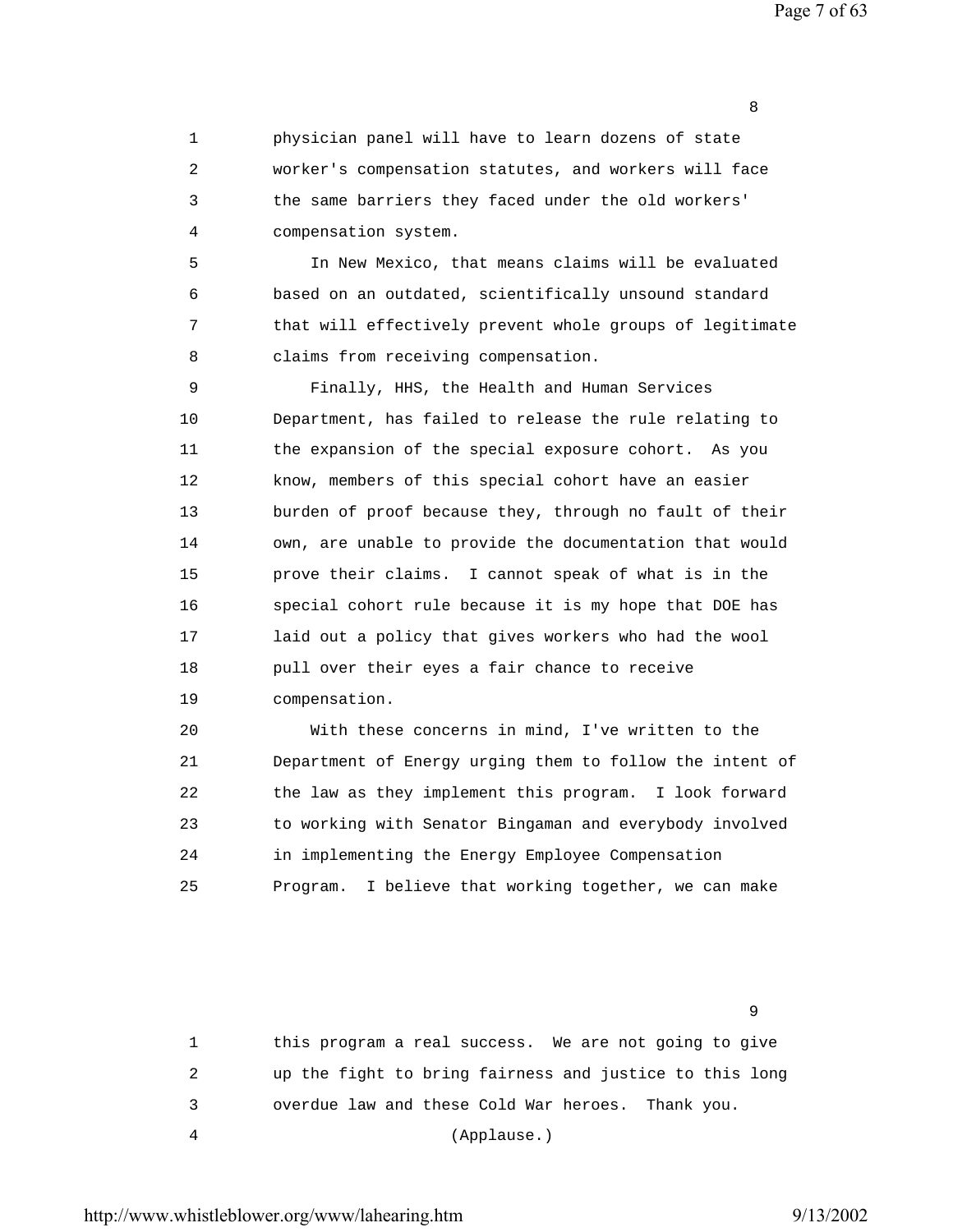Page 8 of 63

 5 MR. YOUNG: Thank you. Now we're going to 6 hear from, in order, Peter Turcic from the Department of 7 Labor, Assistant Secretary Cook, and Larry Elliot. 8 Peter, I'm going to let you start. 9 MR. TURCIC: Thank you. It's a pleasure 10 to be here. I want to start out by saying that the 11 Department of Labor is committed to doing everything 12 they can to make the Department of Labor program work 13 efficiently and be a fair and effective program as we 14 administer the program. I'm also looking forward to 15 hearing from, you know, the concerns and issues that the 16 workers have. So I just want to briefly give you a 17 short update on the Department of Labor portion of the 18 Energy Employees Occupational Illness Compensation 19 Program. 20 UNIDENTIFIED MALE: I don't think your 21 cord is plugged in, you know, to the mike is plugged in 22 on this side of the table. 23 MR. TURCIC: Sorry for the delay. Just 24 briefly, the Department of Labor portion of the program 25 covers that it provides for compensation for persons who

10

| 1 | have become ill as a result of work at DOE facilities.   |
|---|----------------------------------------------------------|
| 2 | And it was enacted to provide efficient, uniform, and    |
| 3 | adequate compensation for those individuals. The         |
| 4 | benefits available are payment of covered medical costs, |
| 5 | lump sum of \$150,000, and supplemental benefits for     |
| 6 | individuals who received compensation under the          |
| 7 | Radiation Exposure Compensation Act.                     |
| 8 | The conditions that are covered by the portion of        |
| 9 | the program administered by DOL are radiation cancers;   |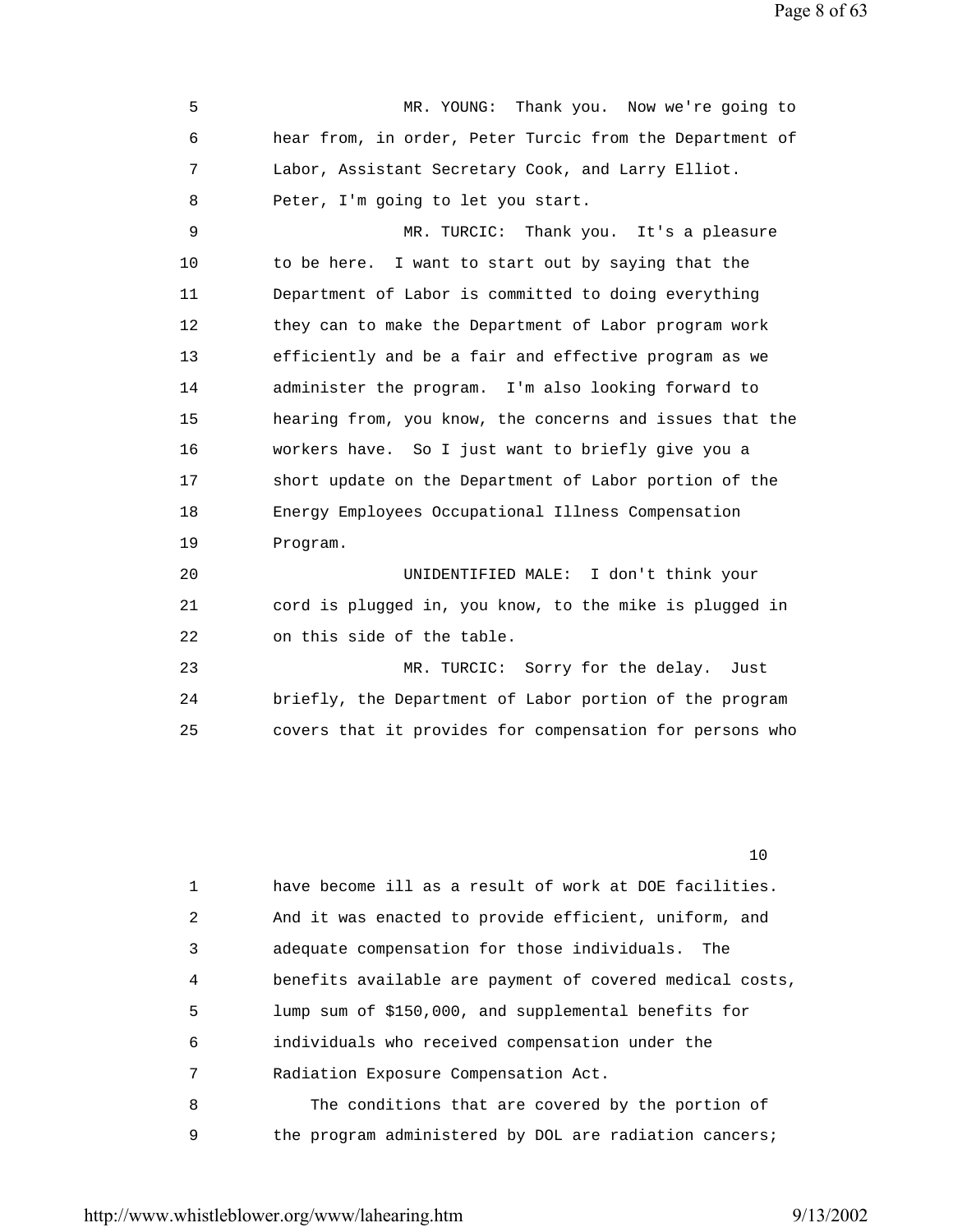Page 9 of 63

 10 chronic beryllium disease, beryllium sensitivity; 11 silicosis; and illnesses that are accepted under RECA. 12 The highlights of the program: The law was enacted 13 in October 2000, became effective July 31st, and 14 Secretary Chao issued the first payment under the 15 program on August the 9th, 2001. And then amendments 16 were enacted in December that modified, among other 17 things, the survivor benefits. 18 In setting up and administering this program, DOL 19 had established four district offices, a national 20 office, and a final adjudication branch. And this shows 21 the jurisdictions. And as you can see, the jurisdiction 22 of Los Alamos and of New Mexico is handled and claims 23 are adjudicated out of our Denver district office. 24 The participants in the program that DOL has to work 25 with in adjudicating these claims -- this shows the

 1 corporate entities, DOE, NIOSH, the Department of 2 Justice, in some cases the Social Security 3 Administration, and medical providers. The status of 4 the program to date and these numbers are effective as 5 of May the 2nd. 6 As of May 2nd, we had received over 27,000 claims. 7 Of those, over 17,000 are claims for cancer, 900 for 8 beryllium sensitivity, a little bit more than 900 on 9 chronic beryllium disease, 536 silicosis claims, 3,237 10 RECA claims, and other, over 4,000. 11 With the adjudication of those claims, to date, we 12 have processed and issued final decisions in over 3,000 13 case to approve benefits and 618 cases to deny 14 benefits. We've issued recommended decisions in over

 $11$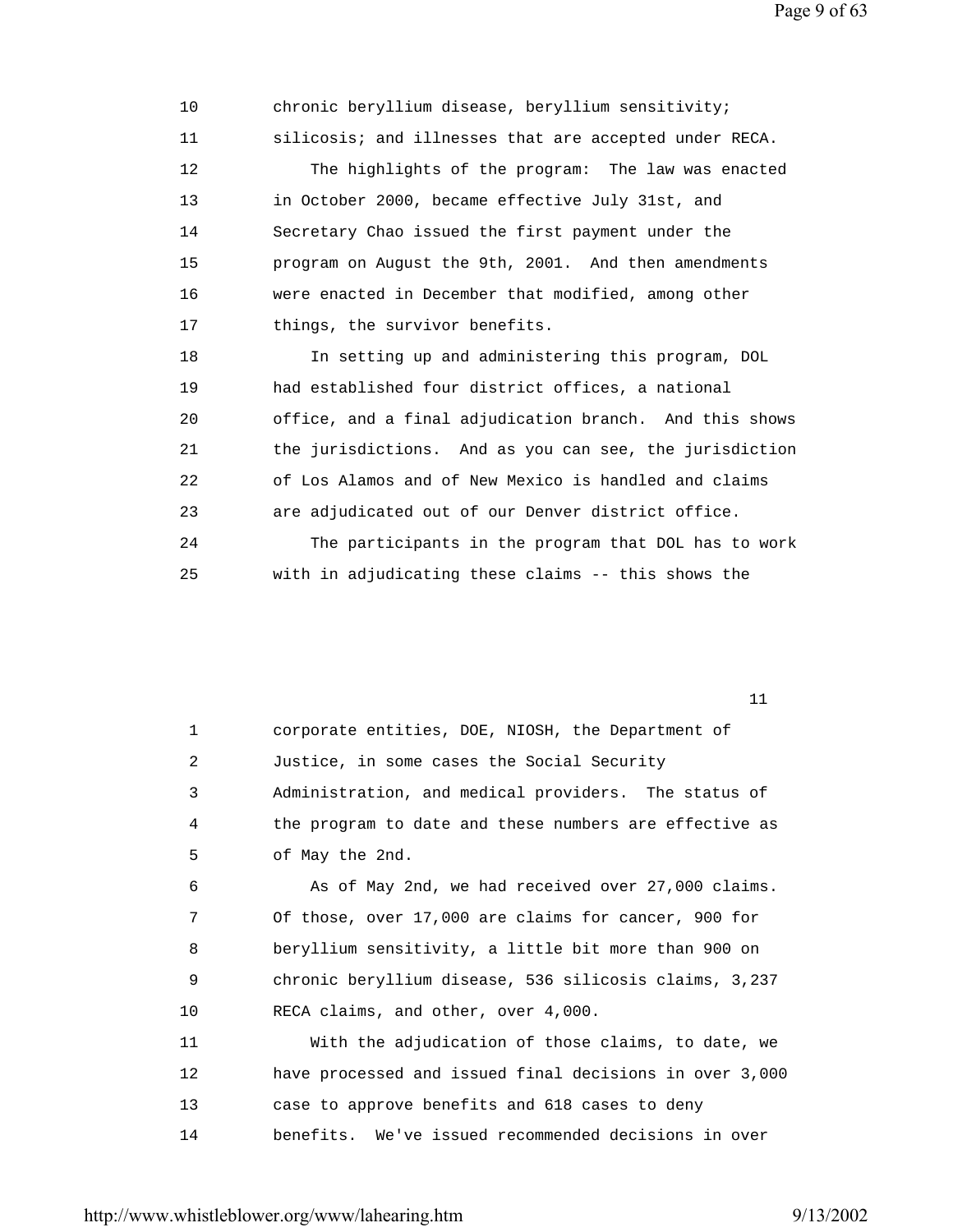15 3,400 cases to approve benefits and over 2,100 to deny 16 benefits. The claims awaiting employment verification 17 are 6,242, and over 4,000 claims have now been sent to 18 NIOSH for the determination of dose reconstruction. And 19 to date, we've made 2,479 payments in 2,162 individual 20 cases, and the amount of compensation paid to date has 21 been \$190 million.

 22 This shows the claims' status. And as you can see, 23 we have approximately 4,000 claims that are undergoing 24 dose reconstruction, 5,500 that have recommended 25 decisions, 6,200 that we're awaiting employment

 $12$ 

 1 verification, and 11,000 what we call outstanding. 2 That's the claims that we are working on to either 3 develop medical or other factual information in 4 adjudicating the claim. This shows the split for final 5 decisions, with 17 percent of the final decisions to 6 date being denials.

 7 So New Mexico specific data to date: 684 total 8 claims received, 50 referral to NIOSH, 31 recommended 9 decisions, 10 final decisions, and four cases have been 10 paid. Now this data does not include the RECA claims 11 from New Mexico. There have been numerous RECA claims 12 that have been processed and completed in New Mexico. 13 Breakdown of the medical conditions that individuals 14 are claiming from New Mexico: 315 have claimed cancer, 15 42 beryllium sensitivity, 14 chronic beryllium disease, 16 four chronic silicosis. 138 have claimed other lung 17 conditions which we would adjudicate to see if it was a 18 lung condition that is covered under the DOL portion, 19 which would be a radiation cancer or a silicosis or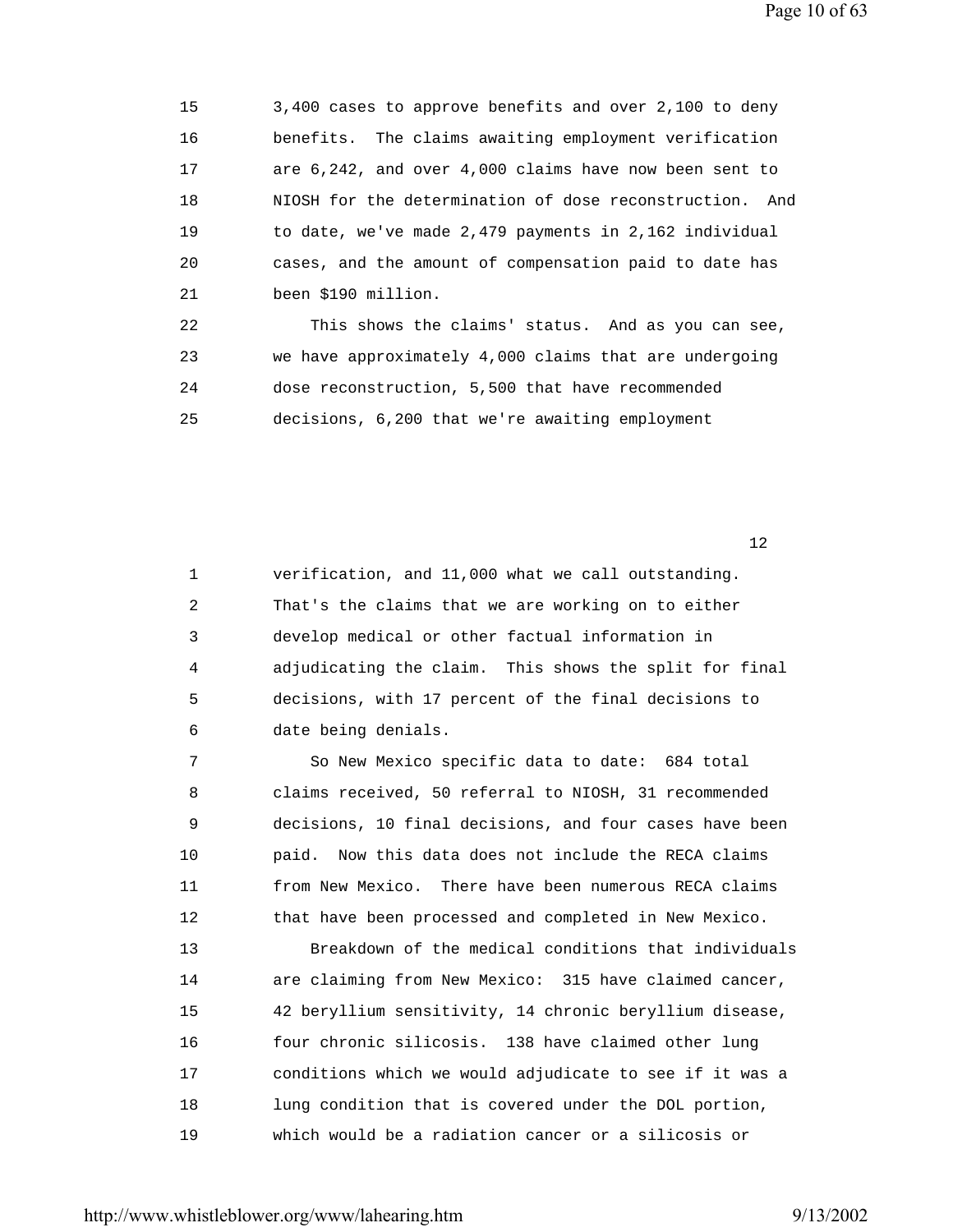Page 11 of 63

| 20 |         | beryllium disease. Thirty-seven renal disorders, and 15 |
|----|---------|---------------------------------------------------------|
| 21 |         | others. And again, the breakdown of New Mexico claims:  |
| 22 |         | 34 percent are survivor claims, 66 percent are workers' |
| 23 | claims. | And again, the claim status of New Mexico               |
| 24 |         | claims, you can see we have 50 claims at NIOSH for dose |
| 25 |         | reconstruction, the recommended decision, 408 are       |

13<sup>3</sup>

 1 awaiting employment verification, and 105 are in the 2 outstanding category.

 3 And again, the recommended decisions from New Mexico 4 with 23 percent being -- of the recommended decisions to 5 date, 23 percent being accepted, 77 percent being 6 denied, the recommended decision to deny with the vast 7 majority of the denials being that there were no covered 8 conditions under the DOL program. And again, the same 9 thing on the final decisions, 40 percent denials on the 10 final decisions. And this is just a breakdown of the 11 medical conditions claimed by individuals from New 12 Mexico. Thank you.

 14 ASSISTANT SECRETARY COOK: Thank you, 15 Pete. I'll just introduce myself. My name is Beverly 16 Cook and I am the Assistant Secretary of Energy for 17 Environmental Safety and Health.

13 (Applause.)

 18 I need the Senator to pay attention because I have 19 to thank him for something. First, I would like to 20 thank Senator Bingaman and Congressman Udall for 21 inviting me here today because I very much wanted to 22 come and talk to you all. But I also want to take this 23 opportunity to publicly thank the Senator for the 24 opportunity that he's given me to have this job as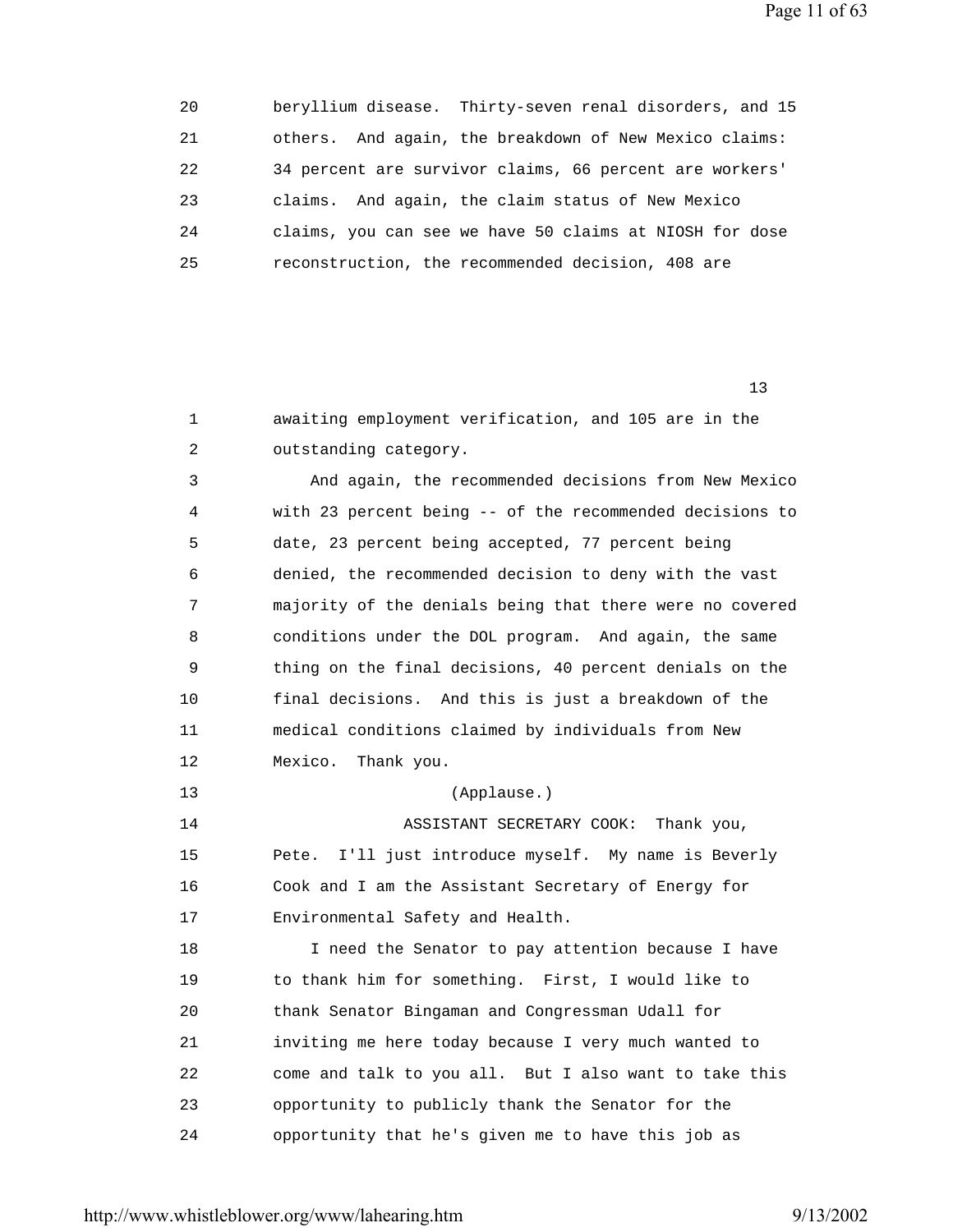Page 12 of 63

|    | 14                                                                    |
|----|-----------------------------------------------------------------------|
| 1  | as I tell you a little bit about what my history is,                  |
| 2  | it's also something that was very, very important to me               |
| 3  | in my career and the things I want to do with my life.                |
| 4  | So I want to thank you publicly for that opportunity.                 |
| 5  | This is not my first visit to the DOL facilities in                   |
| 6  | I have worked in facilities here in Los<br>New Mexico.                |
| 7  | Alamos and at Sandia many times in the last 27 years.<br>$\mathbb{I}$ |
| 8  | began my association with the Department of Energy in                 |
| 9  | 1975 as a contractor at Idaho National Engineering and                |
| 10 | Environmental Laboratory. I'm a metallurgical                         |
| 11 | engineer. I've worked in hot cells, I've worked in                    |
| 12 | reactors, I've worked in materials science                            |
| 13 | I've worked in a lot of hazardous<br>laboratories.                    |
| 14 | facilities. I learned how to look out for myself.<br>$\mathbb{I}$     |
| 15 | was told I had an obligation to look after my co-workers              |
| 16 | I became a federal employee in 1990 first with<br>also.               |
| 17 | the Defense Nuclear Facility Safety Board and then with               |
| 18 | the Department of Energy.                                             |
| 19 | So you see, when they talk about finding workers'                     |
| 20 | records and when we talk about DOE workers, I'm one of                |
| 21 | those. I've been in so many places if they start looking              |
| 22 | for my records, it's going to be difficult. My husband                |
| 23 | has joined us here today, too. He's worked in the DOE                 |
| 24 | complex for 30 years. And since 1997, he's spent about                |
| 25 | half-time here at Los Alamos, working in your                         |
|    |                                                                       |

15 and 15 and 15 and 15 and 15 and 15 and 15 and 15 and 15 and 15 and 15 and 15 and 15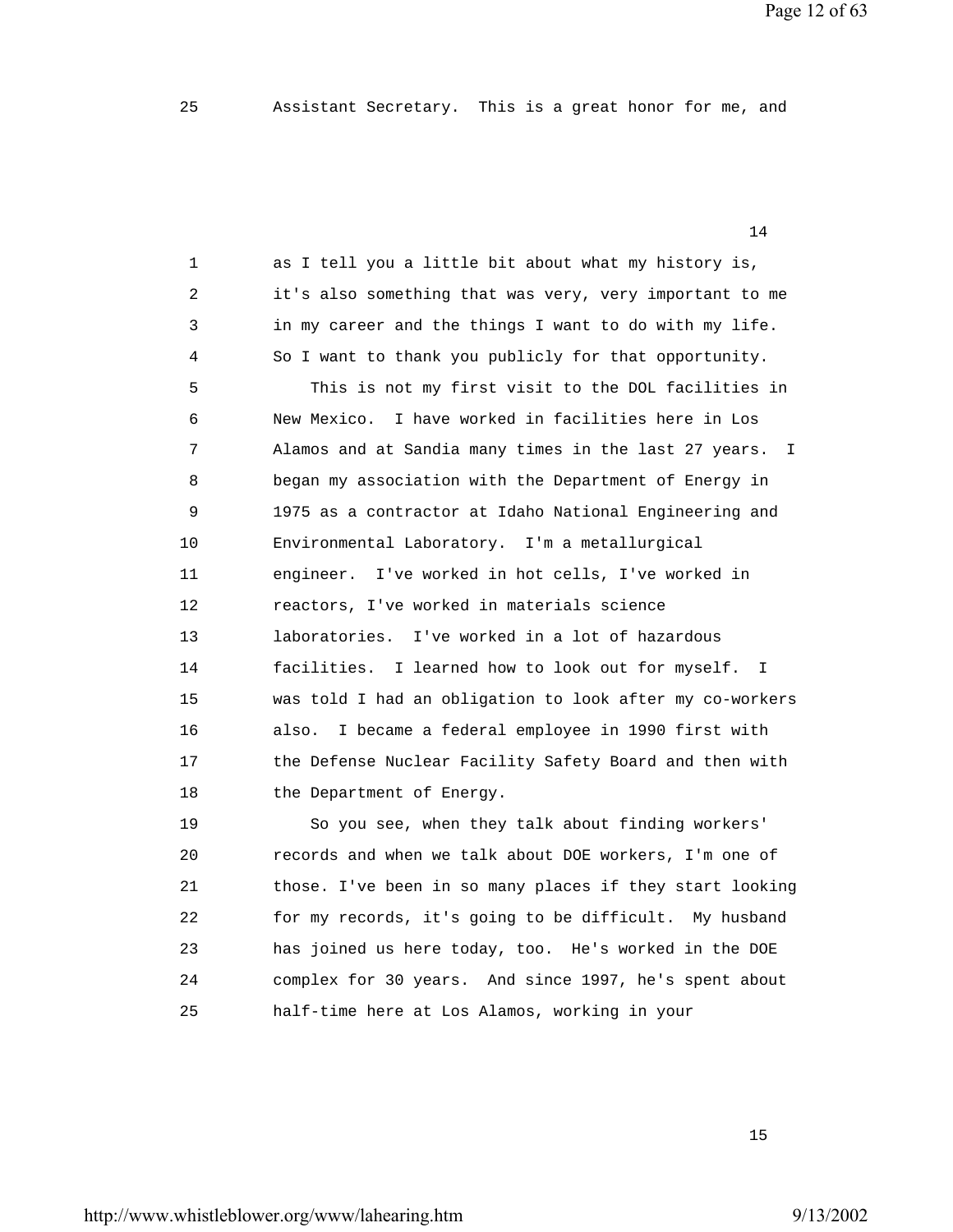1 facilities. So the safety of your facilities is very 2 important to me, and the health of our work force is 3 very important for me. They're personal to me. These 4 are my colleagues, these are my friends, and some of you 5 here I recognize.

 6 I believe that this legislation was very important 7 in starting to address the health issues associated with 8 past practices within the DOE complex, and that I, and 9 the Department of Energy, under the leadership of 10 Secretary Spencer Abraham, are fully committed to 11 implementing DOE's responsibilities under this program 12 fairly, responsibly, and in accordance with the law that 13 was passed by Congress.

 14 I say this is a start because this is a very 15 complicated legislation, and as we go to implement it, 16 we're going to find things we want to do better. And 17 that is one of my commitments to you right now up front, 18 and I'll say it again at the end, and that is, I will 19 make sure that you understand from my perspective which 20 things I think are within my control and which things I 21 think that we may need changes in the legislation so I 22 can do some things to make this work better.

 23 This is -- I want to say right now, too, this is a 24 three-agency effort in the sense that it's going to 25 require close interaction, communication, and

 1 cooperation on the part of all of the three agencies 2 that are represented here today. No single portion of 3 this program can be successful without the full and 4 complete cooperation of each of these agencies. We talk 5 on a regular basis. We talk almost daily to our staff.

16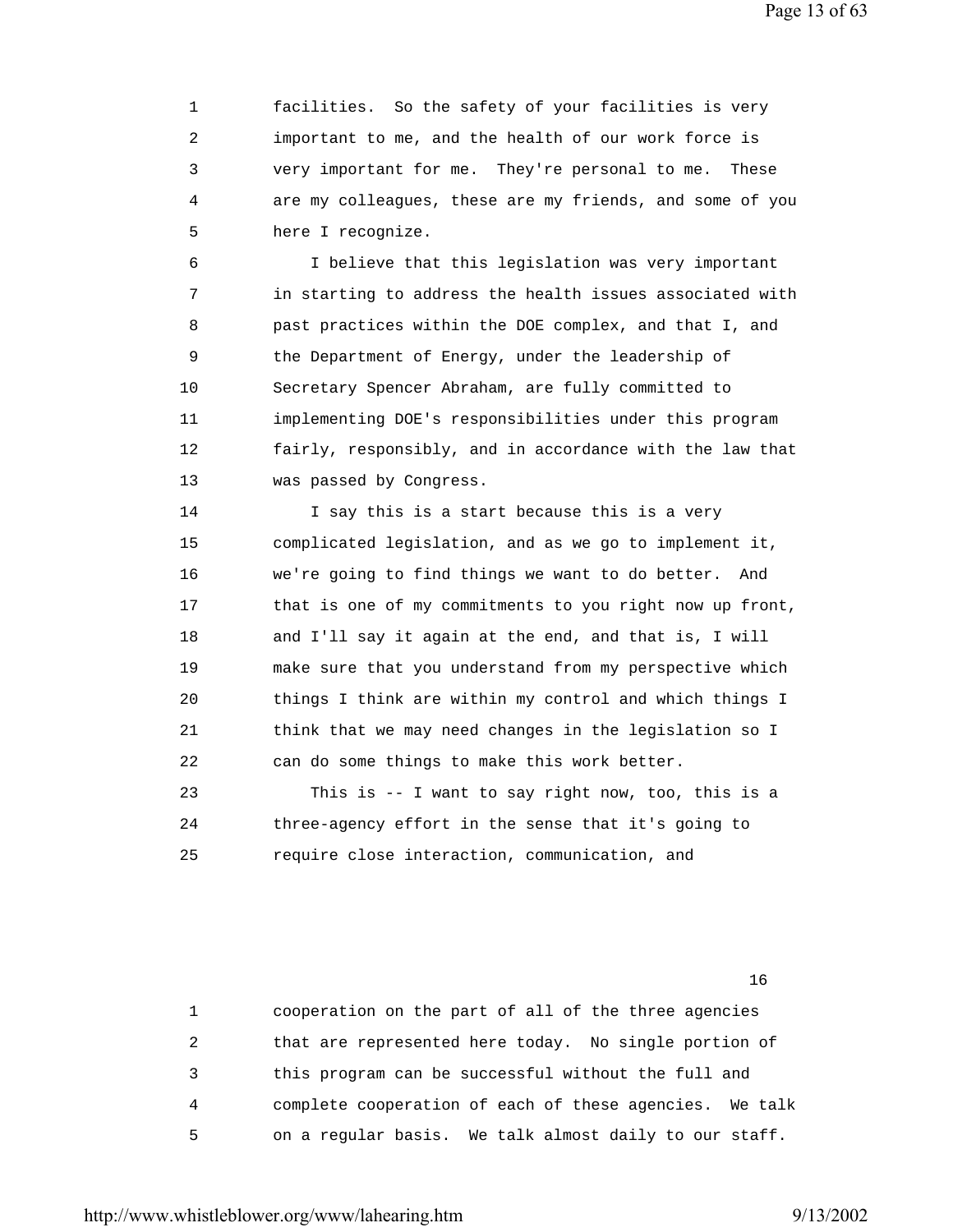Page 14 of 63

 6 I talk with senior-level managers in all of these 7 agencies to make sure that we're identifying where our 8 coordination is working and in fact where it's not 9 working. And we're trying to improve that and find new 10 ways to do better.

 11 But from my perspective, DOE has an additional 12 role. These are our workers. These are my workers. 13 They've been my workers for a lot of years, and you are 14 my colleagues. So it's important to me that the whole 15 program work well. It's important to me that what DOL 16 is doing works well. It's important to me how NIOSH 17 does dose reconstructions because these are my friends.

 18 My husband is leaving tomorrow to go up to Idaho. 19 One of the things he'll do this week is to say goodbye 20 to one of our friends who has cancer, probably related 21 to his work at DOE. And I said goodbye to him about a 22 month ago. It's not hard for me -- okay.

 23 Let's talk about DOE's role specifically. First, 24 for the program that DOL implements, our role is to 25 provide those records of employment to DOL and also the

17 and 17 and 17 and 17 and 17 and 17 and 17 and 17 and 17 and 17 and 17 and 17 and 17 and 17 and 17 and 17 an

|    | records to NIOSH on the information to enable them to do |
|----|----------------------------------------------------------|
| 2  | dose reconstruction for those workers with               |
| 3  | radiation-induced cancers. We are moving forward to      |
| 4  | provide that information as quickly as possible and as   |
| 5  | efficiently as possible, but it's difficult. DOE does    |
| 6  | not own those records. As you know, the contractors own  |
| 7  | those records. But we have found, especially in the      |
| 8  | last few weeks, additional databases that are out there  |
| 9  | in the complex that we can tap into to find the          |
| 10 | secondary forms of information that prove employment. I  |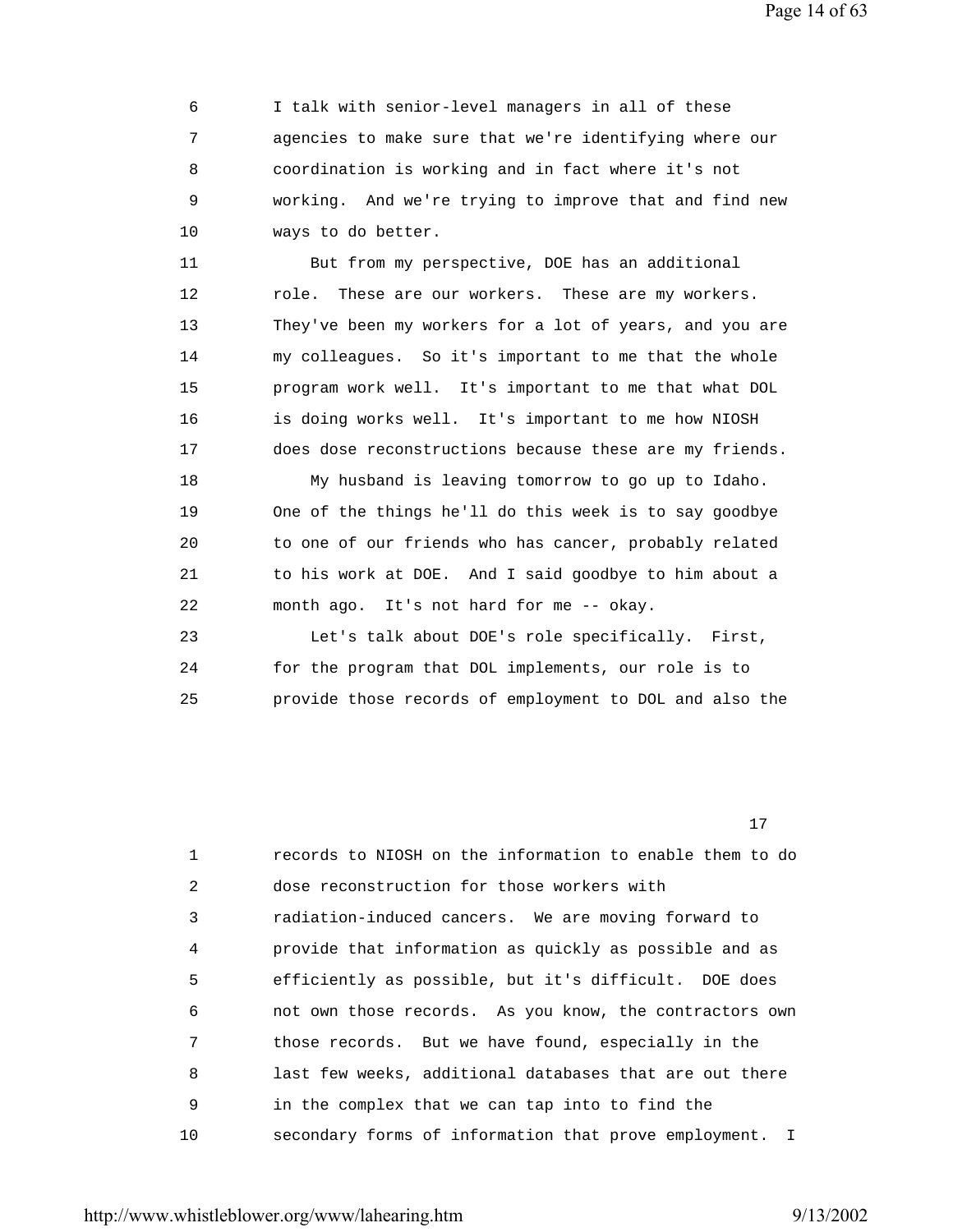Page 15 of 63

 11 think that we're going to get this very well 12 streamlined.

13 I talked to the DOE managers, the field managers who 14 run the DOE sites around the entire complex, on Thursday 15 in Albuquerque. I had them all in a room and talked to 16 them about this program and asked them to also let me 17 know if they know of any other databases that we can tap 18 into so that we can directly provide DOL information on 19 employment as quickly as possible from whatever source 20 we can get that information. But I hope that you all 21 realize if you apply for the program, we look and can't 22 find records, they come back and ask you for records, 23 that doesn't mean that you have been denied. That just 24 means that we're still searching. At the end of the 25 day, a written affidavit will also work. There are a

18

| 1  | lot of ways to prove employment, and we're going through |
|----|----------------------------------------------------------|
| 2  | every possible way that we can to do it as quickly as    |
| 3  | possible, but written affidavits will also be accepted.  |
| 4  | We've noticed that there's a lengthy search time.        |
| 5  | For instance, at Los Alamos, a lot of data was on        |
| 6  | microfiche. The office here has purchased some new       |
| 7  | equipment. In April -- they told me yesterday, and I     |
| 8  | met with the folks here yesterday -- in April of this    |
| 9  | year, the search time for these employment records that  |
| 10 | are 40 years old, in some cases, is down to about a      |
| 11 | 28-day average. I think that's a great improvement, but  |
| 12 | we'll keep requesting.                                   |
| 13 | There is a bit of disconnect in our data in the          |
| 14 | sense that as of the information I received yesterday,   |
| 15 | so it's an update from what you just saw, the offices    |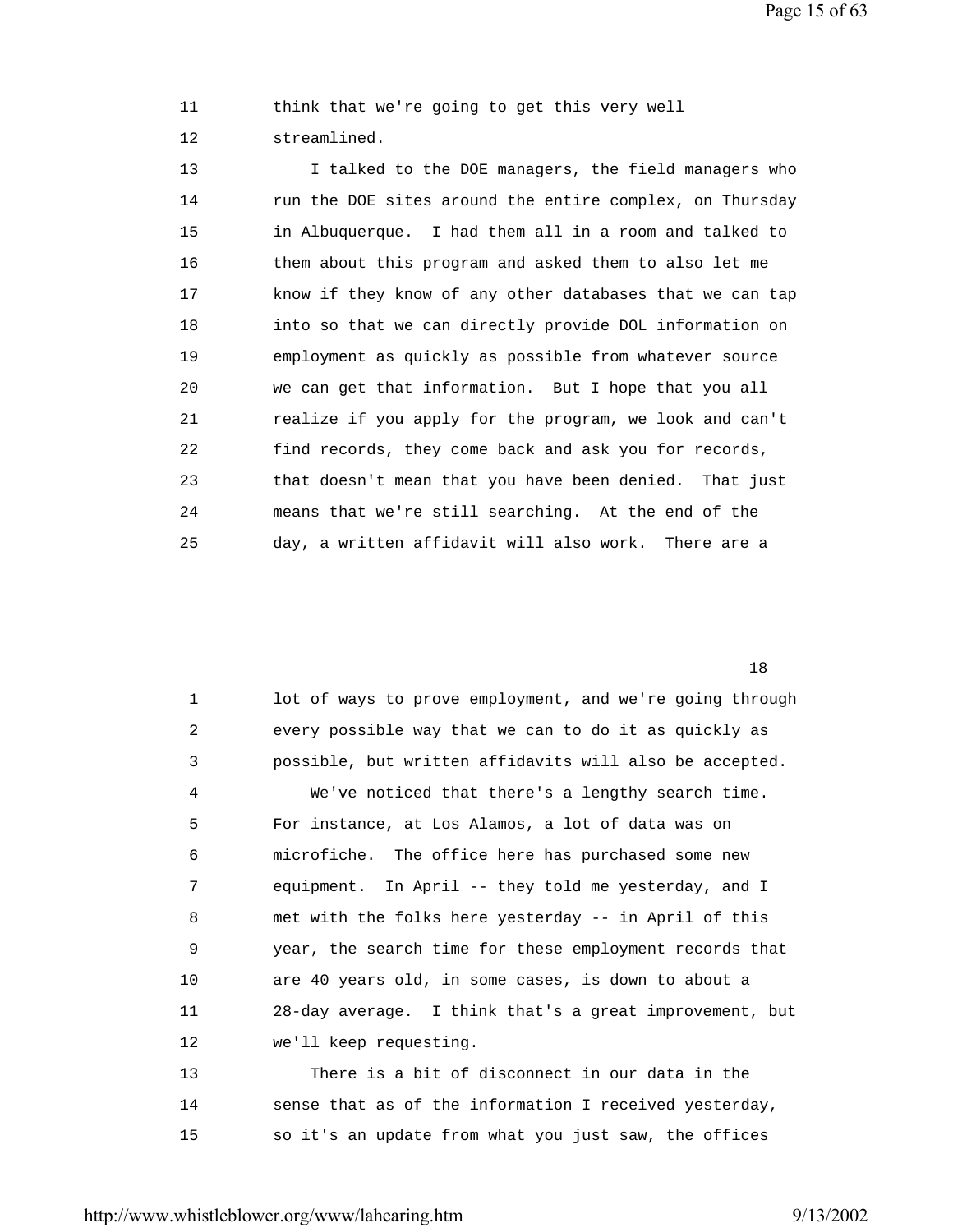Page 16 of 63

 16 here have received 492 requests for employment 17 verification, and 405 of those have been submitted back 18 to DOL. So they're moving forward, and I hope that that 19 gets better.

 20 The other thing I wanted to say about your local 21 programs here and our ability to communicate with you is 22 that I wanted to announce today that we have a new 23 office, a resource office, a resource center. There's 24 the one here in Espanola, but there's also an office in 25 White Rock behind Metzger's Texaco station in White

 $19$ 

 1 Rock. You all know where that is, and it is open as of 2 this week. They opened up yesterday, so we have now 3 another facility in White Rock that will be available to 4 you.

 5 Our other rule in DOE is outreach and assistance, 6 and this is where I will also ask for help from all of 7 you. I've been to three of the different resource 8 offices to date, and I look at their information, I look 9 at how they're providing outreach information to the 10 communities, especially to our retired workers, and I've 11 collected a lot of information. But if you think there 12 is a still part of our work force, our former work force 13 and our current work force, that has not been reached, 14 please tell me. Tell the resource centers or send me an 15 e-mail at DOE headquarters. Whatever it takes, but call 16 our office -- the numbers are on the brochures -- to let 17 me know how we might better reach our work force and our 18 former work force so we can tell people more about the 19 program and how they can get involved.

20 The purpose of the resource centers is to assist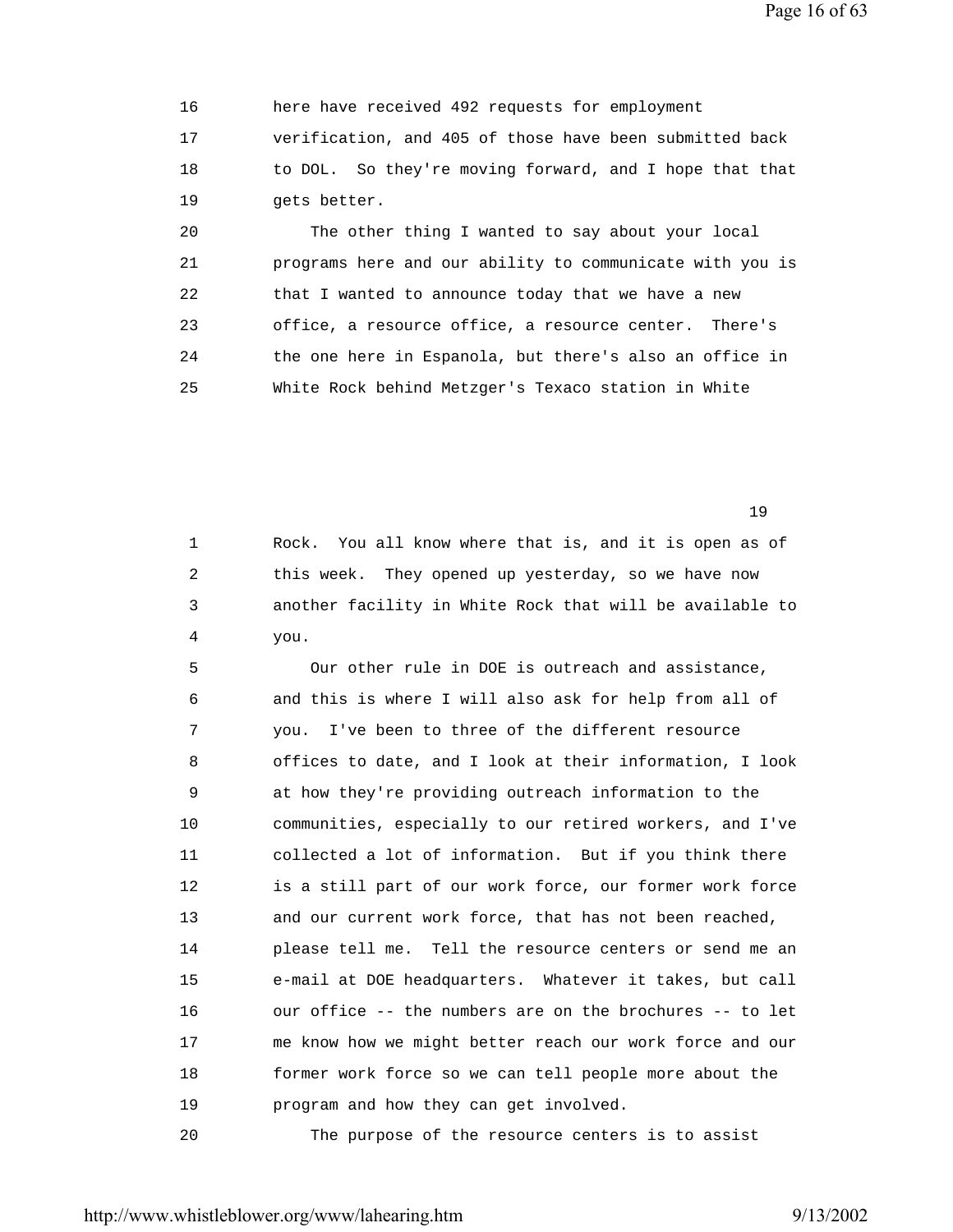Page 17 of 63

| 21 | workers in filing their claims and to provide          |  |
|----|--------------------------------------------------------|--|
| 22 | information to the former and current workers on all   |  |
| 23 | aspects of the program, and I do check. I check on a   |  |
| 24 | regular basis to see if that's effective, but you have |  |
| 25 | to provide me with that feedback.                      |  |

 $20$ 

1 I want to stop right now to tell one other thing 2 that I asked about yesterday and I've told the work 3 force at Los Alamos that I would check on, and that is, 4 I understand that there is a concern of current workers, 5 as there is at all of the sites that I been to, about 6 retaliation. That's something that's very much of a 7 concern to me. Our current work force is very important 8 to me. Our resources in the Department of Energy still 9 are doing very, very important work, and I expect them 10 to continue to do that. And I don't want to think that 11 I'm in any way, limited in using those resources. That 12 is something I watch very closely. So I just want you 13 to know that you have a commitment from me that if I see 14 any indication of that -- and again, you may have to let 15 me know about that -- I will take quick action to make 16 sure that that doesn't happen.

 17 Okay. On to the second part. I want to adjust this 18 Subtitle D to the legislation. This part is directed at 19 DOE helping workers to file for state workers' comp in 20 the state in which they work. It identified the need 21 for an independent medical evaluation to determine 22 whether your illness came from work at DOE, and it 23 directed that if the finding was positive, that DOE 24 would work with you to have your claims paid by the 25 contractors. I am pleased to announce today that DOE's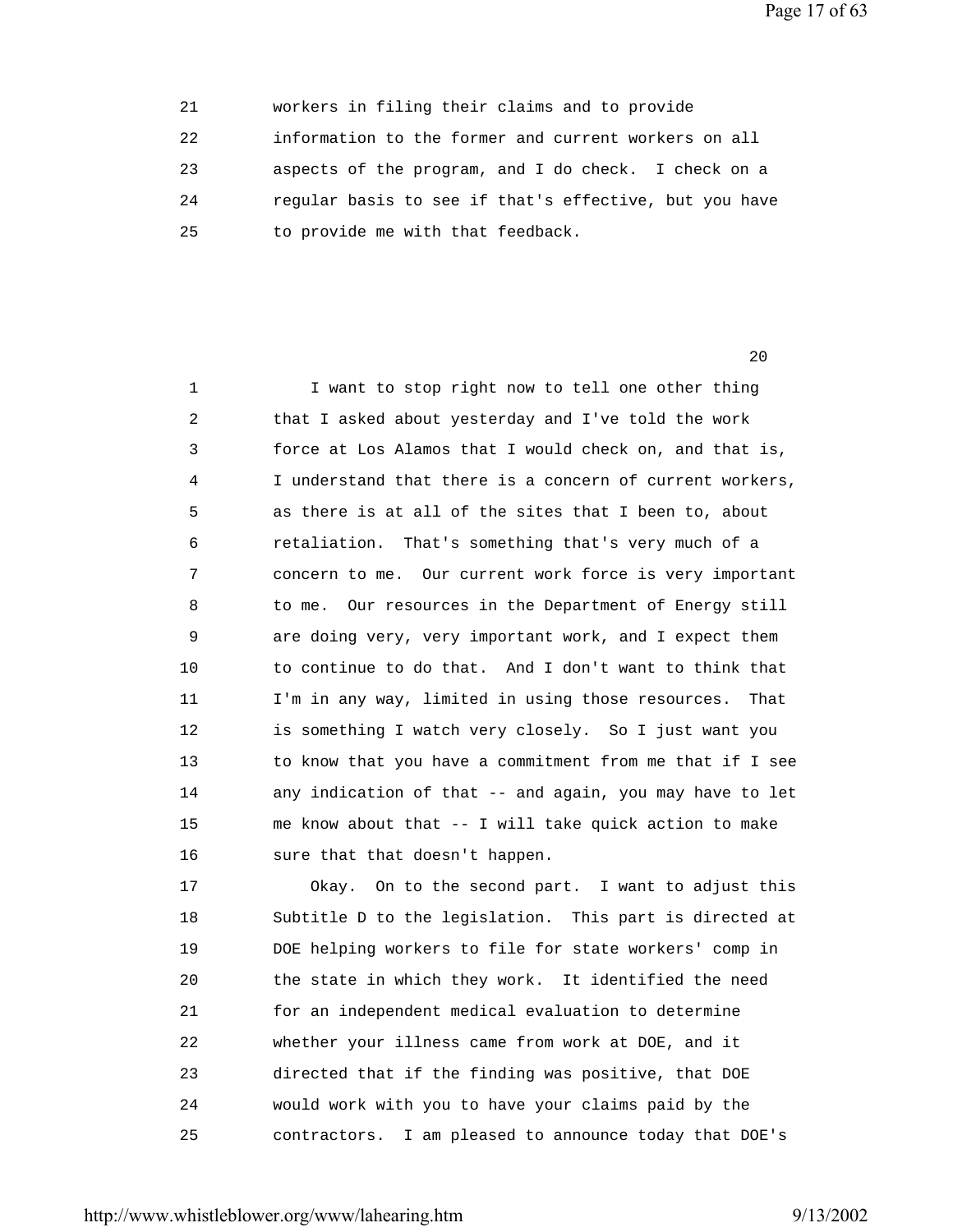1 final rule was transmitted to the Office of Management 2 and Budget yesterday, on Friday, so they could do the 3 inter-agency reviews so that we can get that rule out 4 and on the street. It's been a long time coming. I 5 understand that.

21 **21** 

 6 One of the reasons it was so long in coming is 7 because your comments were extensive, and we took them 8 all very, very seriously. We received comments from 9 many advocates, including your elected officials, but 10 all of you also. We made many changes in the draft rule 11 that was out. I don't have a copy of that rule with me 12 today because, in fact, it has to go to inter-agency 13 review. I expect that to be very timely. But what I can 14 tell you is some of significant changes that we put in 15 there are things like DOE does not intentionally 16 reimburse any contractor contesting these claims or 17 awards, and that workers are not required to offer the 18 evidence of causation, only the medical diagnosis of 19 that illness. And then DOE will assist in getting the 20 information so that we can make sure that medical panels 21 have the correct information to decide that. And it 22 provides very easy access for workers to the Physicians 23 Panel. So we will get that out soon. As I said, I 24 expect a review very, very soon. I'm almost done. 25 Where we go next with that, though, is the state --

 $22$ 

1 we have to make arrangements with the state workers'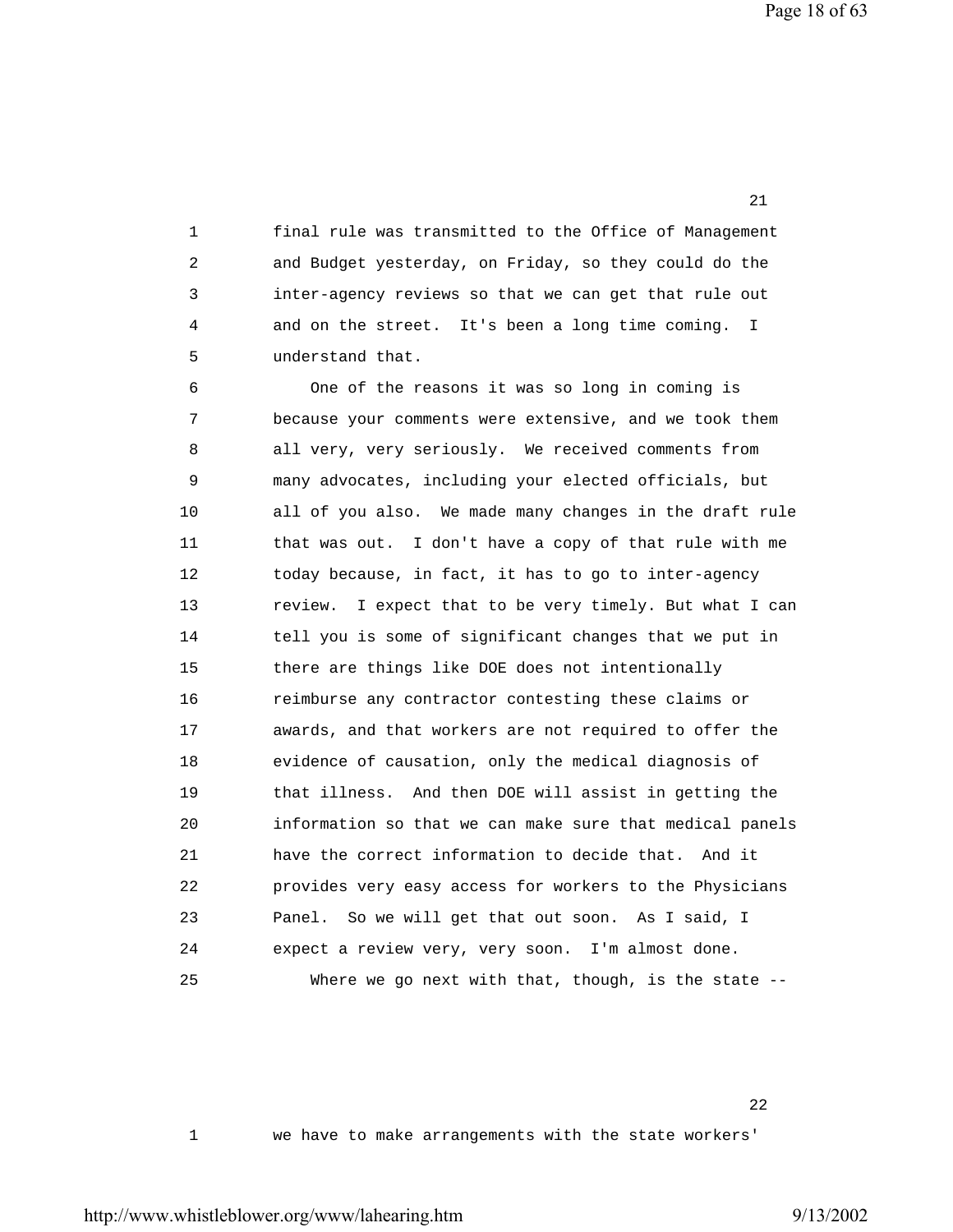2 comp programs. Those have already been drafted. Kay 3 Kemper was here, and she's already talking to a lot of 4 the states. She talked to New Mexico yesterday, is 5 going to Colorado next. We've got her on the road to 6 get those things in place.

 7 The panel members, we already have the names of the 8 people who have been suggested for those panels. We'll 9 put those panels in place right away. We've done the 10 preparatory case work for over 11,000 workers now, so we 11 can get to work immediately on those cases as soon as we 12 have those agreements and final rule in hand.

 13 I know it's been frustrating to you. It was 14 frustrating to me when I was in Idaho as a field 15 manager, responsible for the workers there. Now that 16 I'm in this job, hopefully I can make this move quicker 17 and we can move on with this. I appreciate, by the way, 18 all of you taking your time out today to come here 19 because it's a beautiful Saturday in New Mexico and I 20 know this cuts into your time here. It's a beautiful 21 place to be. But I am very interested in continually 22 improving our ability to make this program work, so your 23 feedback is very important and the issues that you'll 24 discuss today are very important to me so I know what we 25 can do to focus that improvement and make this work

 1 better. Thank you for your time. 2 (Applause.) 3 MR. ELLIOT: Good afternoon. My name is 4 Larry Elliot. I'm the Director of the Office of 5 Compensation Analysis and Support at the National 6 Institute for Occupational Safety and Health. I'd like

<u>23</u>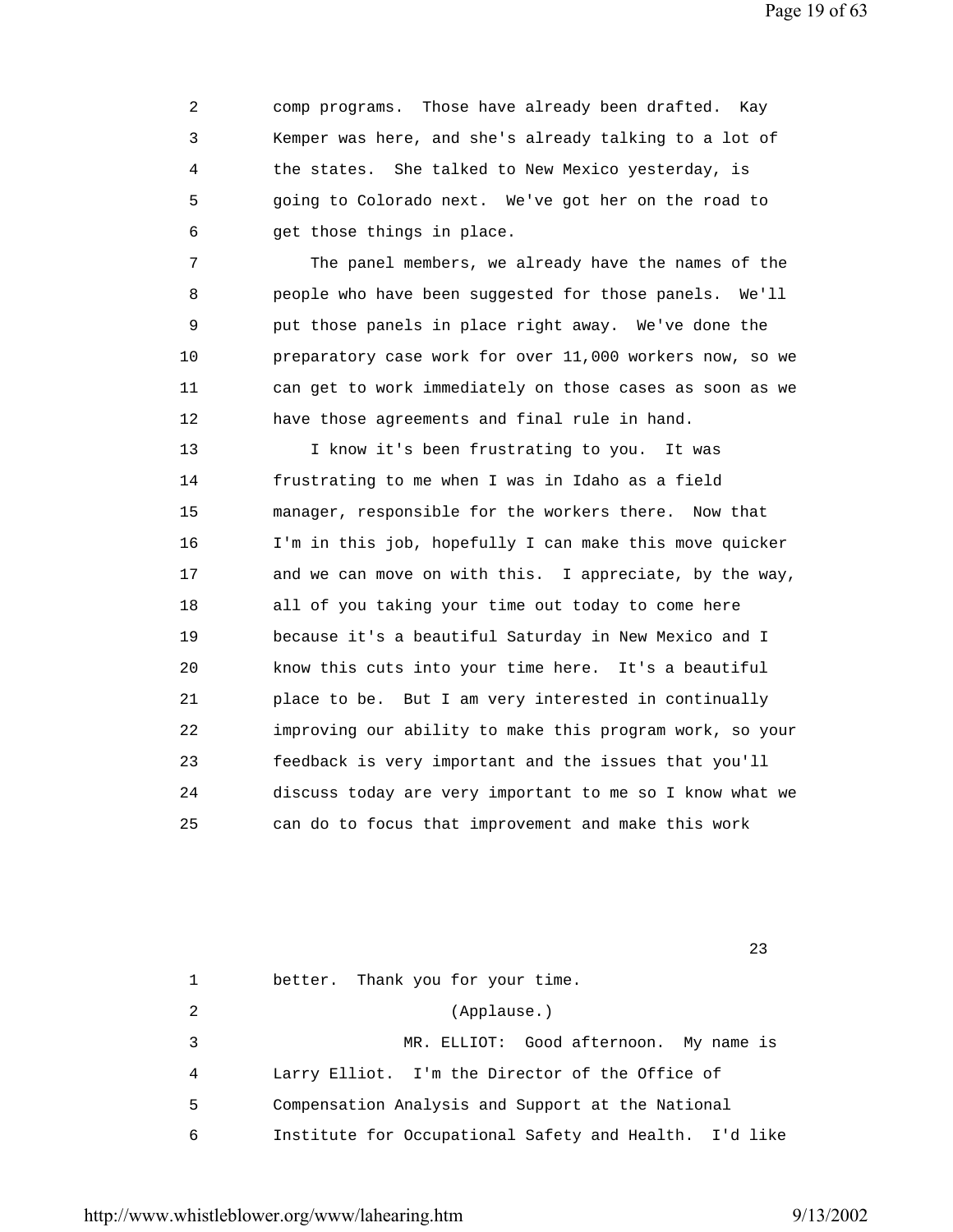Page 20 of 63

 7 to thank Senator Bingaman and Congressman Udall for 8 inviting me here. I always enjoy coming to your 9 beautiful state, and it's certainly a pleasure for me to 10 be here today. I'll keep my remarks brief so that we 11 can listen to you and you won't have to be burdened with 12 listening to us.

 13 I'd like to describe for you the roles which HHS has 14 under this compensation program. We believe that it was 15 the intent of Congress in passing this legislation to 16 bring HHS and NIOSH to the fore and use science to the 17 fullest advantage possible in adjudicating claims, 18 cancer-related claims. In that regard, HHSS is tasked 19 with establishing methods for estimating workers' 20 exposure to radiation in regard to claims that are 21 referred to HHS by the Department of Labor. These 22 claims come to us with a referral from DOL for dose 23 reconstruction. HHS is also required to conduct such 24 dose reconstruction for claimants to provide the 25 individual doses to DOL so the Department of Labor can

24

 1 determine whether it's more likely than not that their 2 cancer was caused by the radiation dose. 3 For claimants applying under this program to DOL for 4 their cancer-related claims, it is the Department of 5 Labor's responsibility to make that determination using 6 the rule that we were tasked with providing, that being 7 the probability of causation, which is based upon cancer 8 risk models, statistical analyses of those risk models. 9 And in each and every regard, where possible, our rule 10 speaks to being claimant-friendly. We take a 11 claimant-friendly approach, and if we're going to err,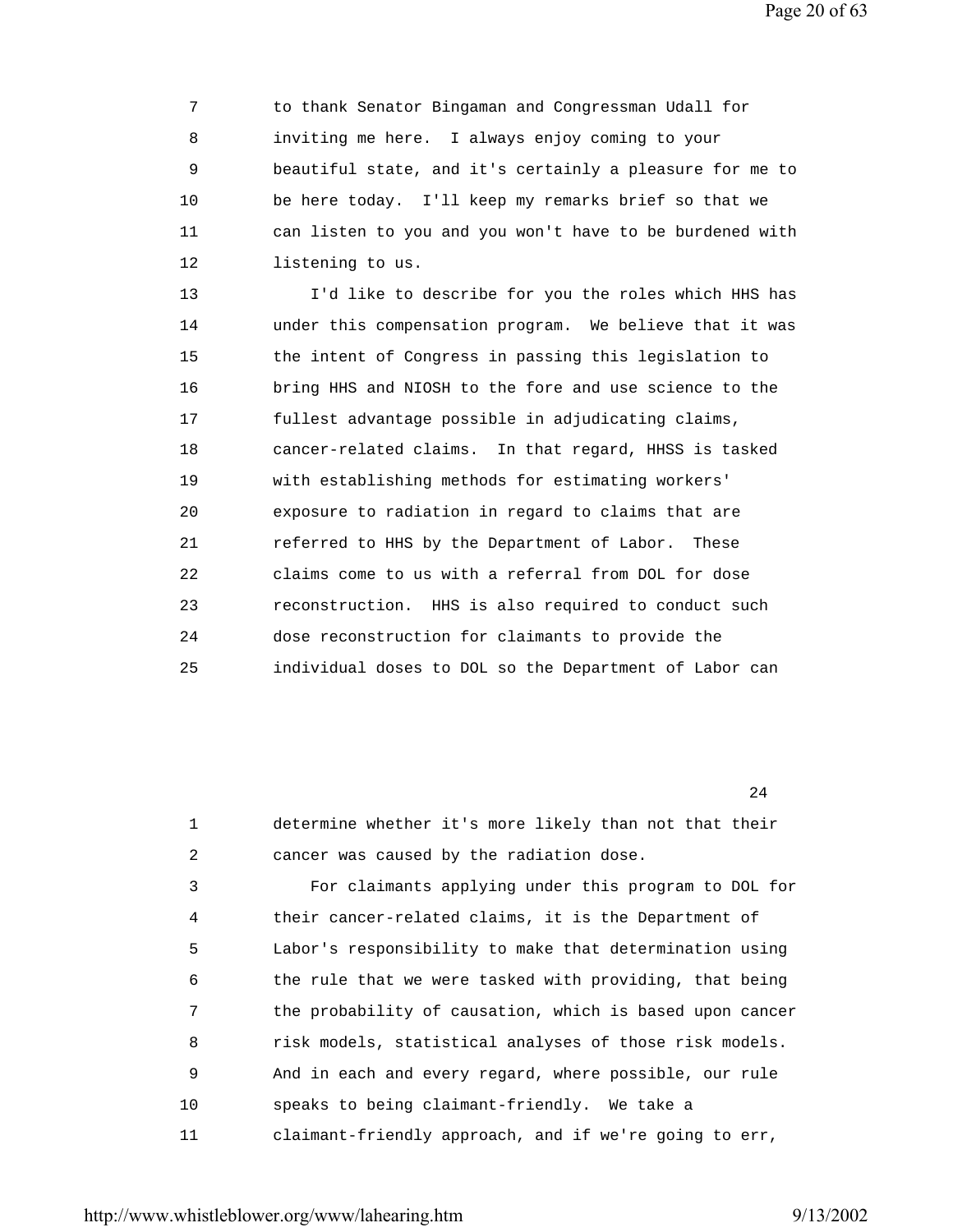Page 21 of 63

12 we err on behalf of the claimant.

 13 The Act also directs HHS to develop and apply the 14 procedures that we established for considering petitions 15 by classes of employees to be added to the special 16 exposure cohort that Congressman Udall mentioned 17 earlier. I, too, am disappointed that we have not had 18 these available to you. They are in Department 19 clearance, and I expect that they will be available for 20 public comment very soon. 21 The Act also directs HHS to provide staff support to 22 an independent Persidentially appointed advisory board. 23 I'm pleased that you have two representatives on that 24 board from the State of New Mexico, one of which I know

25 is here today, Rich Espinosa. I don't know if Dr. Tony

 $25$ 

| $\mathbf 1$ | Andrati is here, but he is the other individual that was |
|-------------|----------------------------------------------------------|
| 2           | appointed to the board.                                  |
| 3           | This advisory board is chartered to provide HHS          |
| 4           | advice and recommendations regarding our                 |
| 5           | responsibilities under this Act. The Act also directs    |
| 6           | HHS to appoint members to the Department of Energy       |
| 7           | Administrative Medical Physician Panels. And as you      |
| 8           | heard Beverly Cook just mention, we made those           |
| 9           | appointments. We have appointed 30 qualified             |
| 10          | individuals, and we stand at the ready to provide        |
| 11          | additional individuals as they are needed.               |
| 12          | Let me tell you about the status of where we're at       |
| 13          | with these different responsibilities. On April 30,      |
| 14          | this past month, HHS issued its final rules on dose      |
| 15          | reconstruction methodology and on probability of         |
| 16          | causation. The final rules incorporate comments from     |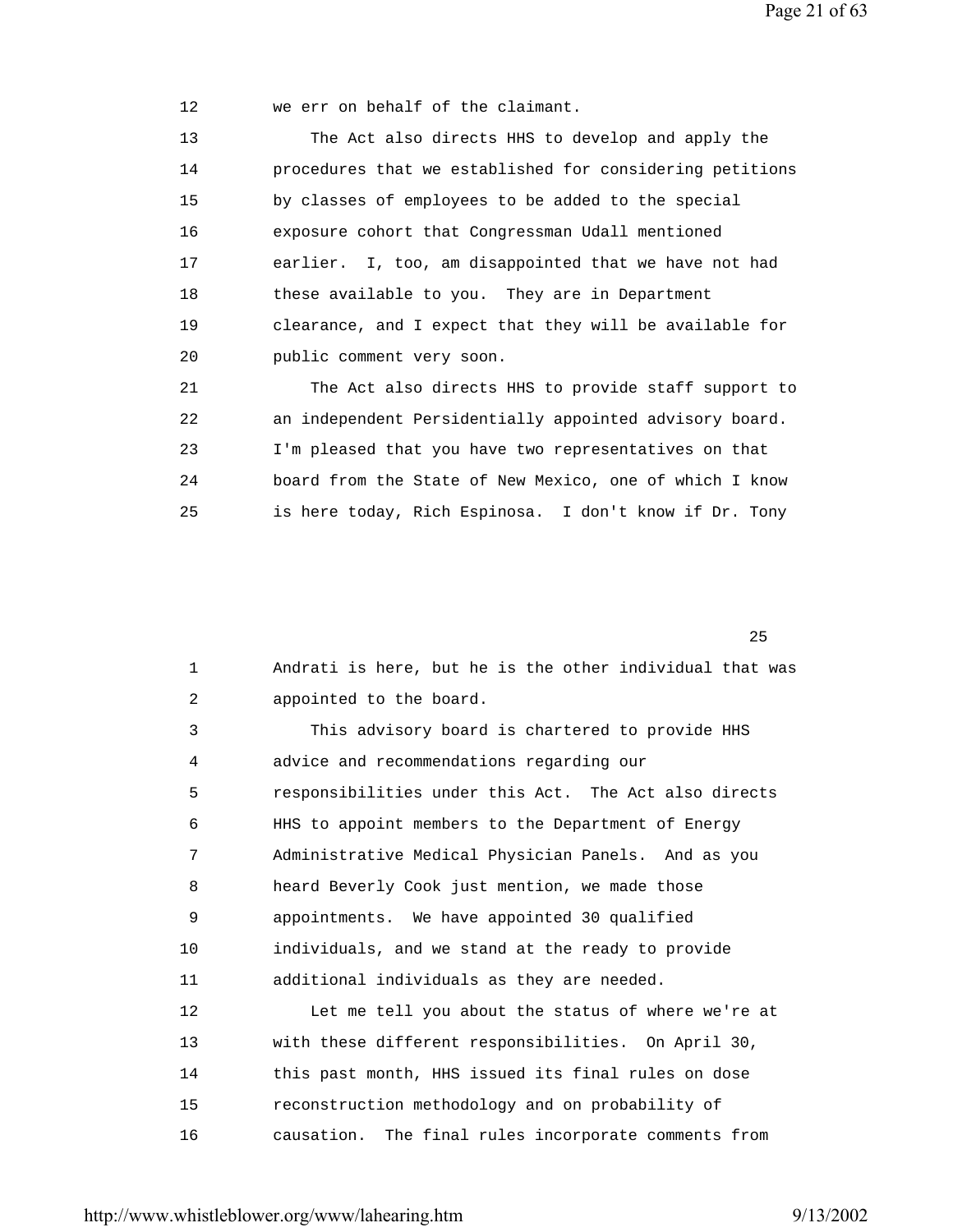Page 22 of 63

 17 the public, from scientific experts, and from the 18 independent Advisory Board on Radiation and Worker 19 Health. The publication of the final rules allow the 20 Department of Labor to start adjudicating claims. 21 Because we prepared the dose reconstruction methodology 22 rules as an interim final rule, in October we were 23 allowed under that interim final rule to commence doing 24 dose reconstruction work on claims. 25 Now that we have a final rule in place, we can start

 1 completing those dose reconstructions and sending those 2 back to the Department of Labor for final decision. To 3 date, we have 7 dose reconstructions completed out of 4 that 4,000 number of cancer-related claims you saw Mr. 5 Turcic present in a slide. This is very labor-intensive 6 work. I have a staff of 4 health physicist and I'm 7 looking forward to the contract that we're about to 8 award that will provide a huge amount of technical 9 support where we can see more claims processed quicker 10 in this setting.

 $26$ 

 11 We also -- in the 50 referrals that we have from New 12 Mexico that Mr. Turcic provided you, we have done three 13 interviews. Each individual claimant has an interview 14 with us to provide their information, as well as the 15 information that we get from the Department of Energy, 16 and we also use our own research information from the 17 many research studies we've conducted across the 18 complex. But the claimant's interview is very important 19 to us. It allows us an opportunity to hear directly 20 from the claimant about their work experience, what 21 situations they encountered, and what they can tell us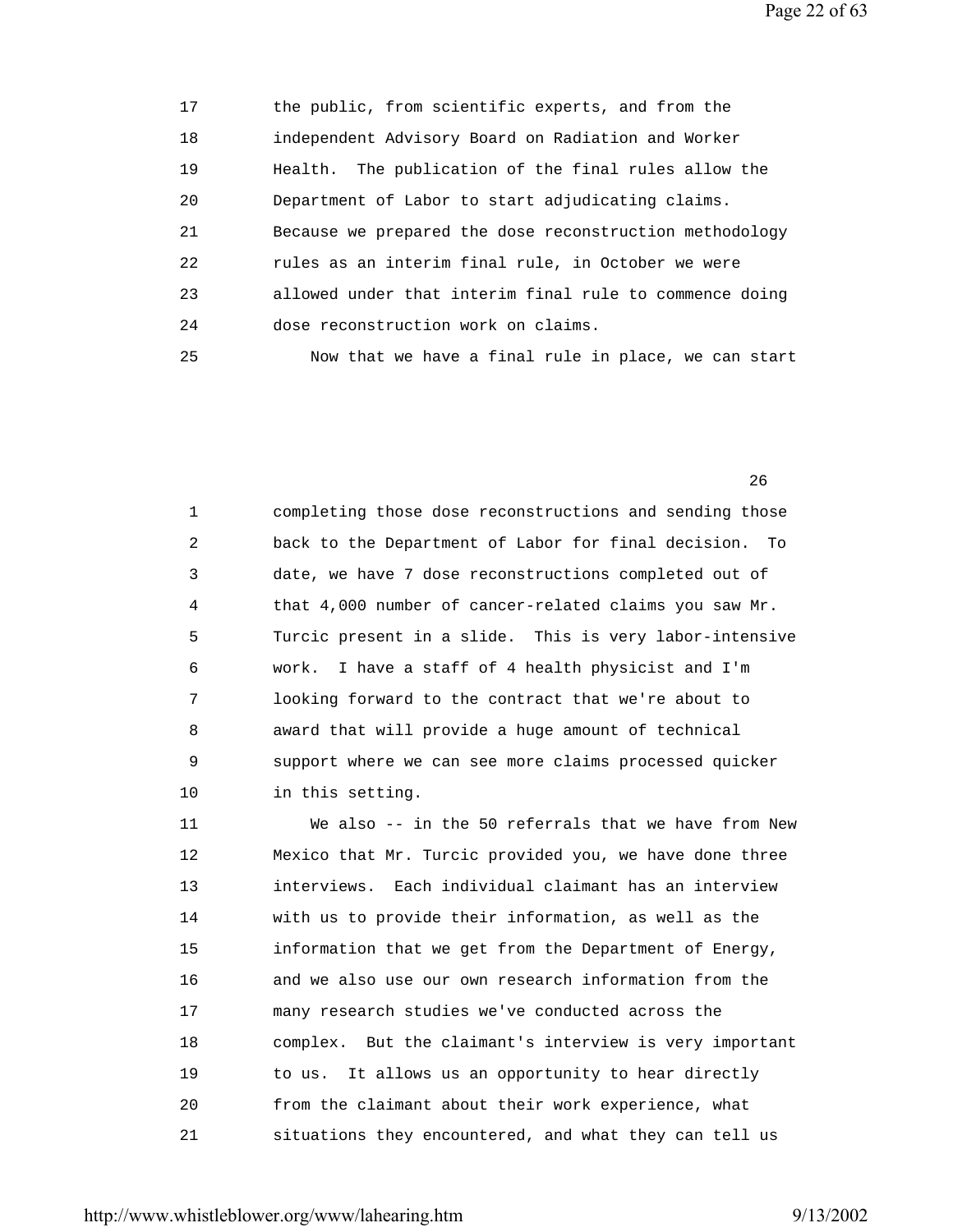Page 23 of 63

| 22  | about their exposure to radiation that may not have been |
|-----|----------------------------------------------------------|
| 23  | accurately or adequately captured in their dose          |
| 2.4 | records.                                                 |
| 25  | When we talk to a survivor who's filed a claim, we       |

27 and 27 and 27 and 27 and 27 and 27 and 27 and 27 and 27 and 27 and 27 and 27 and 27 and 27 and 27

 1 seek from that survivor, who may not know what their 2 spouse actually did in the work environment, we seek 3 from them co-workers who we may talk to and seek an 4 interview with and get an affidavit from about the work 5 history and experience that the claimant might have 6 experienced. HHS, as I said, is developing the petition 7 guidelines for a special exposure cohort, and we hope to 8 have them out very soon. We anticipate a 60-day public 9 comment period that will coincide with the next advisory 10 board meeting, which has been scheduled for July 1st and 11 2nd in Denver. I would encourage you if you can, to 12 make the trek up to Denver and attend that meeting and 13 have your voices heard in our public comment period. 14 I believe I'll stop at that point. I look forward 15 to taking questions. I look forward to hearing your 16 thoughts and your concerns. And again, I appreciate the 17 opportunity to be here with you today. 18 (Applause.) 19 MR. LEYBA: Thank you, Larry. Thanks to 20 all of our speakers. Well, now you've heard from us. 21 Now it's time for us to hear from you. A couple of

 22 things. Quickly, I want to say we did, in fact, try to 23 get a larger room for today, but it's a graduation 24 weekend and in fact, we got bumped for that. We're 25 going to hear from three groups here: One, toxic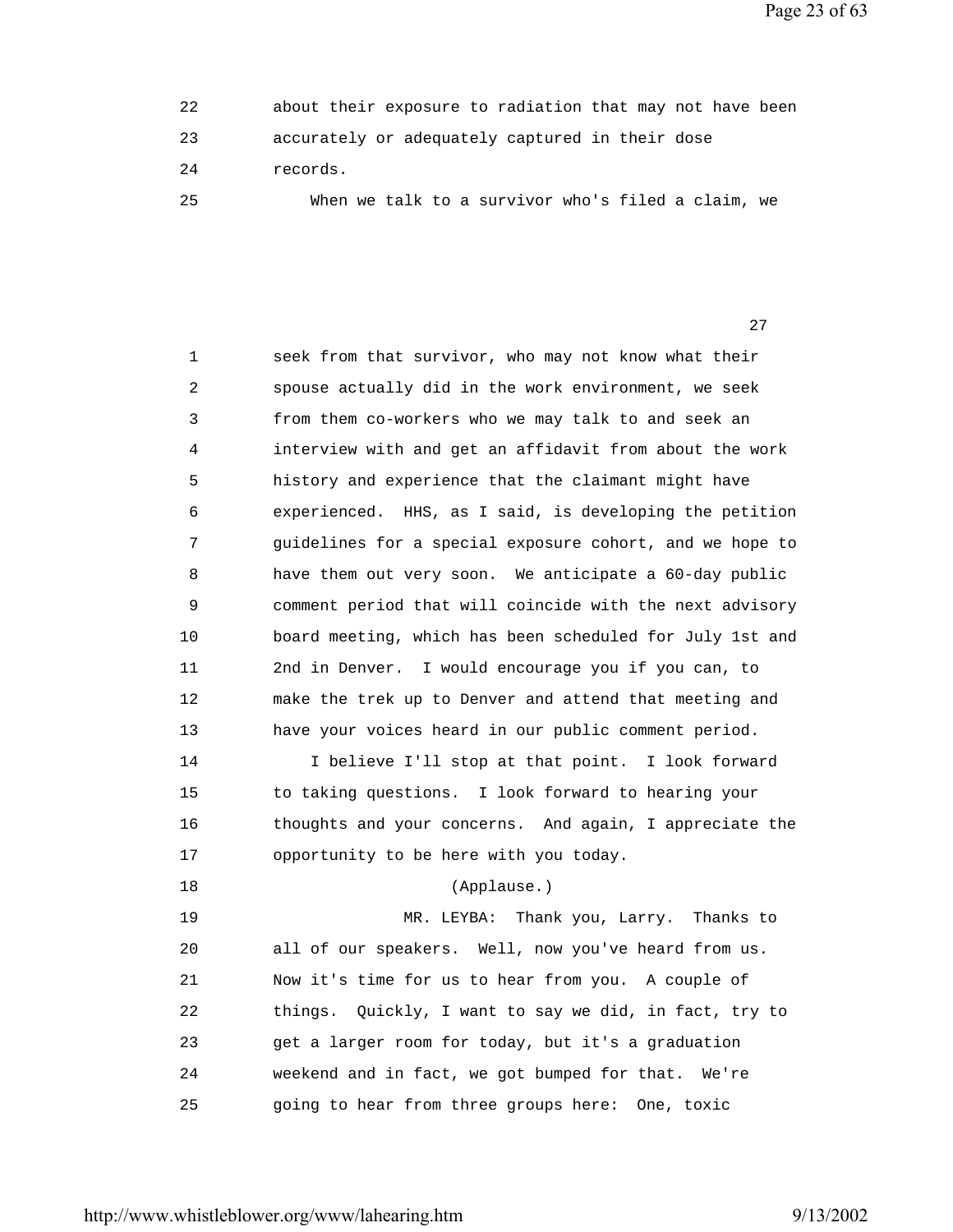1 substances; the second, radiation dosimetry; the third, 2 EEOIC claims process. 3 I think we have a microphone. I was told by Ken 4 Silver we're going to start from left to right; is that 5 right Ken? Your left, my right. 6 So we're going to hear about toxic substances from 7 Ben Ortiz, Maria Garcia, Levi Garcia and Robert Maguire, 8 Ernesto Archibeque, and then Alex Smith. And so with 9 that, I think we're going to go on ahead. Thank you. 10 MR. ORTIZ: My name is Ben Ortiz. Senator 11 Bingaman, Congressman Tom Udall, Beverly Cook, Larry, 12 and Pete. My name is Ben Ortiz. I'm a mechanical -- I 13 was a mechanical tech from 1969 to 1989 at TA 53. I 14 have an illness I've acquired since 1970 from 15 overexposure to chemical agents during my employment at 16 Los Alamos National Laboratory. 17 In 1988, I became so ill from the exposures that 18 LANL placed me on medical leave, stating that I had a 19 serious but treatable medical condition. They didn't 20 say what the condition is. The following summer in 21 1989, I was forced into medical termination, as doctors 22 advised me that my health was too deteriorated to 23 tolerate the contaminated worksite I was required to 24 work at. 25 When I began employment with LANL in 1969, I was

 1 given a physical exam by the occupational medicine 2 hospital that they have up there at the lab, and I

 $29$ 

http://www.whistleblower.org/www/lahearing.htm 9/13/2002

<u>28</u> and 28 and 28 and 28 and 28 and 28 and 28 and 28 and 28 and 28 and 28 and 28 and 28 and 28 and 28 and 28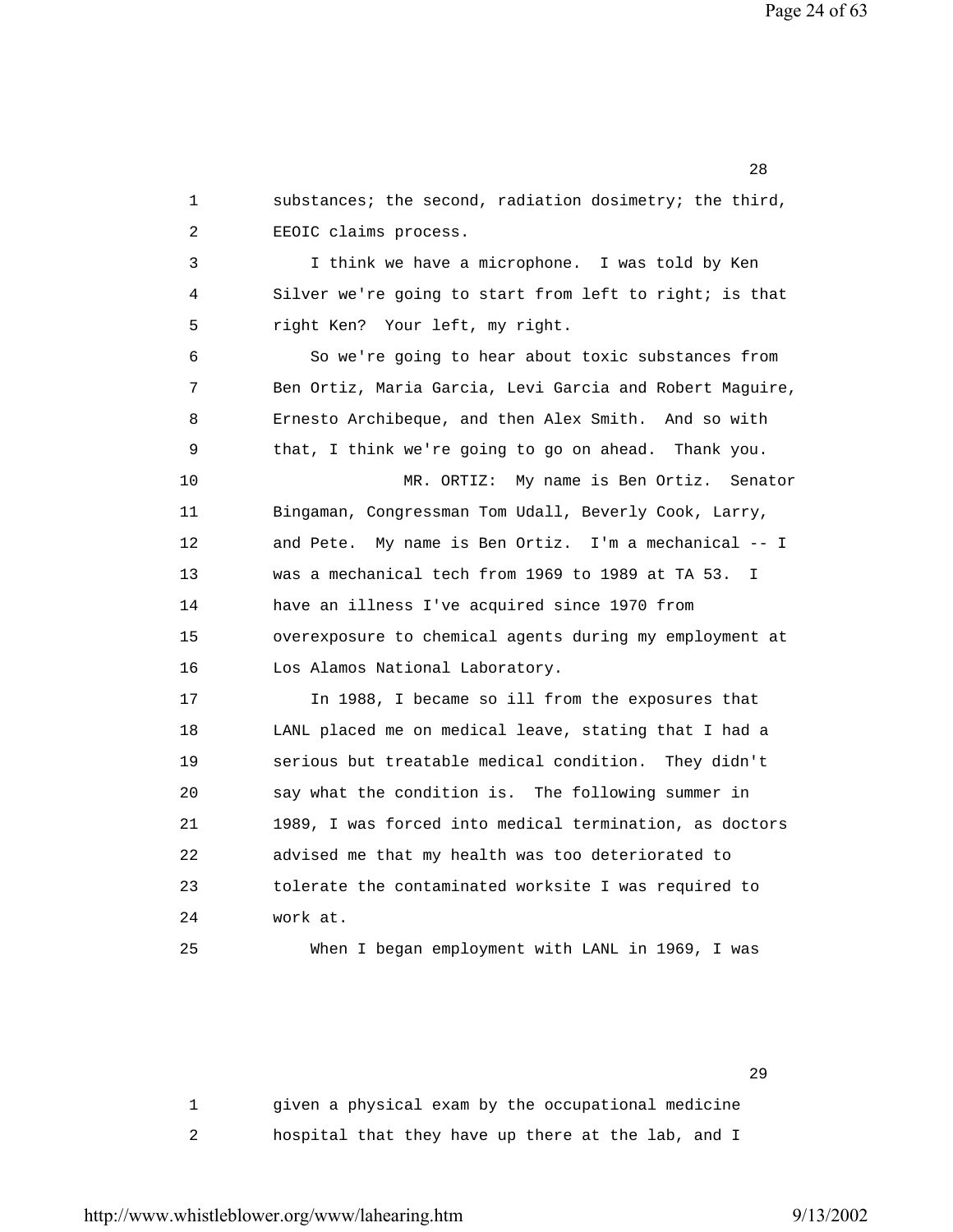Page 25 of 63

 3 checked out fine. I was a very healthy person. I can 4 guarantee you that. I was not informed that the work 5 environment or the materials that I handled would be 6 detrimental to my health.

 7 During my employment, I worked directly with 8 trichloroethylene, trichloromethane, acetone, freon, 9 nitric acid, many of the toxic materials and on and on. 10 I was never informed that these toxic substances are 11 dangerous, much less provided with any protective 12 safety.

 13 In 20 years of employment with LANL, I never had any 14 safety briefing on the hazards of chemicals, or there 15 was no MSDSs available. I was told that no one gets sick 16 at LANL. Okay. Again, I was told that no one gets sick 17 at LANL. I don't know why they would say that.

 18 In 1972 was the beginning of persistent sore throat, 19 coughing with sputum and chronic sinus infections. In 20 later years, I began experiencing pain, irritation, 21 swelling of my eyes, weakness, nausea, headaches, 22 insomnia, and difficulty concentrating. My condition 23 deteriorated so bad that the agency for occupational 24 medicine placed me on medical leave, in a search for an 25 answer to the cause of my medical problems. The Lab's

<u>30</u>

 1 response was that it was my imagination, phobia, that I 2 was practicing witchcraft, and that I abused drugs 3 and -- okay -- that I abused drugs and alcohol. Those 4 claims are absolutely false. I repeat, they are false. 5 After many years and many visits to private doctors 6 who could not diagnose or treat me, I visited Dr. James 7 Cron at San Francisco General Hospital, a leading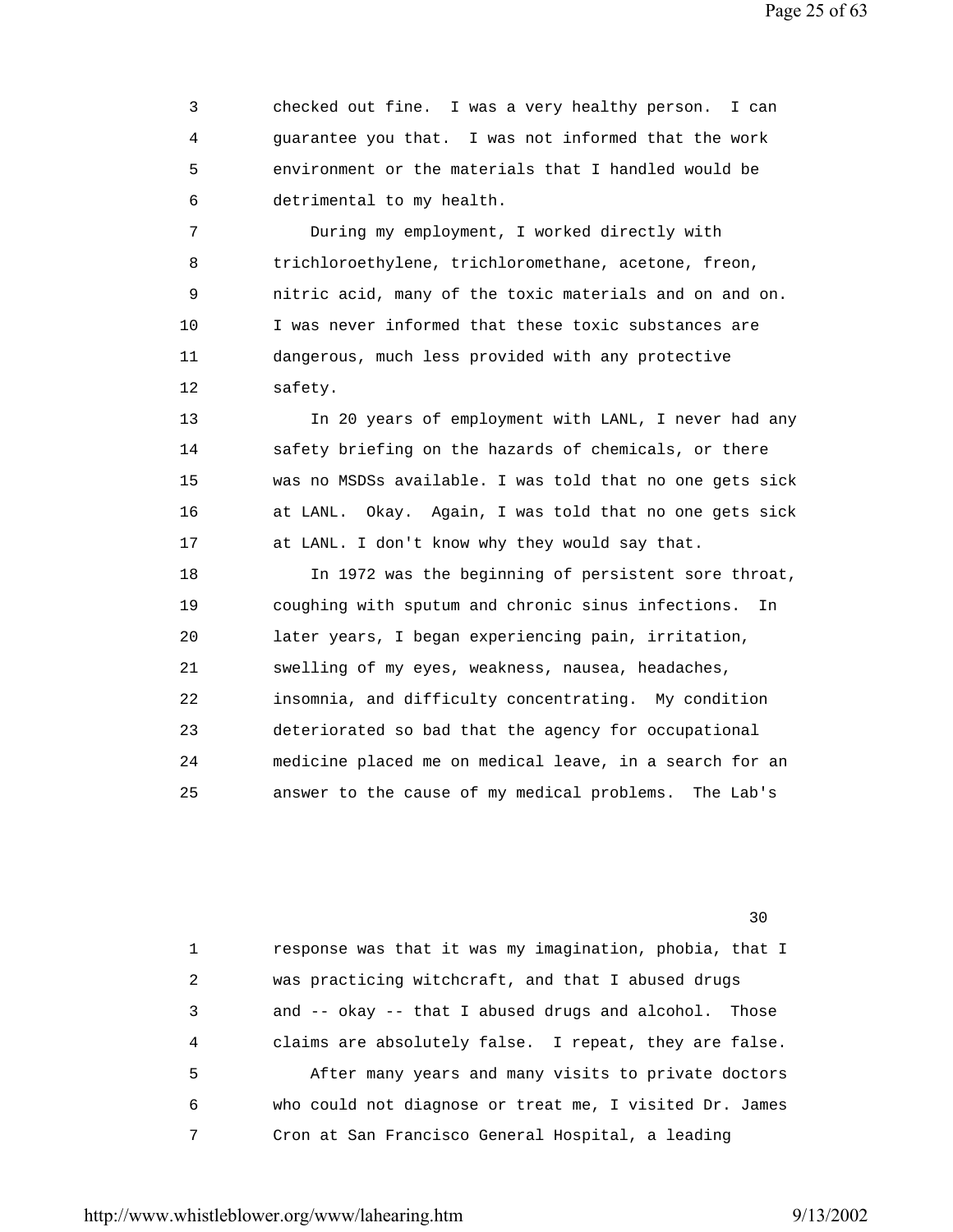Page 26 of 63

 8 physician of occupational long-term exposures. I was 9 finally diagnosed with solvent encephalopathy and 10 restricted airway conditions.

 11 Senator Bingaman, we are your constituents, but by 12 the time the program was passed into law, only certain 13 illnesses were qualified, and very few of those cases 14 are here in New Mexico. I believe that all occupational 15 illnesses are equal. Why is illness from toxic 16 substances different from beryllium, or cancer? We have 17 all suffered greatly.

 18 You told us in our meeting at St. Joseph's Hospital 19 over a year ago that you were trying to have toxic 20 substances included into the program. You raised the 21 hope of so many people two years ago by leading us to 22 believe that after so many years of being ignored, 23 retribution was forthcoming. Those hopes have been 24 smoldered because toxic substance sufferers were ignored 25 again.

31

| 1       | Employees are placed in harm's way, and LANL, the       |
|---------|---------------------------------------------------------|
| 2       | University of California, and DOE locked away their     |
| 3       | secrets. They allowed people to get sick, and in some   |
| 4       | cases, die. It takes a person with integrity and        |
| 5       | compelling conscience and strength that will not back   |
| 6       | down under pressure to do the right thing. You hold the |
| 7       | key to unlock the door. I hope you have what it takes   |
| 8       | to do it. I would like to impress upon you, this is the |
| 9       | rest of my life. My family is well.                     |
| 10      | When I was hired by LANL, I thought I had a bright      |
| 11      | future there. I never thought my job would make me      |
| $12 \,$ | sick. My livelihood and ability to provide for my       |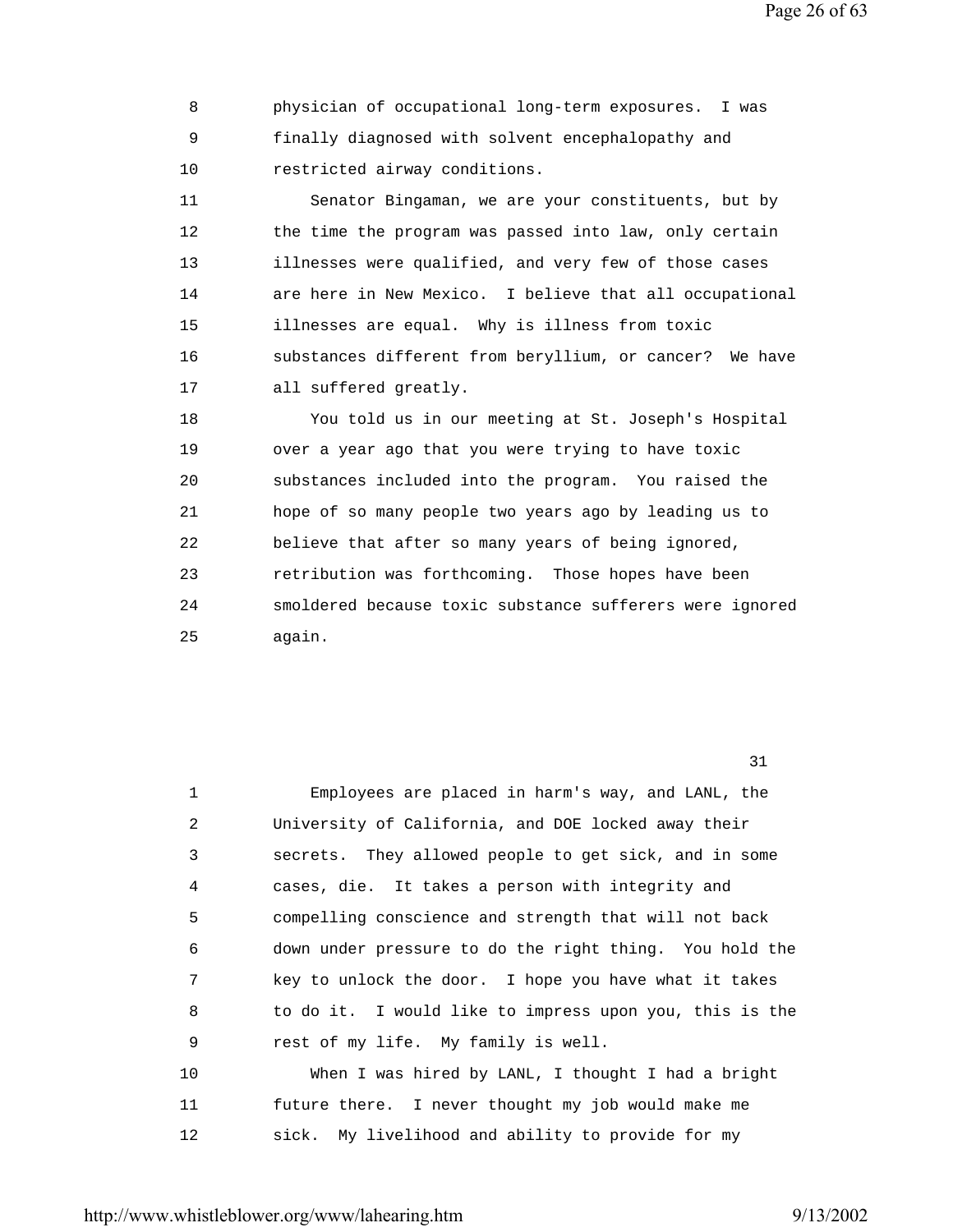Page 27 of 63

| 13 | family was taken away. I could be retired by now.       |
|----|---------------------------------------------------------|
| 14 | Instead, I must continue to fight this battle that      |
| 15 | should not have been fought. I worked at LANL, got sick |
| 16 | at LANL, and now atonement should be made by LANL.      |
| 17 | Please stop treating Northern New Mexico LANL employees |
| 18 | as second-class citizens. We deserve to be looked upon  |
| 19 | as equal to any other group of occupational illnesses.  |
| 20 | We deserve compensation, too. We deserve for you to     |
| 21 | fight for us, the two of you, Senator Bingaman and      |
| 22 | Congressman Udall, to work together to make this        |
| 23 | happen.                                                 |
| 24 | If we, your constituents, who have -- oops, I need      |
| 25 | to turn -- encourage you to serve us in Washington. You |

 $32$ 

| $\mathbf 1$ | are there to make sure there is a balance between the   |
|-------------|---------------------------------------------------------|
| 2           | giants and just the common people. I would also like to |
| 3           | request another meeting with Bingaman and Udall. I      |
| 4           | don't believe that we have time in three minutes to     |
| 5           | discuss all the issues that we have. And I'm hoping     |
| 6           | this will happen. Thank you.                            |
| 7           | (Applause.)                                             |
| 8           | MS. GARCIA: My name is Maria Garcia. I'm                |
| 9           | a survivor. My husband used to work for Zia Company.    |
| 10          | He worked for 26 years. He started working in 1955, and |
| 11          | by 1960, he was already -- according to the medical     |
| 12          | records, started to get, you know, from his kidney      |
| 13          | disorder. And I would like to ask Senator Bingaman and  |
| 14          | our Congressman to support us to make this law to help  |
| 15          | us families with this kidney disorder. That's all I     |
| 16          | have to say. Thank you.                                 |
| 17          | (Applause.)                                             |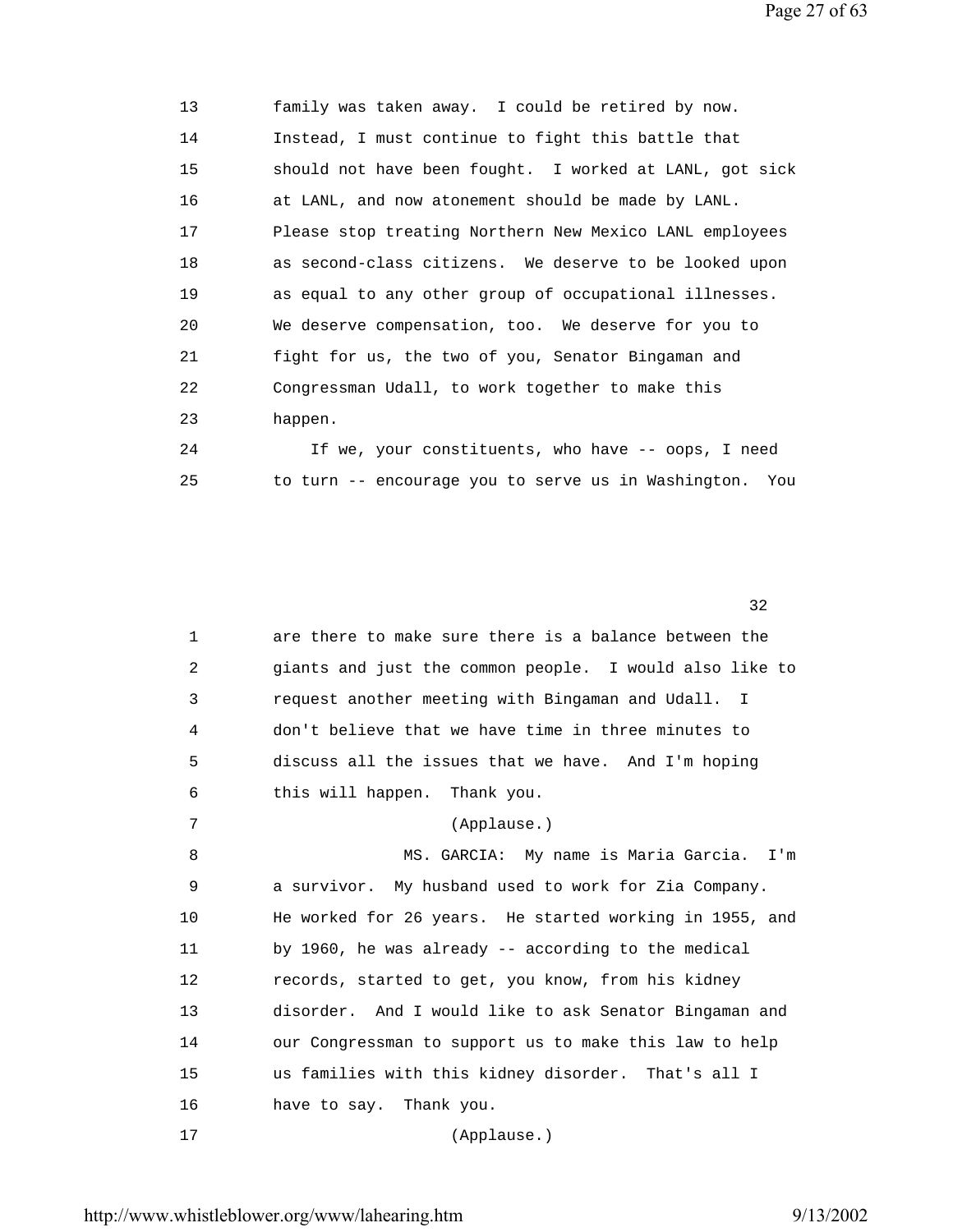Page 28 of 63

 18 MR. GARCIA: I'm Levi Garcia. I'm a 19 17-year employee of the security guard force at Los 20 Alamos. In December of '88, I was exposed at TA 55 to a 21 chemical spill that involved nitric acid. I'm currently 22 receiving my medical treatment at National Jewish 23 Hospital in Denver, and we need help here in Northern 24 New Mexico with our illnesses pertaining to the Lab. 25 Thank you.

 $33$ 

 1 (Applause.) 2 MR. MAGUIRE: My name is Bob Maguire. Our 3 office represents Mr. Garcia in his worker's 4 compensation claim pending in front of the 5 administration. I have one comment I want to make on 6 Subpart D. I have reviewed, not the most up-to-date 7 one, but the one that came before. And I think one of 8 the problems is that it kind of almost creates, as 9 opposed to what I think the Congress intended, a crazy 10 quilt, because, you know, you have certain rules in 11 certain states and other rules in other states and 12 different levels of benefits. And I thought Congress 13 intended to provide a uniform structure with: This is 14 what the test is going to be, this is what the benefit 15 should be. And if that was Congress's intent, you 16 should certainly revisit it because the rules and 17 regulations certainly don't do that. 18 I would also encourage you to think seriously, since 19 a lot of these contractors are cost plus contractors 20 that they not be allowed to endlessly fight the worker 21 and then pass that on to the taxpayers of the United 22 States of America as a cost that's not a legitimate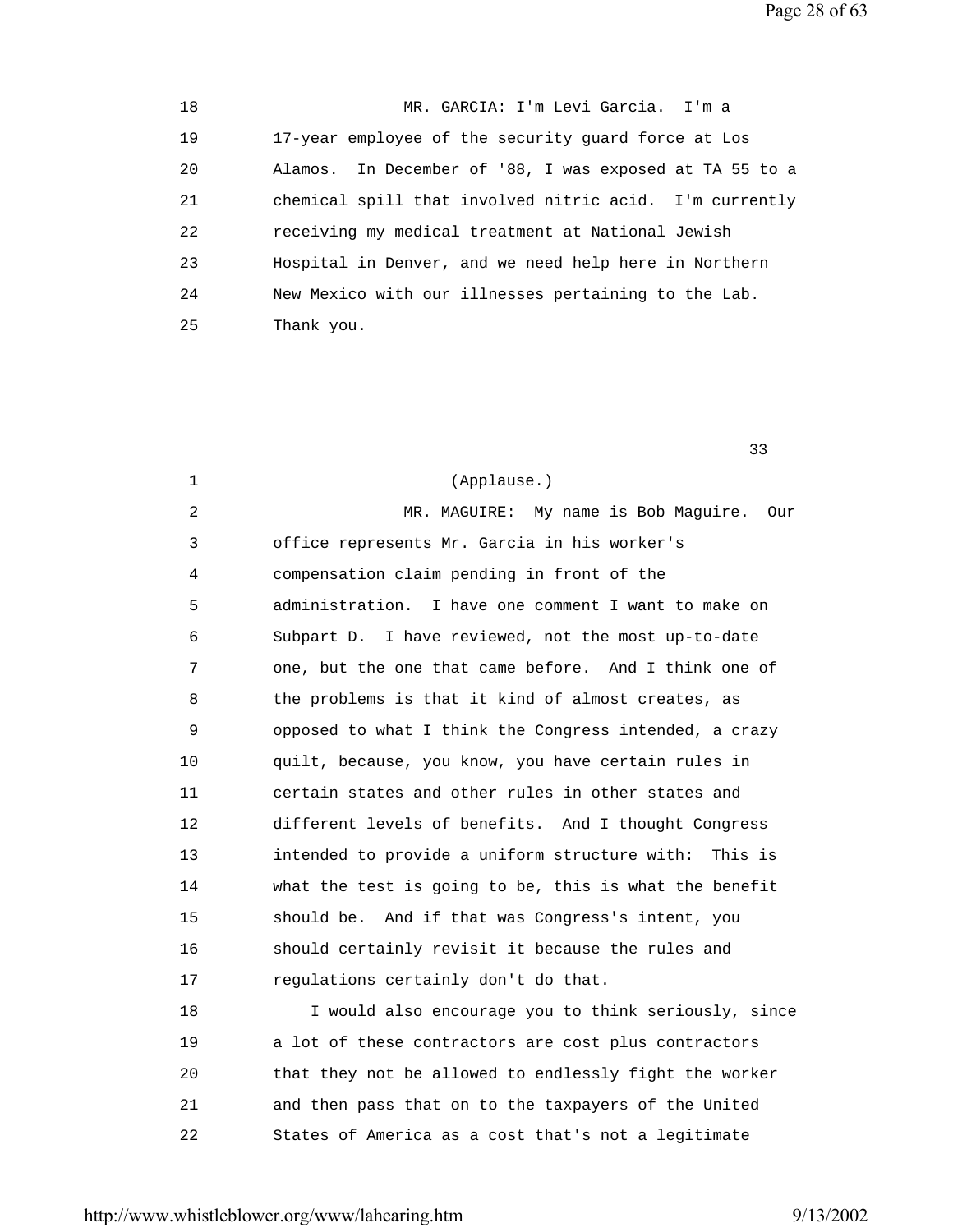Page 29 of 63

 23 cost. What's happened to Mr. Garcia has been -- another 24 law firm is representing him in a tort claims action 25 against the Lab. Those folks have pulled in the

 1 manufacturer of the jar or container that this nitric 2 acid was contained in.

34

 3 My understanding is when I talked to Levi and his 4 wife, that the judge has ruled that there will be a 5 hearing in September. The folks who manufactured the 6 product wanted to put it off for another year. It's 7 already been four years.

 8 It took us the better part of three years to get his 9 worker's compensation up and running. We had to get it 10 removed and away from the University of New Mexico 11 Hospital and up to National Jewish, where they 12 said, "You know, hey, this is causally connected." And 13 he was ordered back to work. You've also seen Levi and 14 heard -- I mean this is a condition he's in on a daily 15 basis, and he attempted to return to work.

 16 We got the change of health care providers. To 17 date, the University of New Mexico has been paid 18 approximately \$38,000. National Jewish has been paid 19 \$8,000, but they have done more for him, I can assure 20 you. Dr. Moseley, Cynthia Moseley, up there indicates 21 that he cannot work. Dr. Moseley at UNM has come around 22 to the same conclusion now. A lot of money was spent on 23 lawyers and nurses to follow around and help the doctors 24 decide on what to do.

25 In New Mexico at the time he was injured, the comp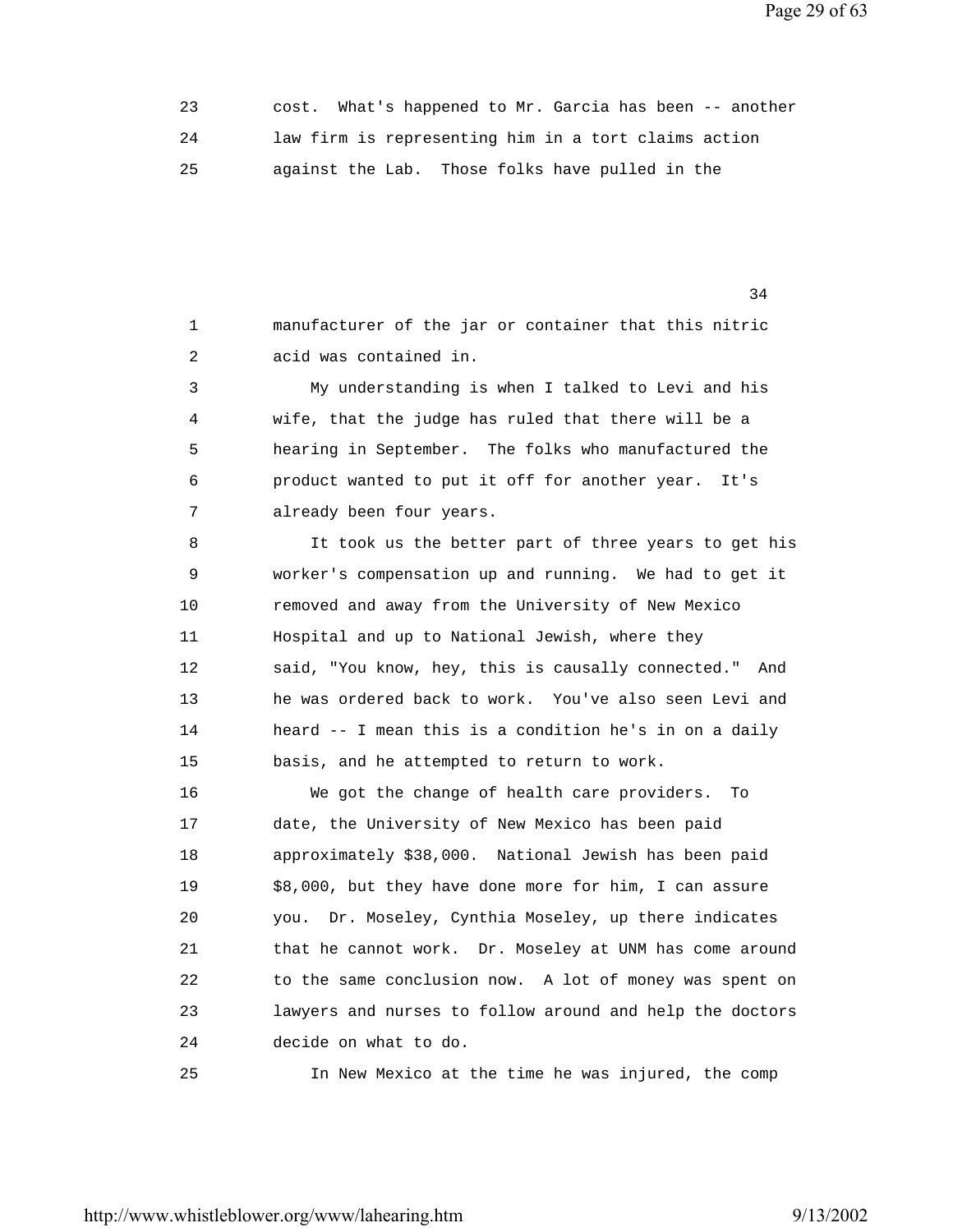Page 30 of 63

| 1  | rate was \$375.99 a week. Basically, that means that he   |
|----|-----------------------------------------------------------|
| 2  | was making \$60,000 a year. Under Worker's Comp, he gets  |
| 3  | about \$20,000. Our office also got him on Social         |
| 4  | Security disability. He makes about \$1,500 a month off   |
| 5  | of that, so there's another \$18,000. That puts you up    |
| 6  | to about \$38,000. And the situation is this:<br>The      |
| 7  | Congress said, "Well, you can't go on disability for      |
| 8  | more than 80 percent of what you were making." Well, 80   |
| 9  | percent of what he was making would be \$48,000, so she's |
| 10 | still \$10,000 short of that.                             |
| 11 | You know, these people are all good people.<br>And        |
| 12 | after 9/11, when there's been so much talk about          |
| 13 | patriotism and doing the right thing by people who        |
| 14 | helped their country, on behalf of Levi and others        |
| 15 | similarly situated, I would just ask the Congress and     |
| 16 | the Administration to remember those words and not let    |
| 17 | them be hollow, empty phrases. Thank you very much.       |
| 18 | (Applause.)                                               |
| 19 | MR. SMITH: My name is Alex Smith. I'm a                   |
| 20 | 33-year employee with the Lab. I testified before Tom     |
| 21 | and Senator Bingaman and David Michaels the last time.    |
| 22 | I went to work for the Lab in 1947 in the chemical        |
| 23 | warehouse. Tom and Bingaman already know and I've been    |
| 24 | doing this for your benefit.                              |
| 25 | I went to work for the chemical warehouse there at        |

 $35$ 

 $36$ 

 1 the Lab in the old TA 1. My duties were clerk and to 2 issue laboratory chemicals and laboratory glassware, and 3 when we had time, I'd run a mercury, still, me and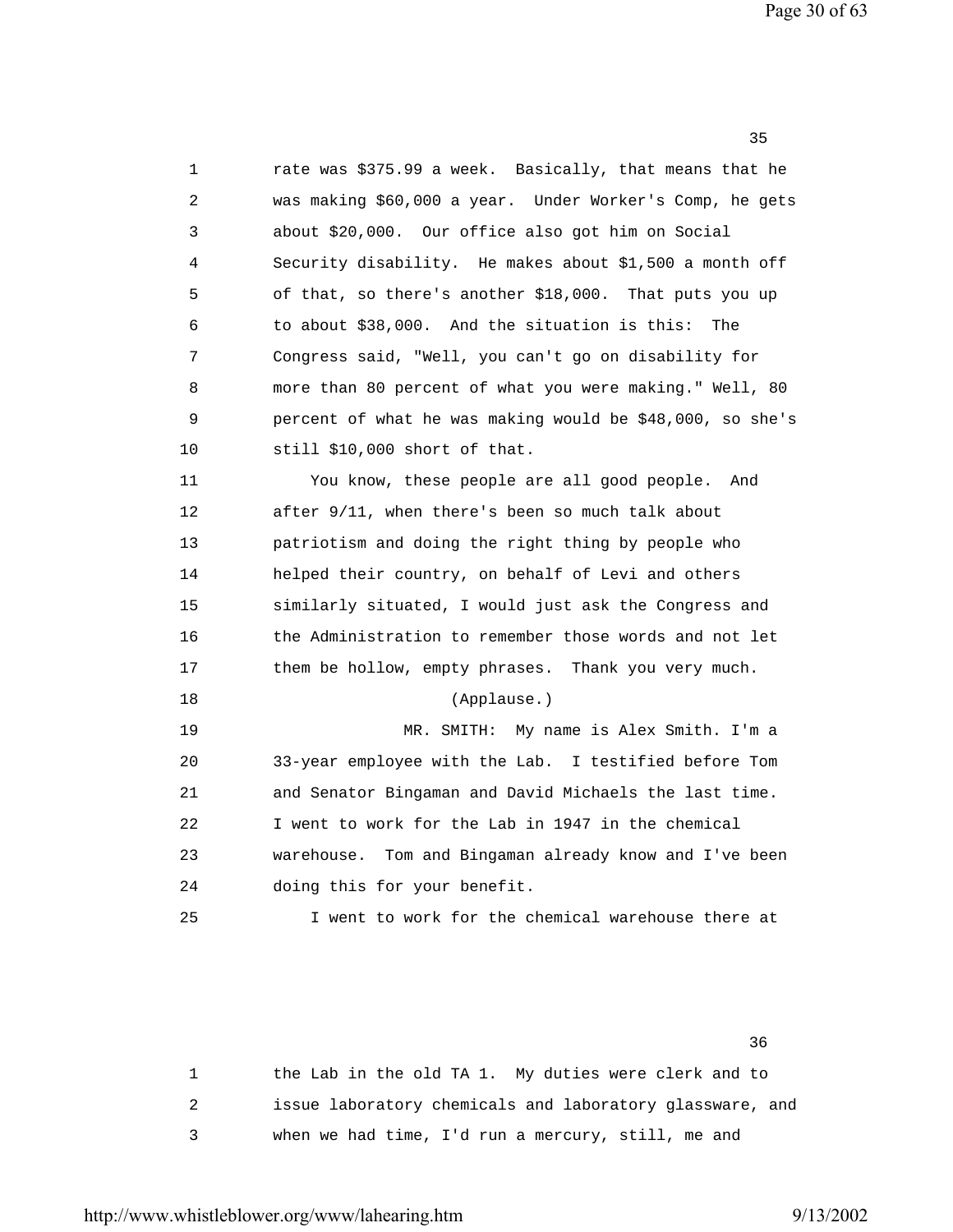4 another fellow named Lewis Devetima. 5 In 1948, early in 1948, I started having trouble. 6 My face would swell up, and my gums were bleeding. And 7 I would go down to Q Building to see Dr. Whipple, and he 8 would send me home. He said, "You're allergic to 9 something," and that was it. 10 And when my face went back down, I'd come back to 11 work and it would happened all over again. About the 12 fourth time, I got to see Dr. Harriet Harding, who was a 13 consultant there, and she interviewed me. Luckily, I 14 got to see her. And she asked me where I worked, and I 15 told her. She asked me what my duties were, and I told 16 her that I run a mercury still when I didn't issue 17 chemicals. 18 She said, "You're operating what?" 19 I said, "I operate a mercury still." 20 She said, "Take me up there and show it to me." 21 So I did. She shut it down. And so we were full, 22 me and Lewis Devetima were full of mercury. We used to 23 heat it, and it had a still, like it was made out of 24 glassware. It would go through this, heat it, and form 25 a gas, go through that, come out condensed on that end,

<u>37</u>

 1 pure mercury. And we would breathe in vapors, and it 2 was in a small 10 X 10. The old warehouse there in TA 1 3 was a shed. It was formerly the stable for the school 4 that was there before the Lab took over, and they 5 converted it into a chemical shop. 6 Anyway, when I retired in 1982 -- prior to 1982, I 7 suffered from depression, bleeding gums, and so I went 8 to the doctor there at the Lab. I was in very bad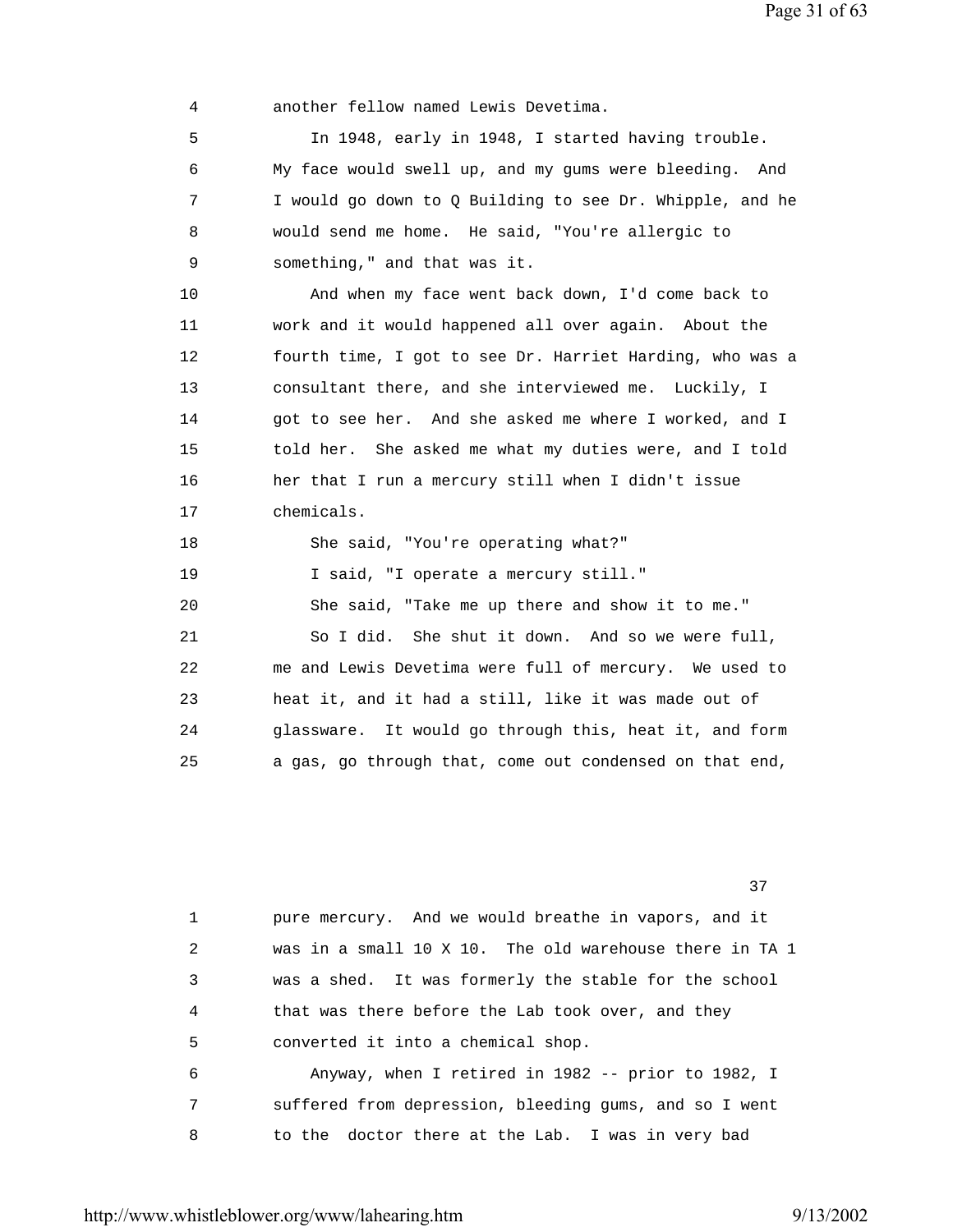Page 32 of 63

| 9  | shape, and she sent me to a sanitarium in Albuquerque,     |
|----|------------------------------------------------------------|
| 10 | and I spent some time there, about two or three weeks.     |
| 11 | I then was on an outpatient to Dr. Kenneth Poole there     |
| 12 | in Albuquerque for about three years.                      |
| 13 | And then I came back and was under the tutelage of         |
| 14 | Dr. William Oakes who worked for the H Division, and       |
| 15 | then he retired. And I saw Dr. Charles Shafer, and then    |
| 16 | he retired. And then I saw Dr. Ralph Greer. And            |
| 17 | anyway, when I retired, I noticed that there was no        |
| 18 | record of this sickness on my medical records.             |
| 19 | And I asked Dr. Greer why. And he said they                |
| 20 | searched and they searched and they searched and they      |
| 21 | even went back into the microfilms, and they could find    |
| 22 | no evidence of anything to do with a mercury still or      |
| 23 | anything. So I retired thinking that.                      |
| 24 | When I testified before Mr. Bingaman and Mr. Udall         |
| 25 | and Mr. Michaels, I didn't have any evidence.<br>It was my |

 $38<sup>3</sup>$ 

 1 story against theirs. And I have met a fellow named Ken 2 Silver. He found these letters from Dr. Harding telling 3 the whole story in six letters, and the DOE database of 4 historical documents, it tells the whole story about me 5 and Devetima's sickness, about the mercury still, their 6 shutting it down.

 7 These are all H Division letters to our division 8 leader, Van Gammer, Assistant Property Division leader. 9 Yet they couldn't find them. There was no evidence. 10 They're here, right here. Everything I have reverts 11 back to those six letters. In one of them, she refers 12 to a fellow name Carl Butler. I happen to know Carl 13 Butler, so I wrote him a letter telling him what was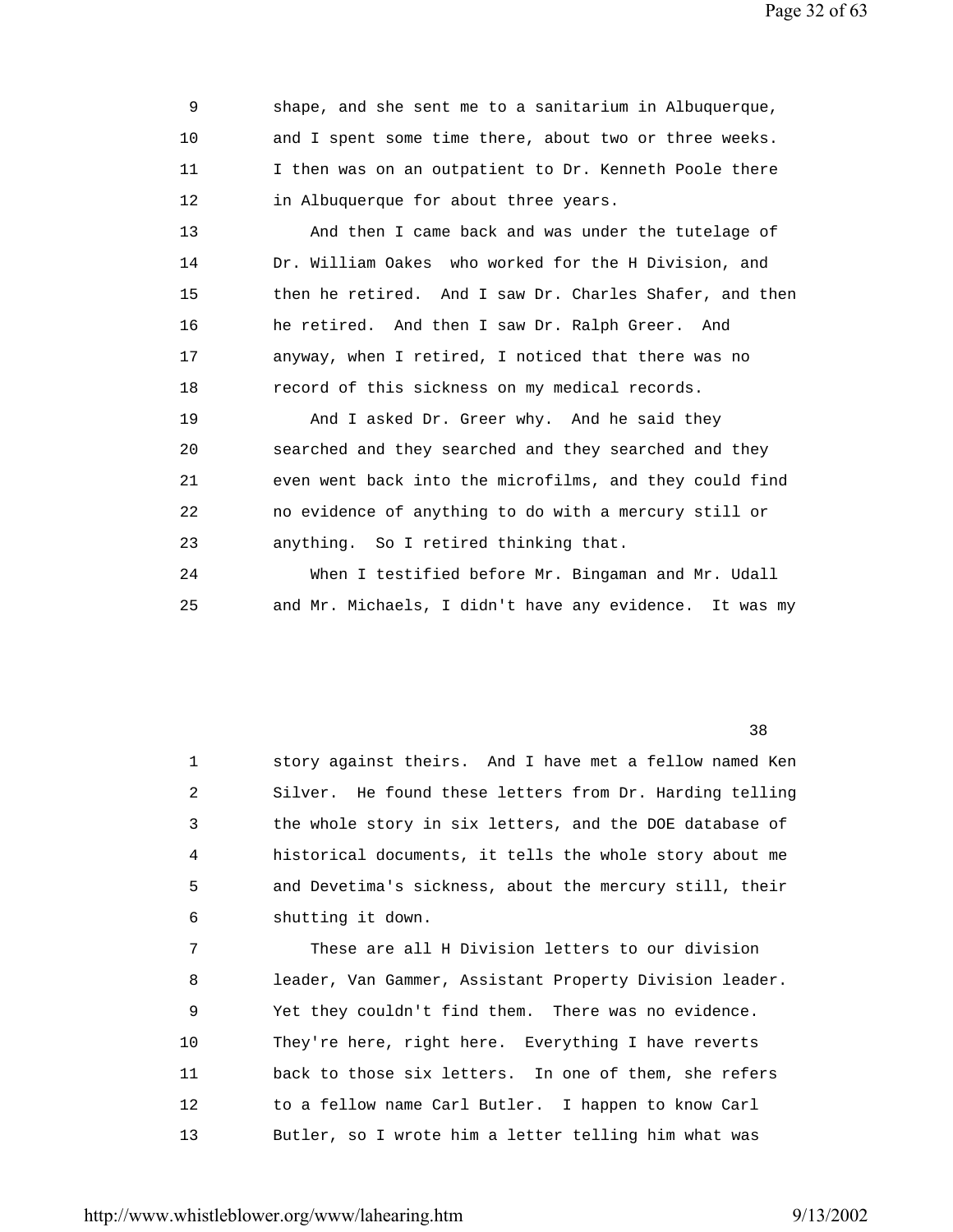14 happening. He wrote me back a five-page handwritten 15 letter confirming everything that I said when I 16 testified, everything, even to closing down and admitted 17 that nobody in 1947 and 1948 in H Division knew anything 18 about mercury until an industrial engineer named Harold 19 Sheeton -- Harry Sheeton -- came on board, and this was 20 months later. 21 And after I got that letter from Butler, I wrote a

 22 letter to Mr. Udall and Mr. Bingaman, asking him -- I 23 sent them a copy of those six letters. I didn't give 24 them a copy of this, but I did take it to Mr. Udall's 25 office, everything I had, when you were in Federal Place

<u>39</u>

 1 over there, and I gave it to Raul and he made copies of 2 it. He said he would forward it on to you, your 3 office.

 4 And this is my letter to Senator Bingaman asking 5 that you amend that Act to include mercury. I don't 6 know what happened there. I got a letter from Mr. Udall 7 there, and he asked that I get documentation. So I've 8 got it. Don't you think I have it? And you asked for 9 names and addresses of people that are working. I can 10 give you names, Mr. Udall, but they all got one 11 address: Cemetery. There's no -- me and Mr. Butler are 12 the only ones alive that I know that knew about that 13 mercury still, and why I'm still around, I don't know. 14 After that, Mr. Silver came up with a couple more 15 publications by Dr. Harriet Potter on mercury 16 poisoning. Anybody that knows anything about mercury 17 should read it. She even enlightened me. I guess she 18 really dug in to her research. And in this -- the other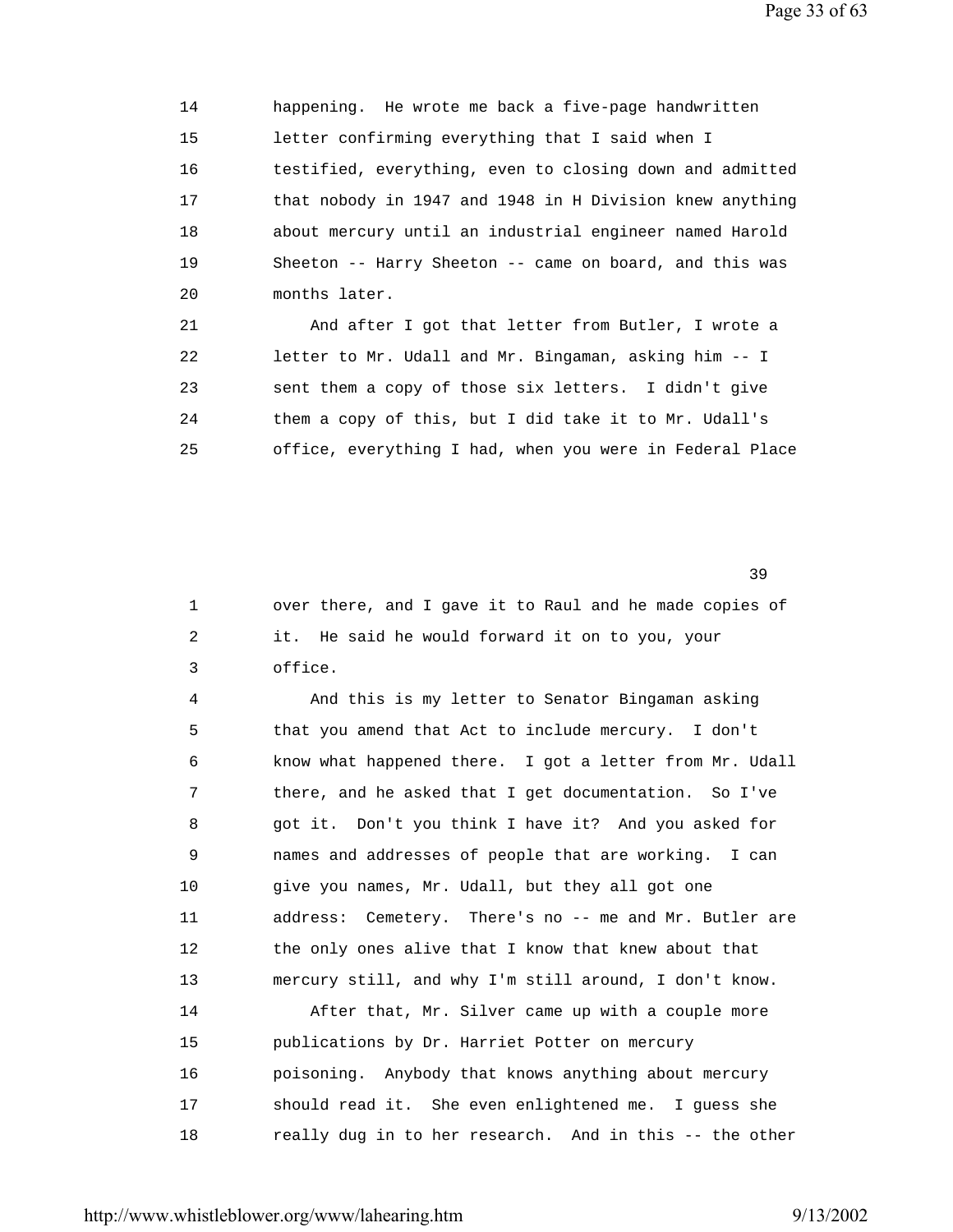19 one is Challenging Manmade Decisions by Harriet Potter. 20 I'll read you just one paragraph here. 21 On page 54 it tells about the year 1948 in Los 22 Alamos, nonradioactive acting hazard material in use in 23 Los Alamos. "An example will make this clear. Very soon 24 after I began active duty, a worker came to the nurse in 25 H-2 complaining with bleeding gums and skin rash."

40

| 1  | That's me. "In taking his job history, I found he and   |
|----|---------------------------------------------------------|
| 2  | three other men were engaged in cleaning dirty mercury, |
| 3  | an element widely used.                                 |
| 4  | "Next, I visited the job site. And even though I        |
| 5  | had no engineering skill, I knew from my Massachusettes |
| 6  | Department of Occupational Hygiene experience that the  |
| 7  | mercury hazard was great in this dirty, shed-like       |
| 8  | building."                                              |
| 9  | I could go on, but I haven't got time, but you get      |
| 10 | the drift. And I don't know where to go from here. I    |
| 11 | know mercury is not covered in the Act. Like I say, I'm |
| 12 | asking you to amend it to include mercury. Thank you    |
| 13 | very much for listening to me. I'm probably out of      |
| 14 | time.                                                   |
| 15 | (Applause.)                                             |
| 16 | MR. LEYBA: The next person will be Phil                 |
| 17 | Schofield.                                              |
| 18 | MR. SCHOFIELD: Thank you for coming,                    |
| 19 | Beverly Cook and Congressman Udall, Senator Bingaman,   |
| 20 | Mr. Turcic, Mr. Elliot. I'll try to keep my time short  |
| 21 | here.                                                   |
| 22 | I worked for Los Alamos National Lab for 2 years. I     |
| 23 | suffer from several severe health problems, multiple    |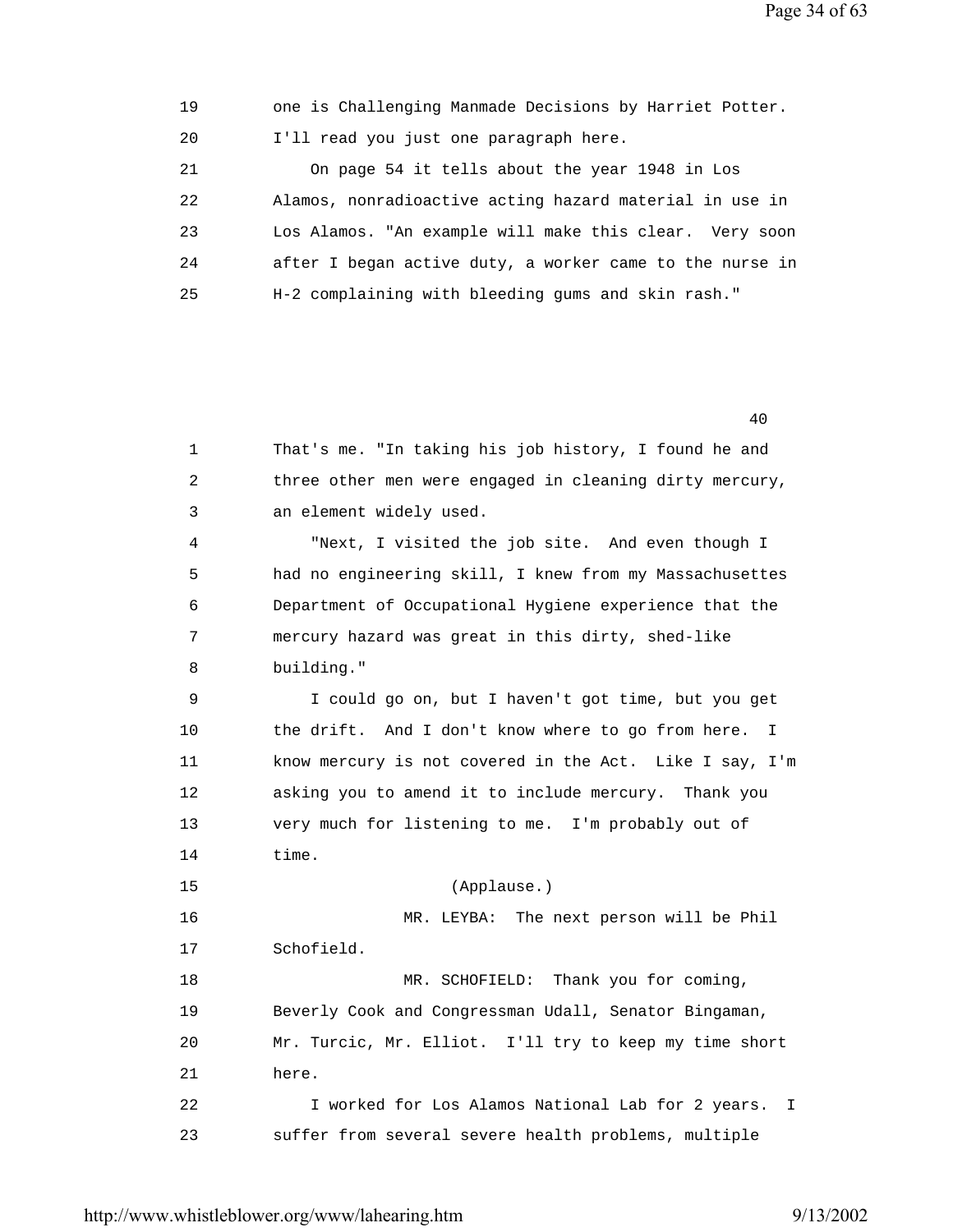Page 35 of 63

24 chemical sensitivities, HO cervical syndrome,

41

25 respiratory problems, severe dermatology problems,

 1 swelling of my extremities. I have short-term memory 2 and concentration deficits, and plus I lost almost half 3 my hearing.

 4 Mainly what I would like to address is some problems 5 with the reconstruction of people's dosages. I can give 6 you two quick examples where personnel worked in the 7 same room. One was a -- it depended on your job. You 8 were working with high gamma. The trouble with that is 9 both processes were going on, Pu 239 on one side of the 10 room, Pu 238 on the other, high neutron gamma on the 11 other. Room 429 had a number of chemical processes plus 12 the gamma factor. There again, depending on which job 13 you were assigned, you had one in back of the other. 14 The truth is, you were exposed to both.

 15 Another practice was the wearing of film badges 16 under lead aprons for people who worked with 17 high-radiation items, such as back out or a glove box. 18 This practice was not discontinued until 1989 or 1990. 19 Another thing I would like to address is the fact 20 that I've made repeated requests for my radiation 21 exposure records and still have not been able to get 22 them. According to my dosimetry readings for 1979 it 23 was zero. For 1978, I had .083 for my whole body. For 24 1982, zero. This is impossible. I spent five days a 25 week around either, plutonium or uranium.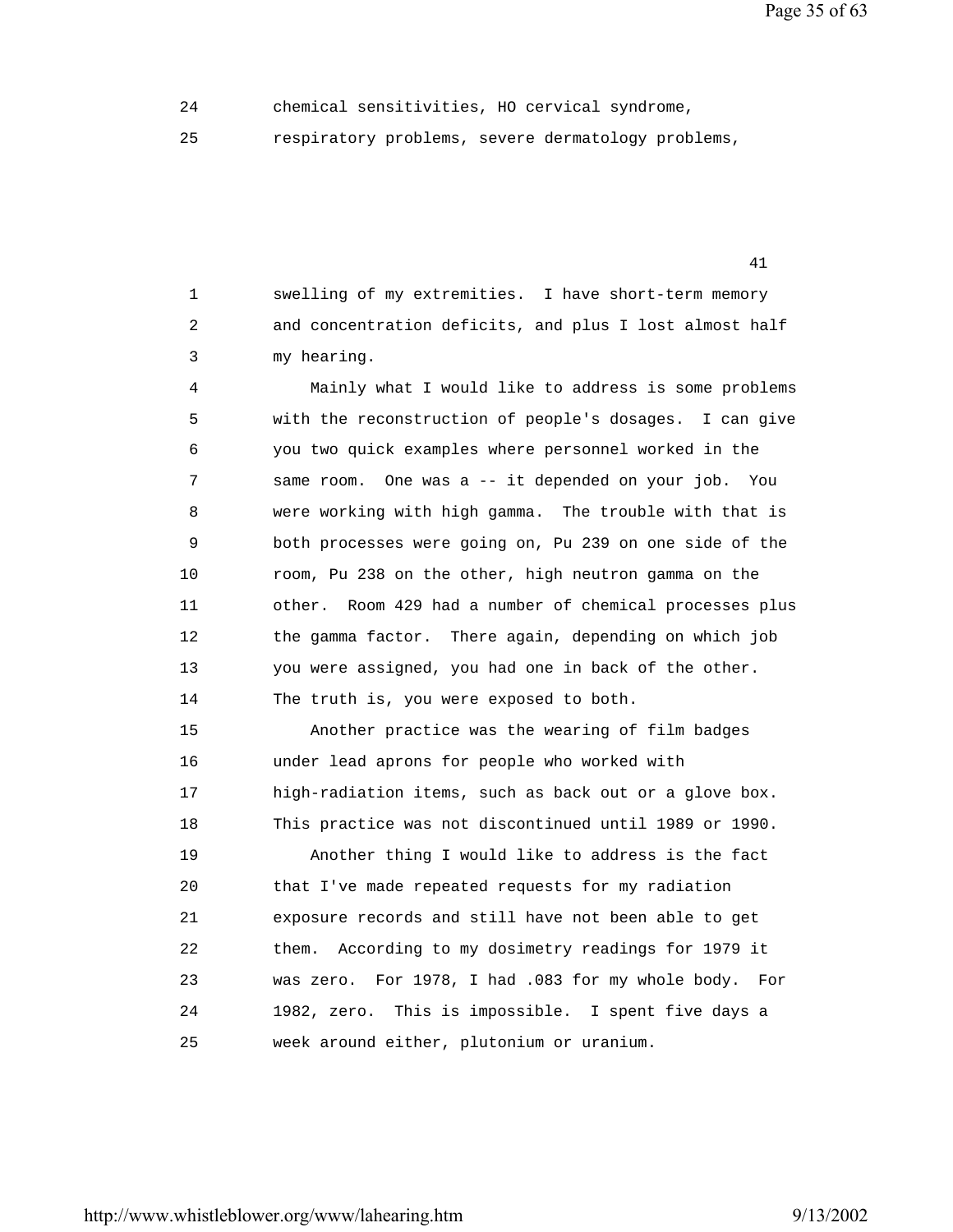Page 36 of 63

42

| 1  | DOE has submitted in a letter to IEER that, 1.)           |
|----|-----------------------------------------------------------|
| 2  | External support data is often incomplete and             |
| 3  | unreliable. 2.) Raw dose data and electronic versions     |
| 4  | of data do not always agree. 3.) In some cases, worker    |
| 5  | dose records contain empty statements that the dose was   |
| 6  | zero, regardless of what the actual dosimeter reading     |
| 7  | may have been. In order for more accurate dose            |
| 8  | reconstructions, LANL needs to fully cooperate with the   |
| 9  | Center for Disease Control historical documents           |
| 10 | discovered by them. LANL should probably provide access   |
| 11 | to all incident reports, health physics, log books, and   |
| 12 | health physics room surveillances, also any documents     |
| 13 | relating to the processes and materials used at LANL.     |
| 14 | Finally, NIOSH should not contract for dose               |
| 15 | reconstruction services with companies that are           |
| 16 | economically dependent upon DOE or its contractors.       |
| 17 | Thank you.                                                |
| 18 | (Applause.)                                               |
| 19 | MR. LEYBA: The next speaker will be Len                   |
| 20 | Trimmer.                                                  |
| 21 | MR. TRIMMER: Good afternoon, gentlemen                    |
| 22 | and people in the back. My name is Leonard Trimmer.<br>I. |
| 23 | was an employee of Los Alamos from December '62 'til      |
| 24 | November of '90. I am now retired. I went out on          |
| 25 | disability. But I'm not putting in a claim yet.<br>Мy     |
|    |                                                           |

 43 1 bullet hasn't hit. 2 Senator Bingaman, Mr. Udall, these gentlemen, on 3 March 18, 2000, I handed you, Mr. Bingaman, a video 4 tape. Your staff member took yours. I don't know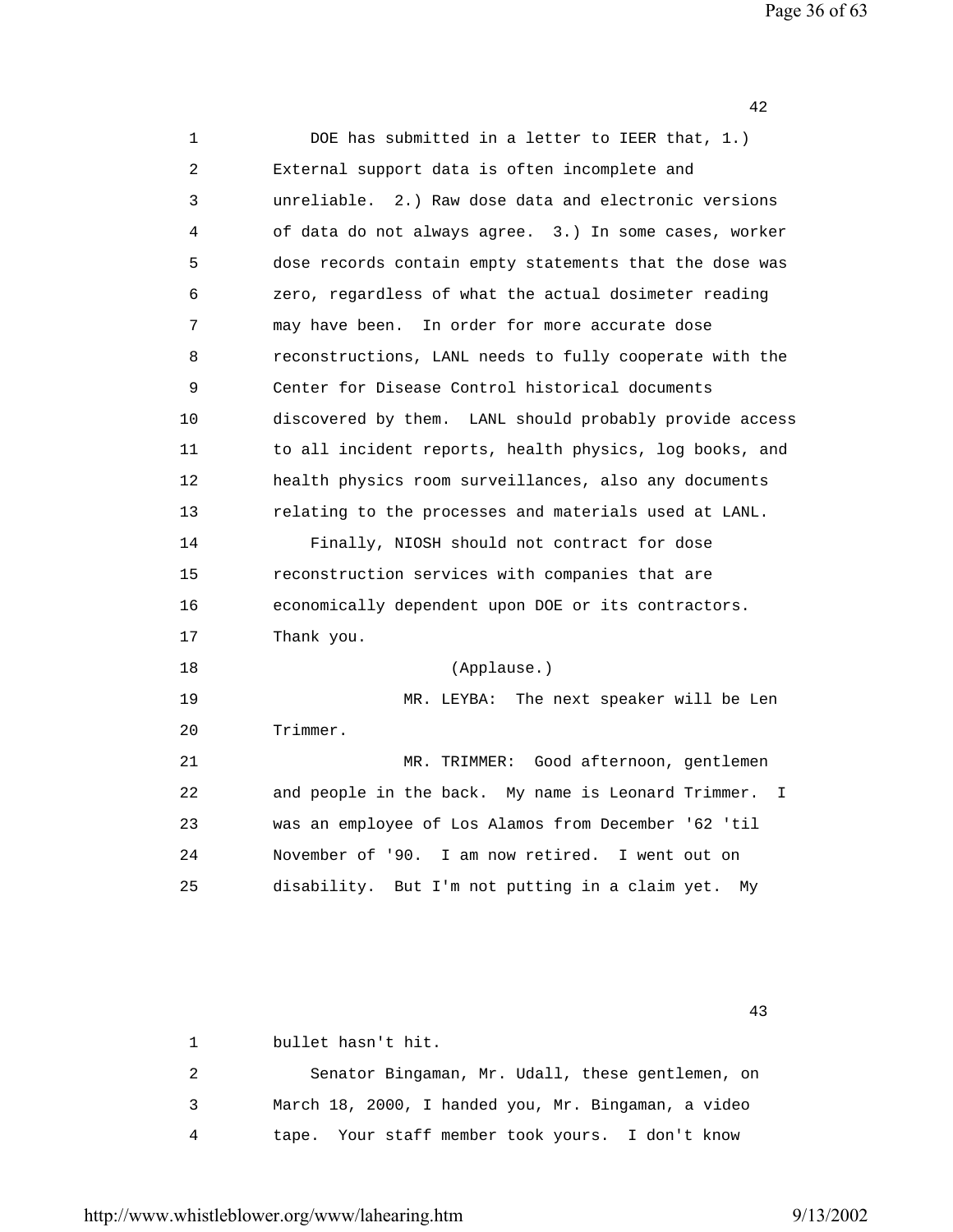Page 37 of 63

 5 whether you viewed it or you didn't view it, but I 6 didn't have any response from you for all those video 7 tapes of workers working in Area G at Los Alamos. 8 Either you understood everything or you didn't view it. 9 I would suggest if you didn't view it, you better look 10 at it. It's very important.

 11 This was a bootleg tape that was taken with LANL's 12 camera. They were playing with a camera and it shows 13 them covering drums from Area G. It shows the workers, 14 how they're treated. It shows them not being dressed 15 out in protective clothing, no respirators. In one 16 statement on the tape -- like they say, a picture says a 17 thousand words. This says a bunch. On the tape there, 18 a PhD states that people are not supposed to be 19 breathing the silica dust up there at Los Alamos. 20 Nobody's wearing a respirator.

 21 The other thing is they also said that there was 22 radionuclide high in the air. Nobody's wearing a 23 respirator. In fact, people were wearing civilian 24 clothes. So after they got done working, they went home 25 with this on their clothing, which contaminated -- could

 1 have contaminated their own homes. 2 The health physicist monitor at the time there and 3 saw the tapes that he just didn't know what he's doing 4 there. This is just a tape. 5 Now I worked out there. I worked at -- first off, I 6 worked at TA 8. I was an inspector. I was a 7 radiographer, and I did ultrasound. I was all over the 8 Lab. I worked all over. I was with the service group. 9 I got transferred to Area G facility for drums going to

44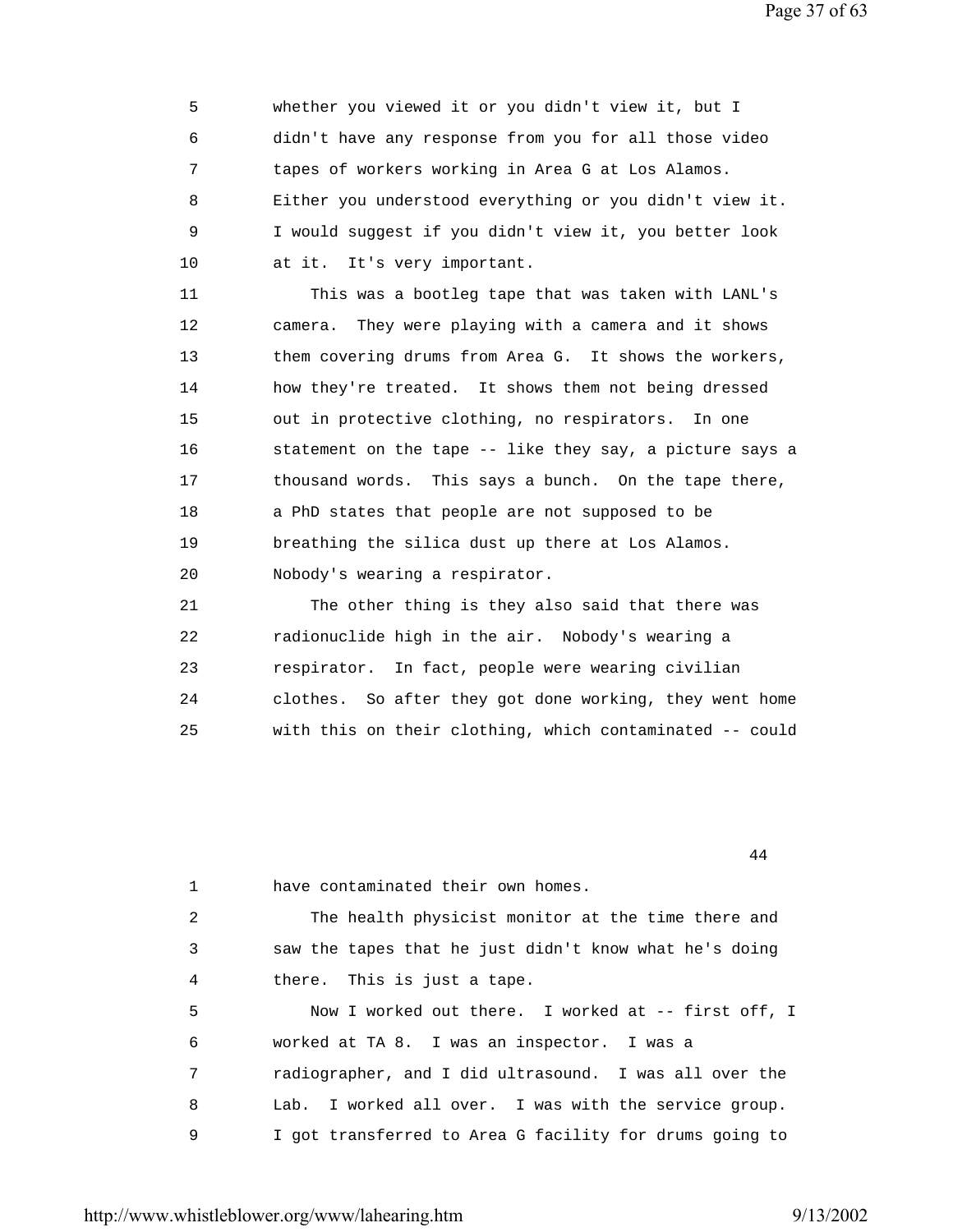Page 38 of 63

 10 WIPP, which is a long story, which they falsified 11 documents there, too.

 12 Anyway, in Area G -- that's the main dumping area -- 13 the main dumping area contains asbestos, PCB solvents, 14 toxic acids, radionuclides of all types. For example, 15 plutonium, cesium, cobalt from enriched uranium. Let me 16 go back to freon gas for a minute. It's in a barrel and 17 they put a lot like nuclide in there to hold off the 18 gas. But I have a document like this that says it's 19 still leaking out, and they can't do nothing about it. 20 So here are these tapes. Please view this stuff. Film 21 badges or anything else can't be reconstructed to show 22 them what they're breathing. And that was the only 23 thing that was included in all these radionuclides and 24 any other trash. There are also human body parts out 25 there.

45

| $\mathbf 1$ | Now the claims with LANL when people were working       |
|-------------|---------------------------------------------------------|
| 2           | out there in Area G are -- LANL and DOE will claim that |
| 3           | there are safety devices in place, which is true        |
| 4           | technically, but the question is, are they working, and |
| 5           | are they working properly? No, they're not, not at all  |
| 6           | times. Not at all. They are turned off. They're --      |
| 7           | one of them has a roll chart on it. If the chart gets   |
| 8           | jammed, they take to the monitor to fix it. He tears it |
| 9           | off, throws it away and starts over again. Nobody knows |
| 10          | what's going on.                                        |
| 11          | They also have what they call a sniffer. That's         |
| 12          | where they put a vacuum pump on it, they bring air in   |
| 13          | and a filter in front of it. Sometimes these won't be   |
|             |                                                         |

14 changed for months or days. The ones checking it,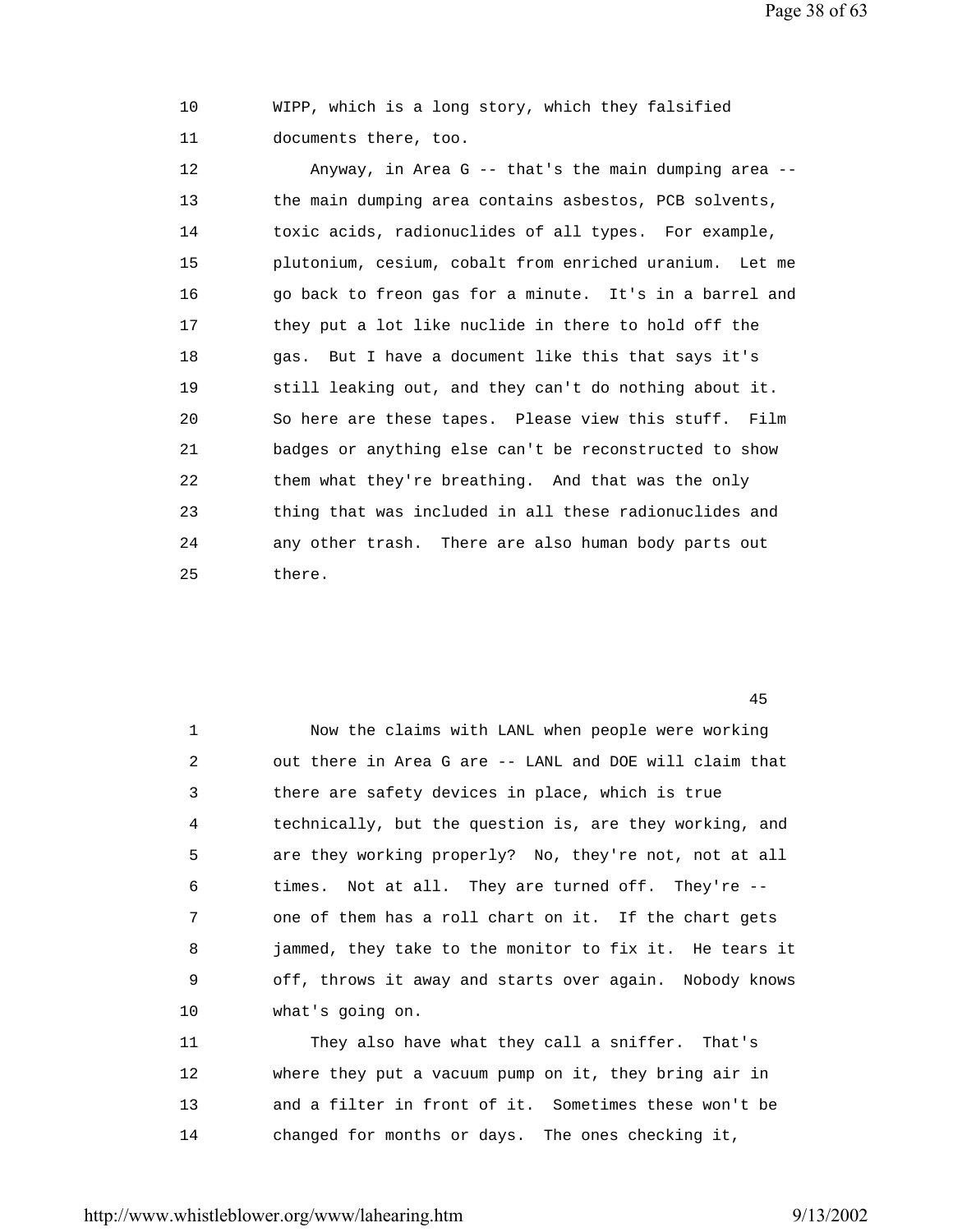15 they're not controlling it. They might drop it on the 16 floor or whatever. If that happens, he just throws it 17 away or she does. There is no way LANL, that I know of 18 -- I don't work any other places -- at LANL, I'm 19 talking about, because I have seen them -- can 20 reconstruct anything because their records are flawed 21 totally. 22 Now film badges, everybody who works in a radiation

 23 area carries a film badge plus a Kelly badge. If you 24 get killed, they want to know how much killed you. And 25 this is a little packet that has zinc and sulfur and

46

|   | whatever else they can check to see how much dose rate   |
|---|----------------------------------------------------------|
| 2 | you get. But the film badge is a plastic container with  |
| 3 | a piece of film inside. Now radionuclides are alpha,     |
| 4 | beta, and gamma. Alpha isn't going to go through that    |
| 5 | film badge. But it if gets on a person, it's going to    |
| 6 | get right to the marrow, and that's where we had a lot   |
| 7 | of problems with people when they were painting the, you |
| 8 | know, the badges are deteriorated.                       |

 9 So alpha is no -- they don't know alpha. They don't 10 know anything about alpha. But what's really funny is 11 this gentleman just said to you, everything turns up 12 zero. Mine turned up zero, too, all the time. The only 13 time I got a dose is when I was working at the Nevada 14 Test Site. Now I was working with sources for making 15 X-rays, cobalt, beryllium 172, cesium. These are heavy 16 doses. I used to carry an ionization chamber in my 17 pocket, next to my film badge. 18 The Ionization chamber would say something, that I

19 got a dose. My film badge was zero. I always had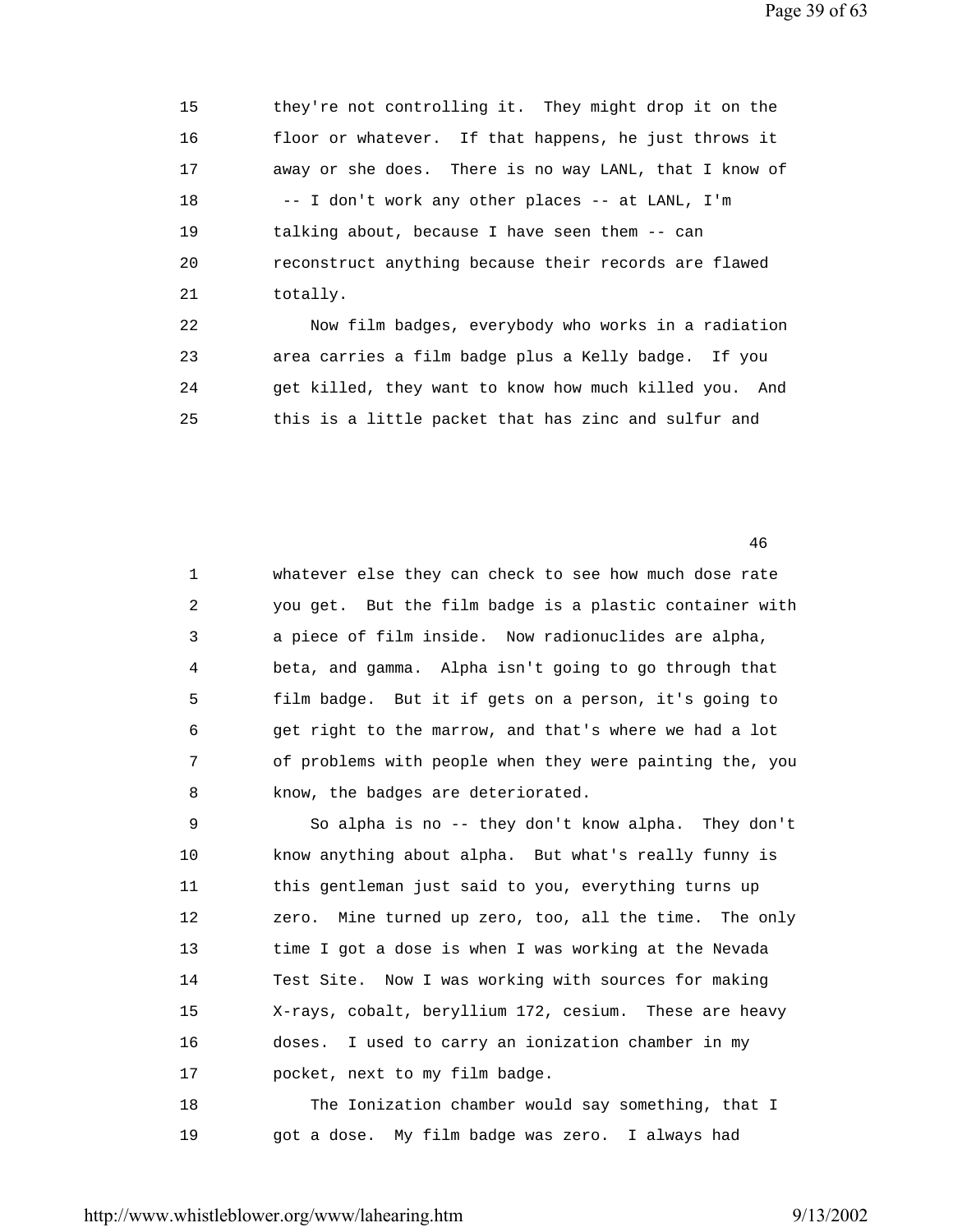Page 40 of 63

| 20 | zero. This is the only place where it was zero, at Area |
|----|---------------------------------------------------------|
| 21 | G. Other workers are also zero. But the question is,    |
| 22 | is this. On the wall, the lab would put a packet with a |
| 23 | Kelly badge, a film badge, an ionization chamber.       |
| 24 | Anybody care to quess what those had on them? They had  |
| 25 | doses. Now how in the world can somebody work in a      |

47

| $\mathbf 1$ | place and get zero, whereas the room is getting a dose? |
|-------------|---------------------------------------------------------|
| 2           | In other words, as one of our great Presidents said, if |
| 3           | it's not the truth, it's a lie. And they are lying.     |
| 4           | And anybody that takes the truth of that lie and        |
| 5           | projects it as a truth and knows it are liars also.     |
| 6           | And that's what this is all about. Now what I would     |
| 7           | like to see is cohort for Area G. That's a good place   |
| 8           | to start. That's the dirtiest place I've ever seen.     |
| 9           | The other thing is, I would like you to have the        |
| 10          | contractors, when they come up and say, "Okay, you've   |
| 11          | got lung cancer. You smoked at one time, so we're not   |
| 12          | liable." No. If they contribute to that lung cancer,    |
| 13          | let them take the whole problem. We put our butts on    |
| 14          | the line, so let's let them put theirs.                 |
| 15          | Another things is giving them the money to rectify      |
| 16          | this from out of our taxes. No. Let them take it out    |
| 17          | of their budget. Let them pay it. I fought the Lab and  |
| 18          | I fought them with my own tax money, and then I fought  |
| 19          | my own lawyers with that money. That ain't fair.<br>You |
| 20          | know, you can't beat city hall. They've got too much    |
| 21          | money, plus they got too much political pull in         |
| 22          | Washington DC.                                          |
| 23          | Well, I for one am tired of fighting this               |
| 24          | bureaucracy and the bureaucrats in Washington and now   |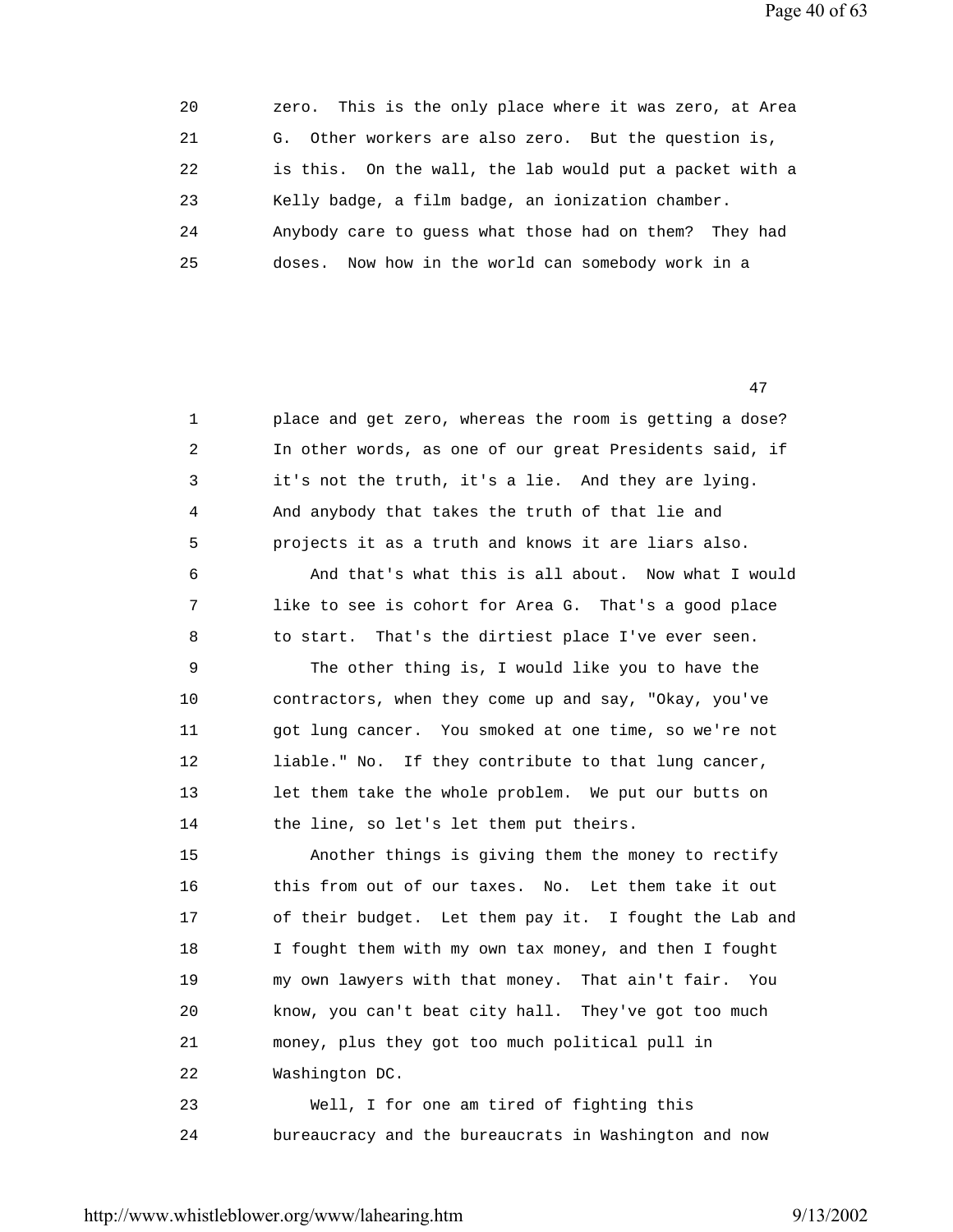Page 41 of 63

|                | 48                                                       |
|----------------|----------------------------------------------------------|
| 1              | fired just by getting voted out of office. But the       |
| $\overline{c}$ | bureaucrats protect their butts by having something on   |
| 3              | somebody else so they can keep their jobs. So I thank    |
| 4              | both of you for listening to me. And you, Mrs. Cook,     |
| 5              | Mr. Michaels' secretary has a copy of that tape I        |
| 6              | mentioned if you want to get a hold of it. If you have   |
| 7              | any questions to ask me, that's fine. I have a lot more  |
| 8              | to tell you. I have a lot more records, and it's all     |
| 9              | I won't lie to you. So if you have anything to<br>true.  |
| 10             | ask me please feel free. If you don't know how to get a  |
| 11             | hold of me, get a hold of Ken Silver. Thank you very     |
| 12             | much.                                                    |
| 13             | (Applause.)                                              |
| 14             | MR. LEYBA: Our next speaker is Richard                   |
| 15             | Espinosa.                                                |
| 16             | MR. ESPINOSA: Hello. I'm a union officer                 |
| 17             | of Sheetmetal Workers Union Local 49. As sheetmetal      |
| 18             | workers in New Mexico, I represent members at Los        |
| 19             | Alamos, Sandia, Pantex in Amarillo, Texas. I'm honored   |
| 20             | to serve on the Advisory Board on Radiation Worker       |
| 21             | Health, the federal committee which advises NIOSH on the |
| 22             | implementation of energy employees compensation law.     |
| 23             | Regrettably, I'm the only worker of the 11 board         |
| 24             | members.                                                 |
| 25             | Senator Bingaman, Mr. Udall, I want to take a moment     |

49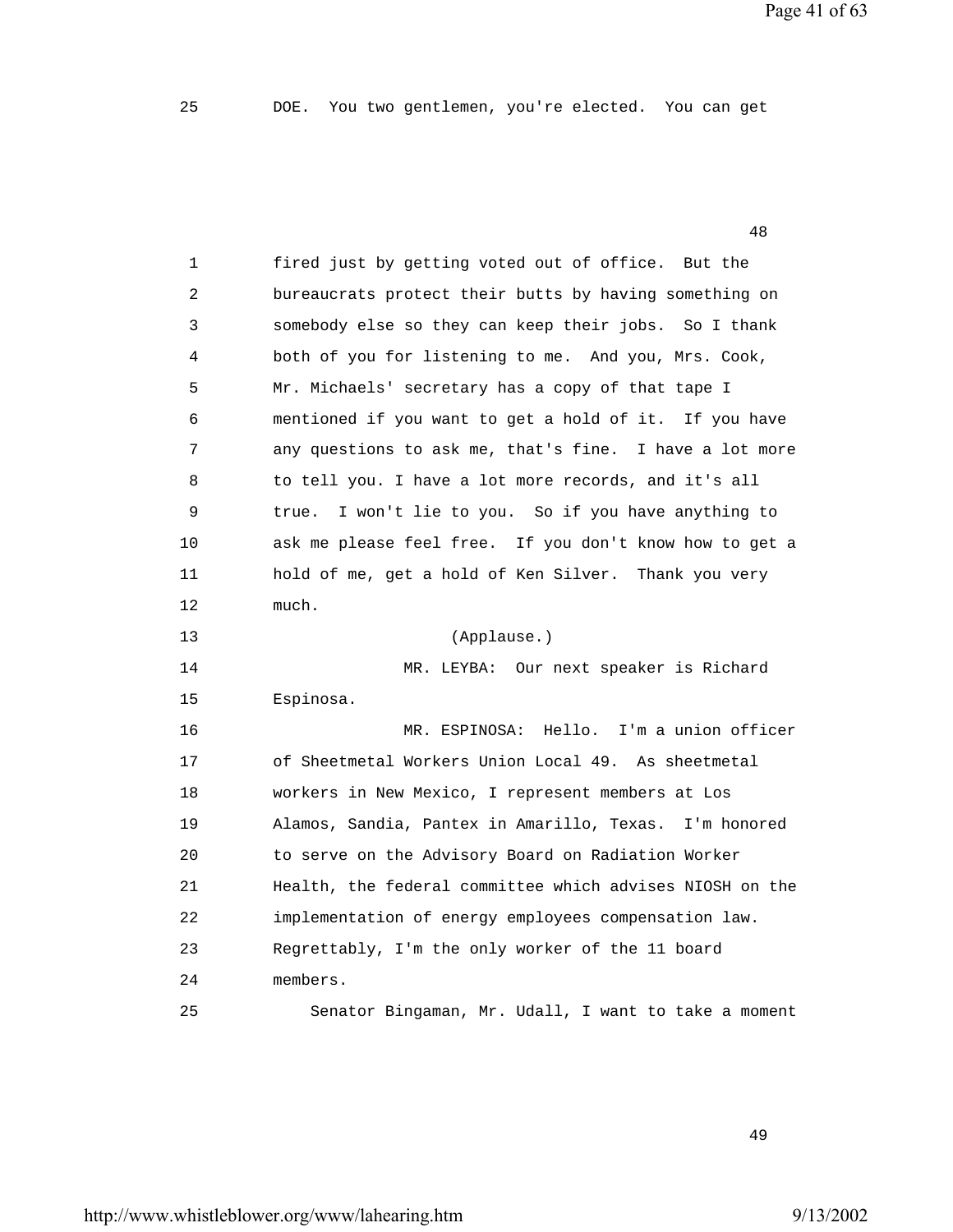Page 42 of 63

1 to thank you both for the work on the Energy Employee 2 Worker Compensation legislation. Although this 3 legislation needs improvement, you have created a 4 foundation upon which we can build. Without this law, 5 we would have no basis for improvement and reform. We 6 know it was difficult to pass this legislation. Thank 7 you. 8 (Applause.) 9 The good news is that improvements have already been 10 made. Last year Senator Bingaman and Udall helped fix 11 the survivor provisions. This benefits members of my 12 Local Union and the Hawkis family. The Hawkises were a 13 long time member of Local 49. This compensation 14 legislation is very important to the sheetmetal workers, 15 present and past, as well as working families at Los 16 Alamos. 17 Let me also thank Senator Bingaman for working on 18 legislation that will make health and safety rules 19 enforceable in the DOE complex, including Los Alamos. 20 For over 50 years, workers' health and safety rules have 21 been violated by DOE contractors without any fines or 22 penalties. These contractors have not been held 23 accountable. 24 Two days ago, the Bunning Kennedy Amendment was 25 added to the Defense Authorization Act. Senator, we  $50<sub>50</sub>$ 

> 1 appreciate the efforts by you and your staff to work out 2 a compromise that will make OSHA rules enforceable with 3 fines up to \$100,000 per day for each violation. I know 4 that NMSA, Los Alamos Labs and Assistant Secretary 5 Beverly Cook oppose the workers' safety requirement.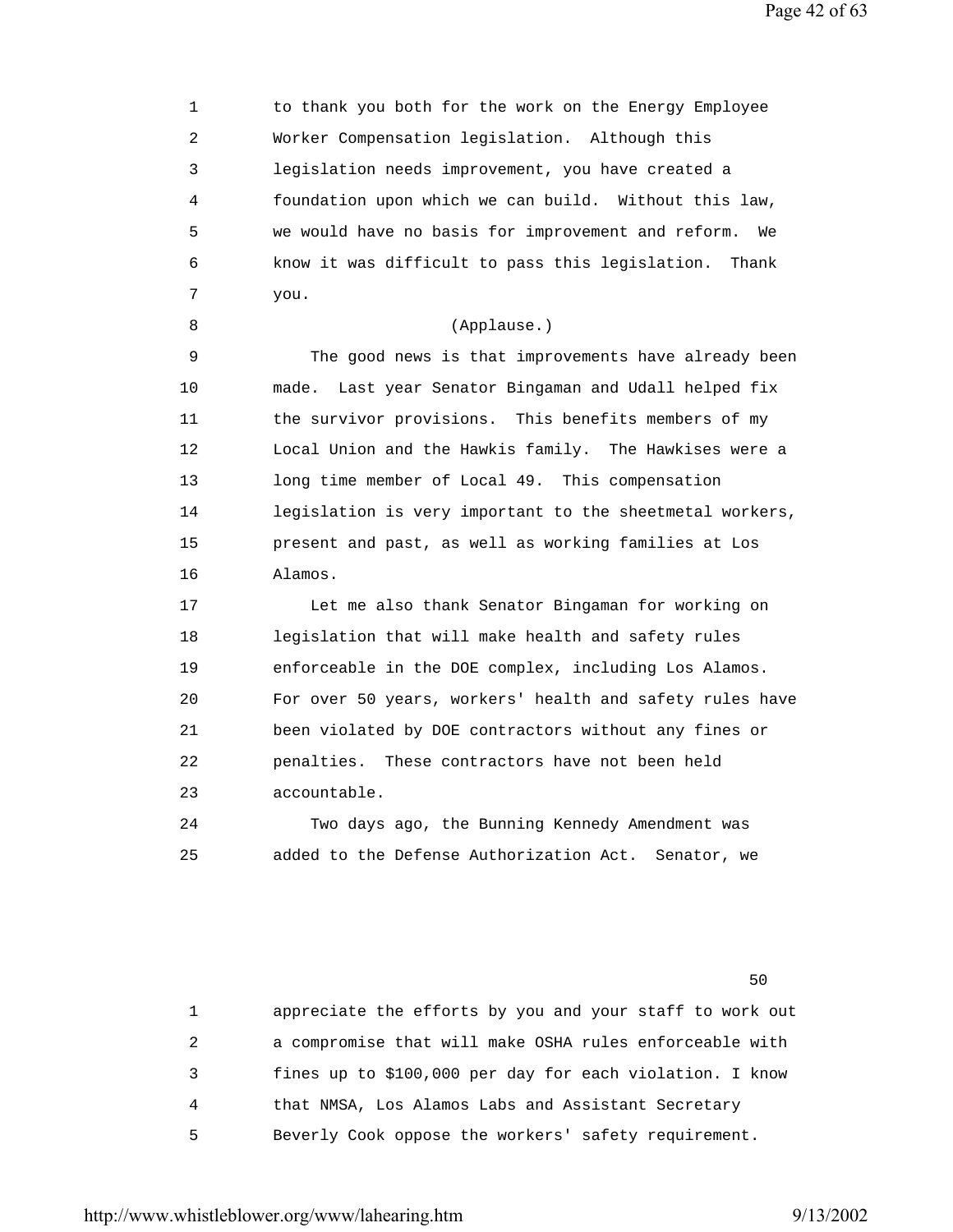Page 43 of 63

 7 decided to stand with the working people of New Mexico 8 to protect our health and safety. Thank you, Senator. 9 (Applause.) 10 If we had to protected workers' safety all along, we 11 might not be here today talking about helping sick 12 workers. The federal advisory board set up under the 13 new workers' compensation law to oversee the program was 14 supposed to have developed scientific medical and 15 workers perspectives. This is what the law says. But 16 there is only one worker, myself, out of 11 members on 17 this board. The White House did not follow the 18 requirements in the law in making appointments. 19 The board is dominated by current and former DOE 20 contractors, consultants, officials and engineers. In 21 fact, 7 of the 11 members of the Board have conflicts of 22 interest, letters which need a balance to -- and 23 viewpoints in board as well as in independence. 24 Special cohorts. The derived report that is 25 supposed to review petitions to expand special exposure

6 Everyone here, and those on the job should know that you

 $51$ 

|                | cohorts for radiation dose cannot be estimated with     |
|----------------|---------------------------------------------------------|
| $\overline{2}$ | sufficient accuracy. Today we are meeting 18 months     |
| 3              | after the law was passed, but NIOSH has no policy for   |
| 4              | special cohorts. Workers are left hanging, waiting for  |
| 5              | the administration to act. We are disappointed that     |
| 6              | NIOSH will not involve the advisory board in developing |
| 7              | this policy. I hope the policy, whenever HHS decides to |
| 8              | issue it, is something that doesn't require board       |
| 9              | legislation to fix.                                     |
| 10             | Conflicts of interest. NIOSH staff has worked hard      |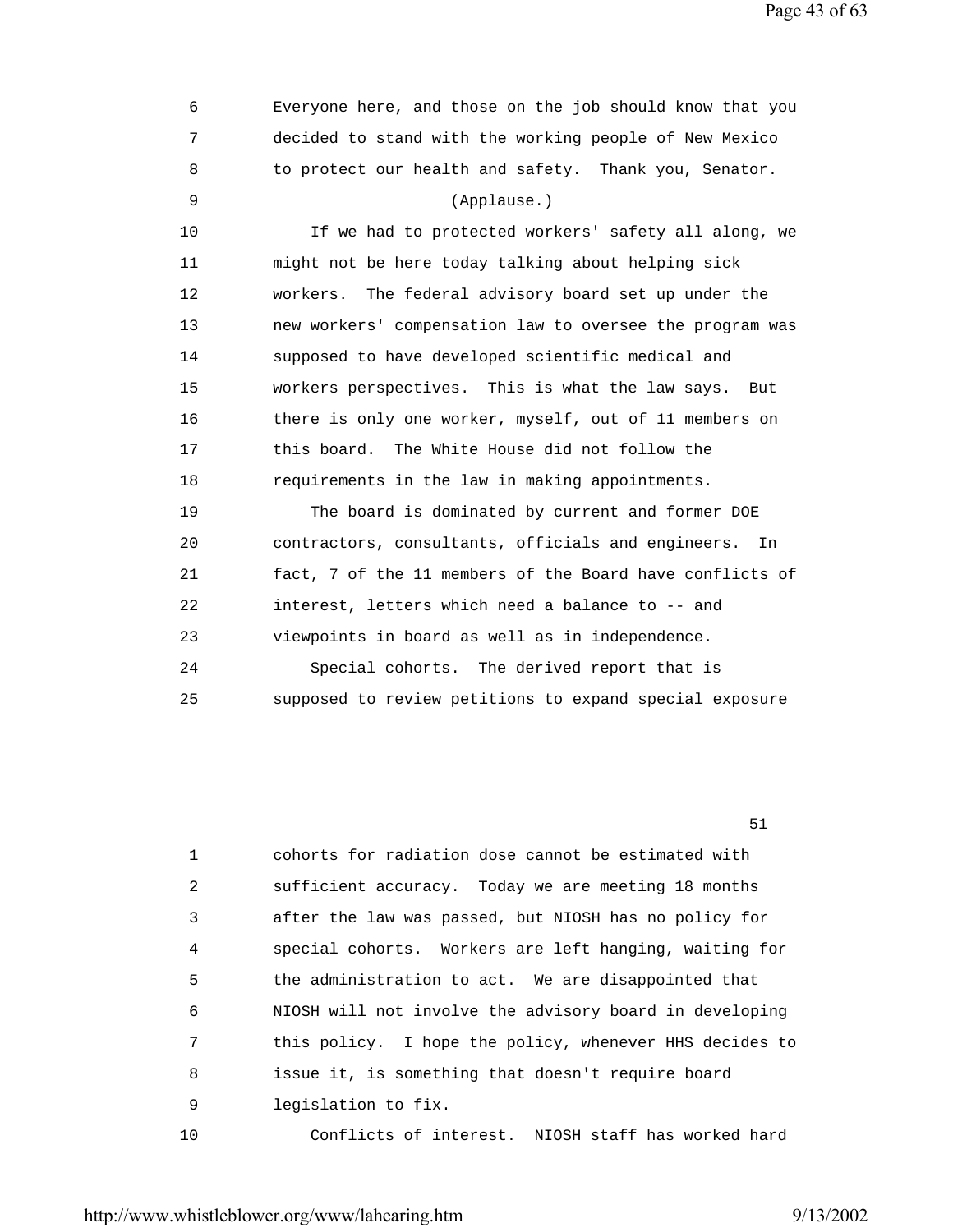11 to get this reconstruction work started. We commend 12 their efforts. Unfortunately, there are not enough 13 federal employees to do the job, so NIOSH is going to 14 contract out the work. Two of the bidders are SAIC and 15 Oak Ridge Associated University. Both are heavily 16 dependent on DOE for contracts and profits. Neither is 17 independent. If this conflict of interest problem is 18 not fixed, the dose reconstruction will not have any 19 credibility with the workers or claimants. 20 The Energy Employees Occupational Illness 21 Compensation Program Act accounts for smoking. Congress 22 equalized uranium miners' RECA law and the Energy

 23 Employees Occupational Illness Compensation Program Act 24 by making payments equal. But in other ways, the law 25 are different. Under the RECA law, smoking history is

 $52$ 

| $\mathbf 1$ | excluded from decisions on whether to compensate uranium |
|-------------|----------------------------------------------------------|
| 2           | miners. Why is it fair to include smoking history as a   |
| 3           | criteria in the nuclear workers law when it was removed  |
| 4           | from the RECA law? We do not believe that people should  |
| 5           | be disqualified from compensation under the DOL program  |
| 6           | because they smoked. Workers at Los Alamos were put in   |
| 7           | harm's way by the government as part of making materials |
| 8           | and performing maintenance on equipment for the Cold     |
| 9           | War.                                                     |
| 10          | Thank you, Senator Bingaman, Congressman Udall.          |
| 11          | (Applause.)                                              |
| 12          | MR. LEYBA: Our next speaker is Ernesto                   |
| 13          | Archibeque.                                              |
| 14          | MR. ARCHIBEQUE: My name is Ernesto                       |
| 15          | Archibeque, and I worked in Los Alamos for almost 31     |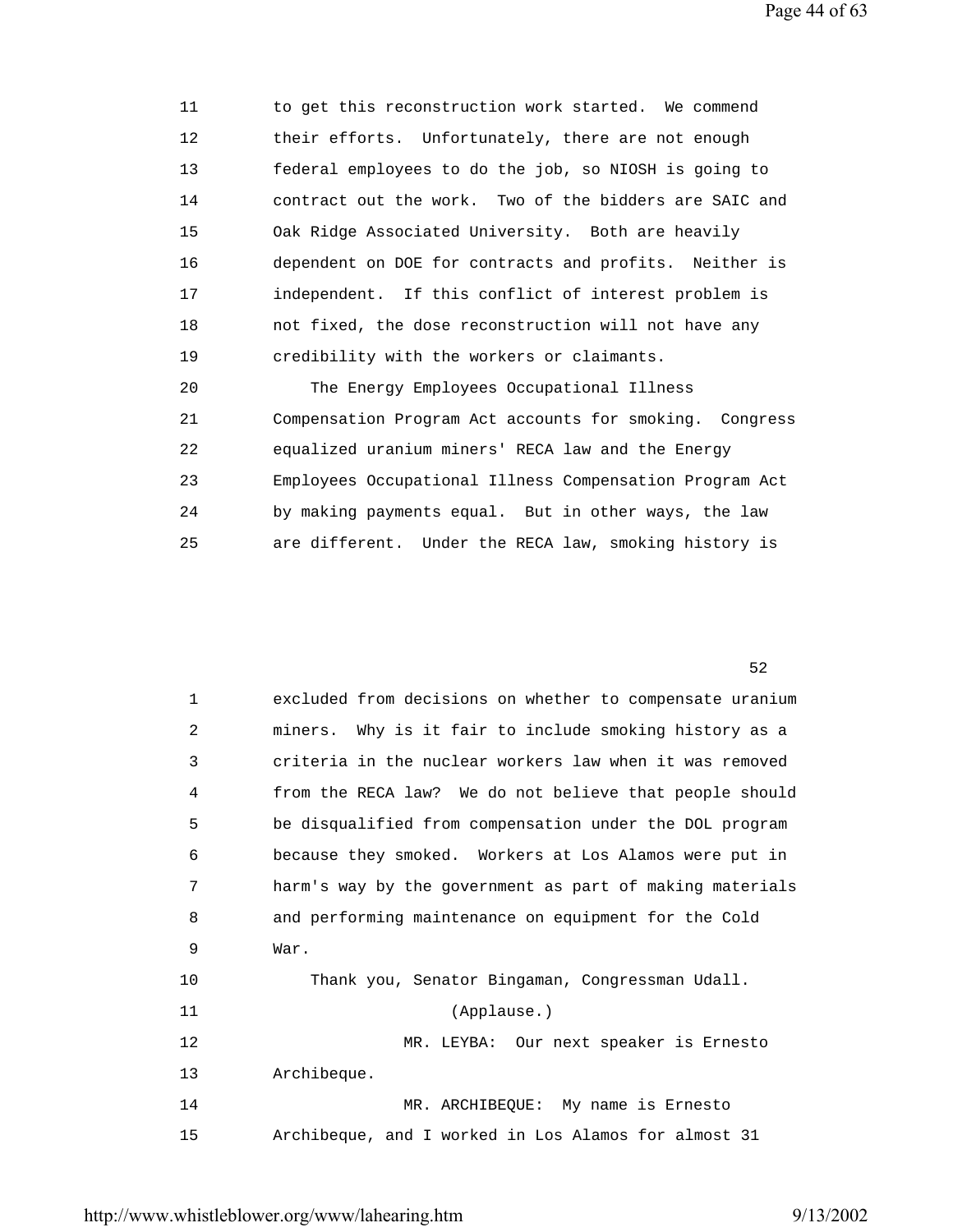Page 45 of 63

 16 years since 1961. And at that time I was in the 17 custodial section, working as a janitor. We were no 18 union at that time in the custodial section. And then 19 with no union, we had to go in any area they wanted us 20 to go or you lose your job. That's the way it was. No 21 union. 22 In 1967, they found according to my record -- I just

 23 got them not too long ago, my medical records from Los 24 Alamos -- that my lungs were scarred inside.

25 And then in 1986, I believe, there is another

 $53$ 

| 1  | report there that my lungs were scarred in 1986 there.   |
|----|----------------------------------------------------------|
| 2  | And right now, I'm on 16 liters of oxygen. I don't       |
| 3  | think I can go any higher. That's it, I think.           |
| 4  | But I also want to speak for some of the people that     |
| 5  | worked under my supervision that are here because they   |
| 6  | went through what I went through. We cleaned asbestos,   |
| 7  | we cleaned anything. We were the ones that done the      |
| 8  | dirty work up in Los Alamos, and you can ask anybody and |
| 9  | they will tell you that is the truth. Believe it or      |
| 10 | not. Really.                                             |
| 11 | I know some of these people that are here. I can         |
| 12 | speak for them because I seen them go in to the same     |
| 13 | area that we went, and know -- and like I said, they're  |
| 14 | not lying to you. I know this. If they went to the       |
| 15 | area that I went to they are sick, too. I'm sure that    |
| 16 | they're sick. The only thing I want to ask you people    |
| 17 | that I would like to see some help in my lifetime, not   |
| 18 | when I'm dead. Thank you for listening,                  |
| 19 | (Applause.)                                              |
| 20 | I know I'm having a rough time now to -- I mean, to      |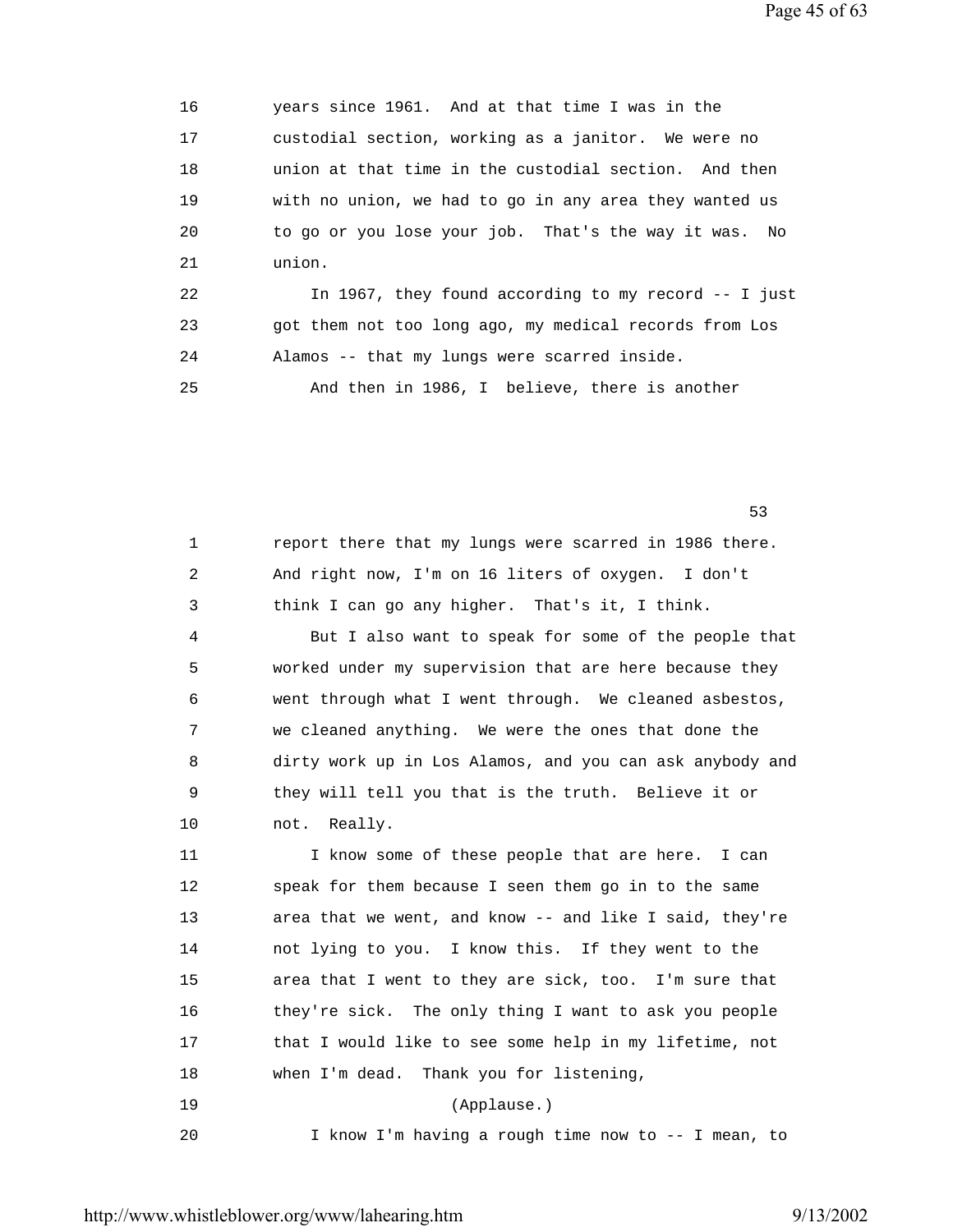| 21 | speak because like I said, I just took my mask off. I    |
|----|----------------------------------------------------------|
| 22 | have to use this, and I have to use those that I have    |
| 23 | here, you know, but I think I can make it all right.     |
| 24 | Like I said, Mr. Archuleta here, Louie Archuleta, has my |
| 25 | records, the record that says that my lung was scarred   |

 $54$  1 inside. That's what it was. That's when it says right 2 there. 3 And I want to thank you people for coming here, Mr. 4 Udall, Mr. Bingaman and the rest of the people, cause 5 I'm running out of oxygen and I have to get out of here 6 or I'll never make it home. Okay. Thank you very 7 much. 8 (Applause.) 9 MR. LEYBA: My name is Jerry Leyba. I 10 worked at Los Alamos National Laboratories at TA 55 11 CMR. I was a monitor RCT a radiological control 12 technician, and worked with plutonium 238, 239, 13 Americiam 241, Cobalt 60, cesium 137. As a monitor, we 14 took care of people and how they were coming out of 15 contaminated areas. 16 But I want to address quickly, too, Mrs. Cook, that 17 you were talking about retaliation. There is a fear 18 factor with a lot of the present employees that did not 19 want to file a claim because they are afraid to lose 20 their job, and a lot of them have stated that you're 21 going to keep a close eye on them. 22 The access of records monitors what we call HBTs, 23 RCTs. Every day they have to write in a log of any 24 occurrence or incident or any type of contamination. 25 Those log books hold a lot of truth. And also, the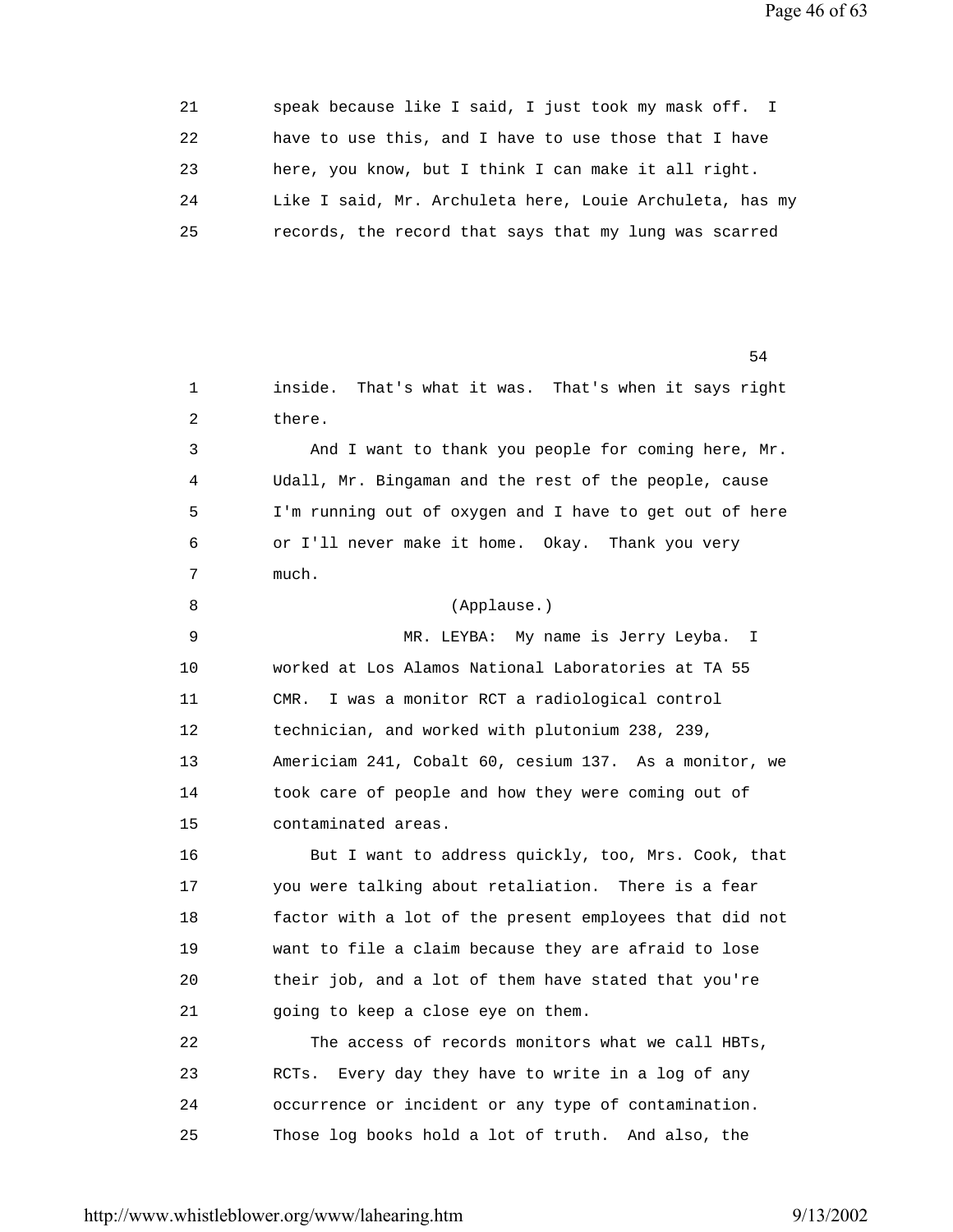Page 47 of 63

 1 people, the claimants, the burden of proof is upon the 2 claimant. It is so hard for these claimants to go 3 through the process because of the tie up of the 4 bureaucracy. It has to be an easier source, Senator, 5 that these claimants have access to the records. 6 Also, I just wanted to say that President Kennedy 7 once said, "Ask not what your country can do for you, 8 but what can you do for your country?" 9 Senator and Congressman, these folks have done their 10 service to their country. It is time now for the United 11 States of America to pay back to these people. If we 12 can give millions of dollars to Afghanistan and to other 13 countries around the world, these people have given to 14 their country. They're United States Americans, and 15 they need to be compensated for what they've done. 16 (Applause.) 17 MR. LEYBA: Our next speaker is Danny 18 Beavers. 19 MR. BEAVERS: Good afternoon. My name is 20 Danny Beavers. I'm a business representative for the 21 members of Pipefitters Local Union 412, and my reason 22 for being here today is a little different. I don't 23 have a claim filed at the compensation office. I 24 represent 150 people probably, in Los Alamos or more, 25 1,600 throughout the state that work in several DOE

 $55$ 

1 facilities.

 $56$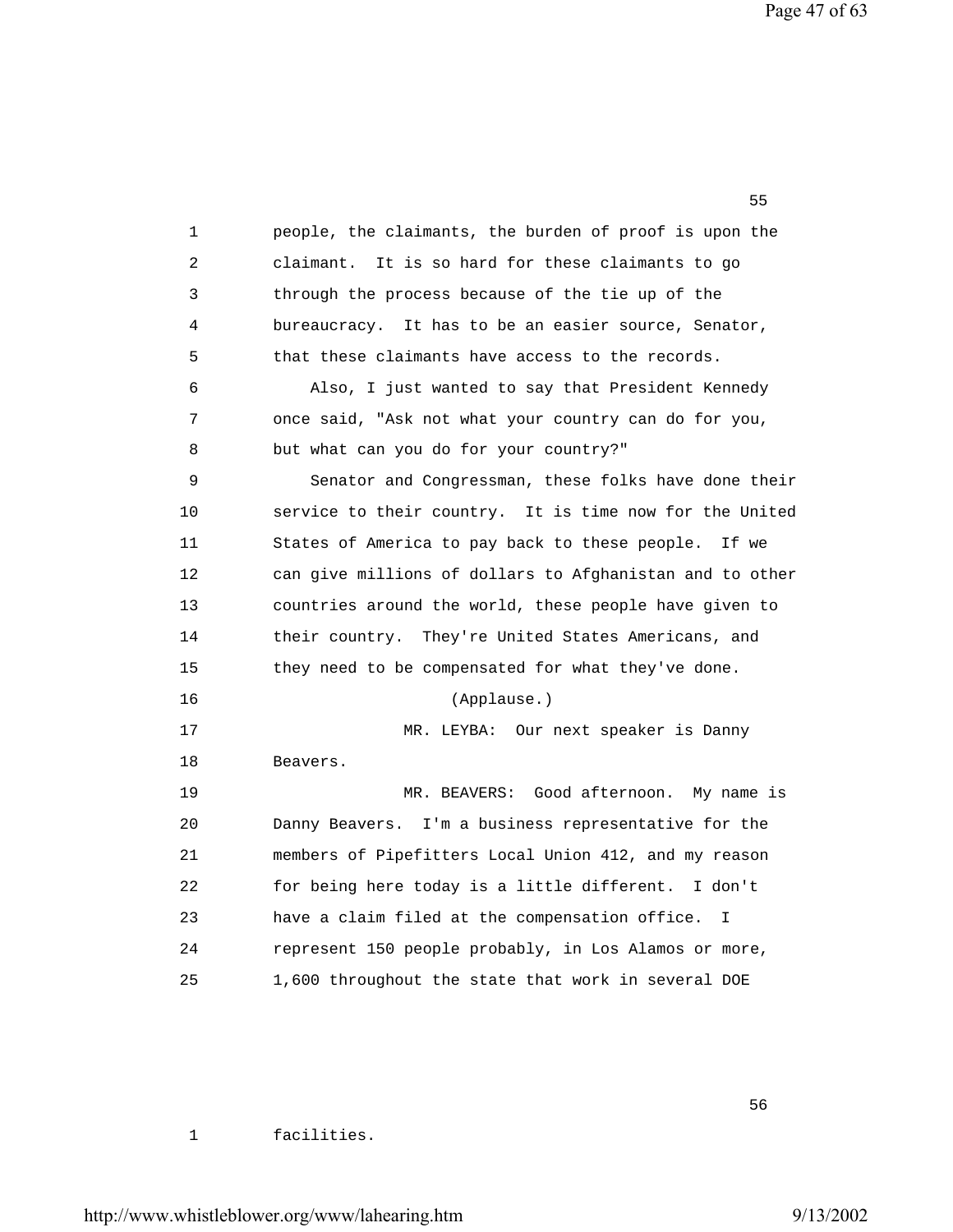2 The people we represent have pride in their work are 3 trying to do a good job and they're trained in the craft 4 they do. They go work in these facilities and they're 5 exposed to things that they're told it won't hurt them 6 because some professional, somebody who is trained in 7 something else tells them it's okay. But then it turns 8 out not to be. Then they come and they try to be 9 compensated for the work they did, and they're told, 10 "Well, you never worked there," or "We've got to 11 reconstruct your dose rate," or "We have to do this or 12 that."

 13 When they did the work, they didn't ask the 14 questions. They did the work, and all they're asking 15 back for is to be treated fairly. I worked with Dr. 16 Michaels. I was glad to see him here today and to try 17 and get this office opened in Espanola. They were going 18 to move it somewhere else, and we recommended that they 19 open it here. It's a central location for people from 20 the Valley, from several that work in Los Alamos.

 21 But I was glad to see what you said a while ago, 22 that there was 500 claims filed through this office, and 23 two paid. And not that there was just two paid, but 24 I've been trying to find out for a month and a half how 25 many claims were filed through this office and how many

 $57$ 

 1 claims were paid. I understand there is hundreds of 2 claims paid throughout the country and two in New 3 Mexico, that has thousands workers. 4 There's something wrong. I'm not saying it's wrong 5 with the office. But if you have a program that's 6 working and you have pride in that program, those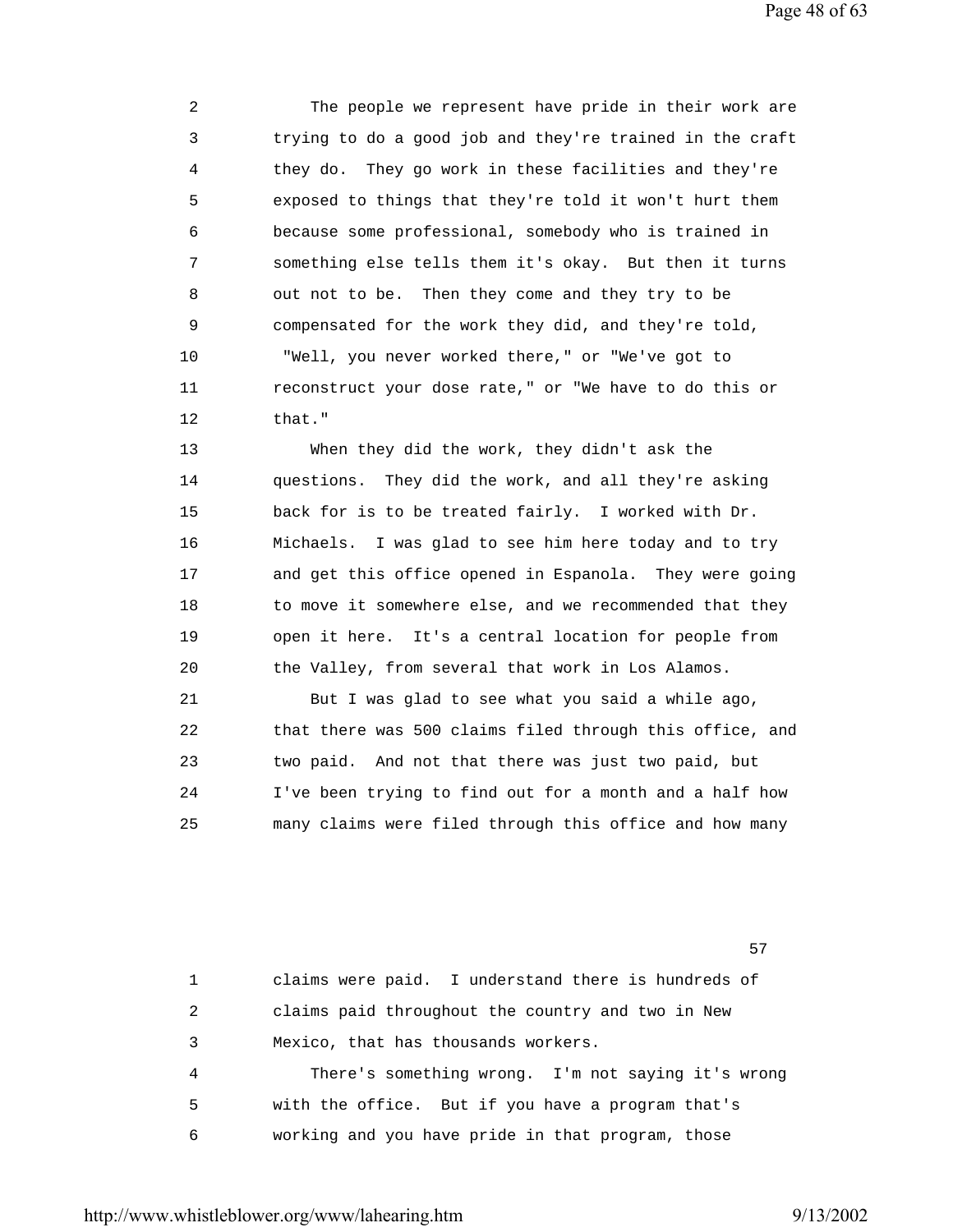| 7  | numbers need to be out there so we can all see them, not  |
|----|-----------------------------------------------------------|
| 8  | hidden somewhere to where people think that this is not   |
| 9  | working.                                                  |
| 10 | (Applause.)                                               |
| 11 | It needs to be published in the paper. It needs to        |
| 12 | be put out for people to see, and show them that it's     |
| 13 | working, and if it's not, why it's not, and what do we    |
| 14 | need to do to fix it. But I would just like to say        |
| 15 | thank you for taking the time to come listen to us to     |
| 16 | I know you're all very busy. And that's all I<br>today.   |
| 17 | need to say.<br>Thank you.                                |
| 18 | (Applause.)                                               |
| 19 | MR. LEYBA:<br>Senator and Congressman,                    |
| 20 | there's a lot of people wanting to speak. I'm trying to   |
| 21 | give three minutes to each of the folks because there a   |
| 22 | lot of folks back there that want to say things to you.   |
| 23 | But we've got to continue here with our main speakers if  |
| 24 | we may, please. Our next speaker will be Mr. Bill Van     |
| 25 | Buskirk, and then Jonathan Garcia is next.                |
|    |                                                           |
|    |                                                           |
|    |                                                           |
|    | 58                                                        |
| 1  | MR. VAN BUSKIRK: Can you hear me in the                   |
| 2  | Greetings to our distinguished guests, concerned<br>back? |
| 3  | parties, and fellow workers. I would like to take this    |
| 4  | opportunity to personally thank Dr. Michaels, Senator     |

11 (Applause.)

5 Bingaman, and Congressman Udall for realizing the need

7 enactment of the Energy Employees Occupational Illness

9 that my claims for chronic beryllium disease has been

8 and Compensation Program. I can tell you this afternoon

6 for and their determined effort to bring about the

10 accepted.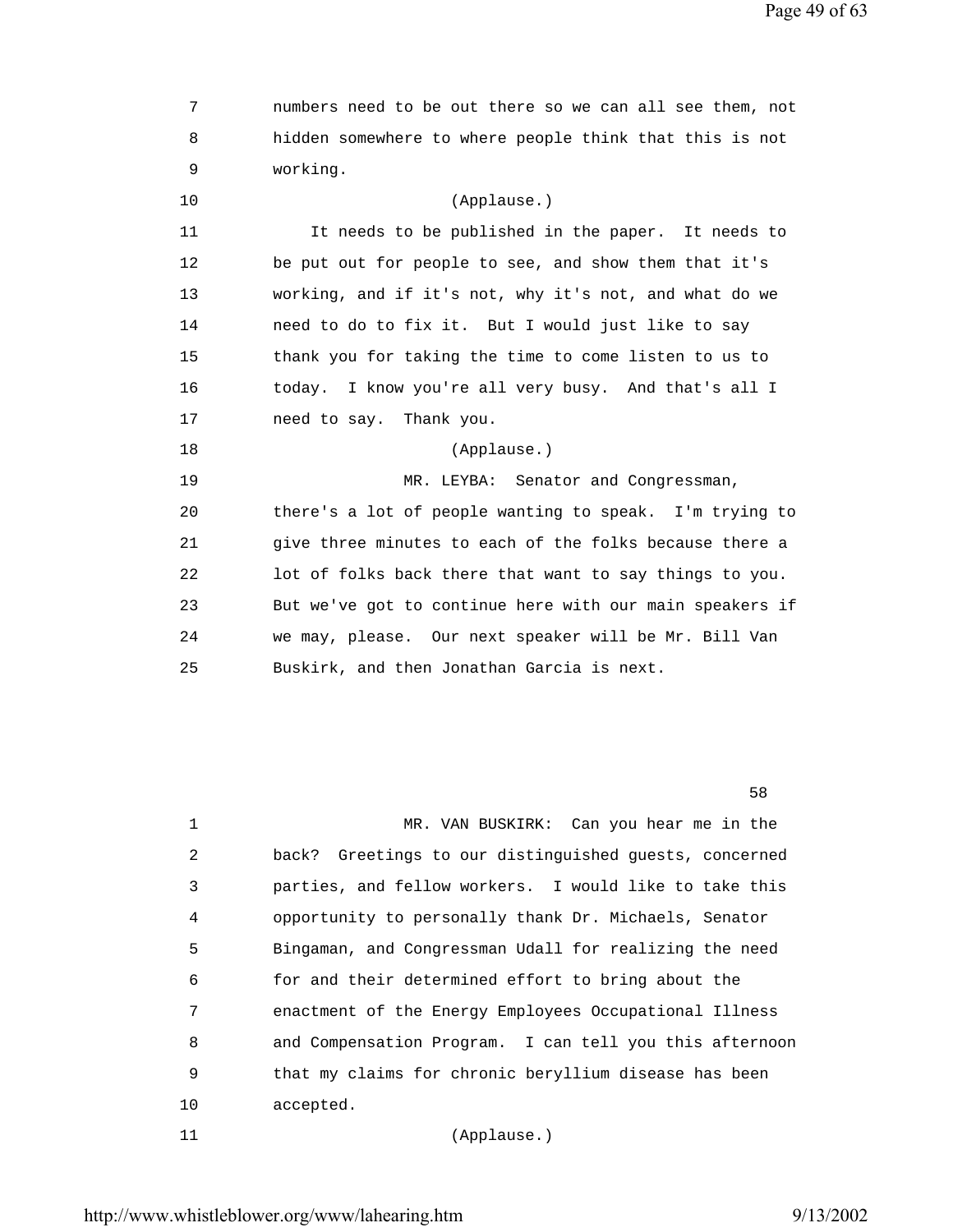12 And compensation wired to my bank of choice on May 13 1st of this year, just one day short of nine months 14 after the Labor Department received my claim in 15 Washington, DC on August 2nd, last year. I would like 16 to say that I was informed this year by the Los Alamos 17 Lab that my \$25,000 medical allowed by New Mexico 18 Workman's Comp has been depleted. 19 I would like to share with you some of the problems 20 that I experienced prior to the final acceptance, 21 Washington, DC sent the claim to the Denver office for 22 initial processing and to review medical records, as 23 well as to confirm employment records with LANL of 35 24 years and seven months.

25 Denver requested more medical documents. One was

 $59$ 

 1 for a postoperative report, but the doctor that did the 2 open lung biopsy, as well as pathology reports both done 3 on January 22, '71. Lovelace Medical had these on file 4 and furnished me copies. These reports and a current 5 lung function and blood gas study that was done on 6 September 12 last year were sent to the Denver office by 7 Fed Ex in a timely manner.

 8 I called Denver August 28th and October 31st 9 regarding confirmation of employment with LANL. Answer, 10 still trying. December 19 of last year, Denver called 11 regards employment with LANL and said that they are 12 working through DOE. January 11th of this year, Denver 13 called, had not had employment verification from DOE. 14 My claim in Denver office five months now. I 15 immediately faxed a July 10th, '73, memo by Dr. Volt, 16 Health Division Leader, LANL, confirming my work history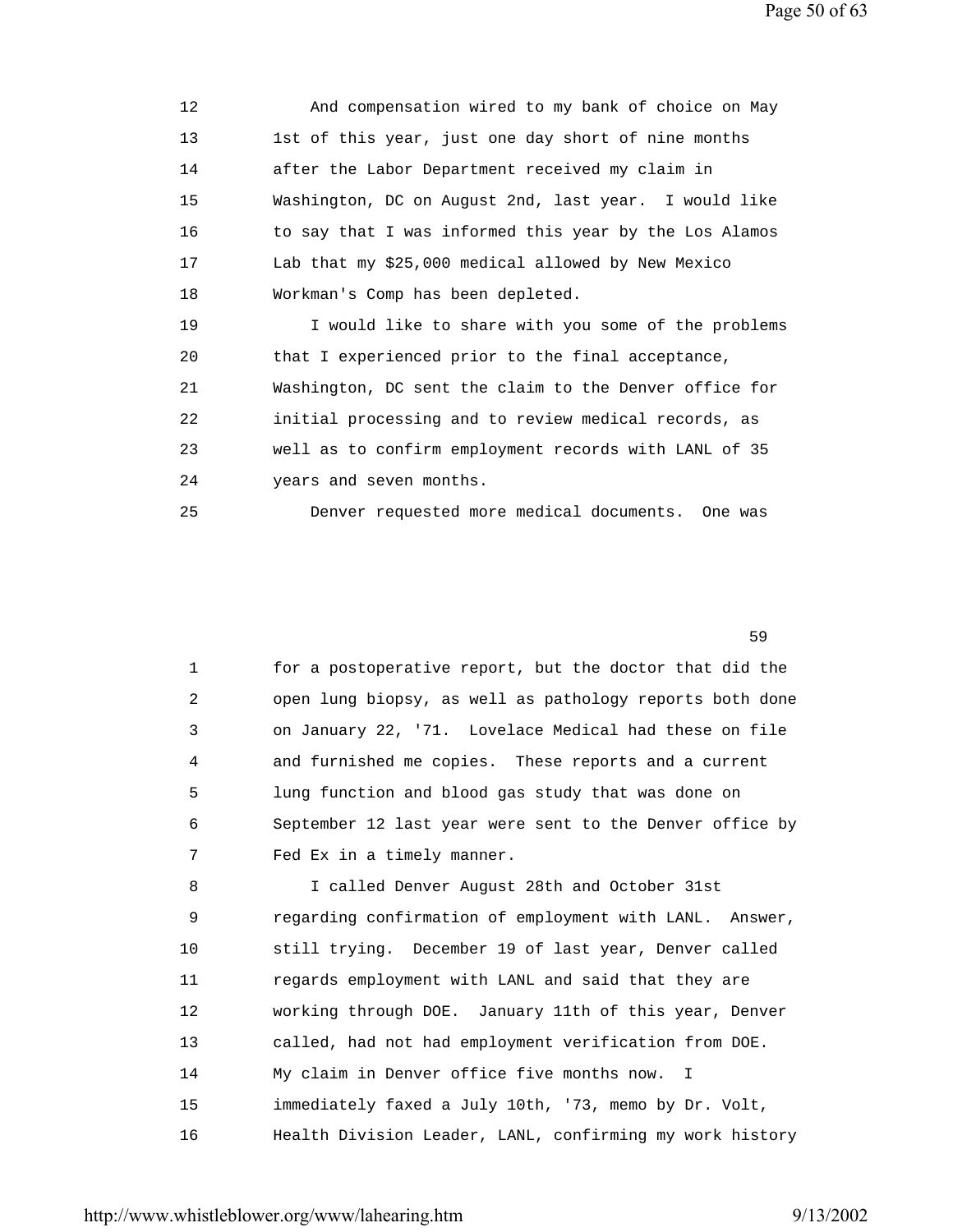17 with Be, beryllium, and also confirmed the diagnosis of 18 chronic beryllium disease based on the results of the 19 '71 lung biopsy and pulmonary study, along with medical 20 opinions of treating physician, Dr. Mary Moston and 21 consultant and Dr. Harriet Harding. 22 January 15th this year, Denver recommends acceptance

 23 of claim for chronic beryllium disease. I waited a 24 60-day period to expedite process period for objections 25 to a decision, and Denver sent claims to adjudication

 $\sim$  60

1 branch, Washington, DC.

 2 February 19 of this year, final adjudication branch 3 sends notice of final acceptance of claim for CBD, 4 compensation and medical treatment for chronic beryllium 5 disease, as well as acceptance of payment form EN-20 to 6 be filled out and returned to Washington. I faxed the 7 EN-20 to Washington requesting electronic transfer of 8 funds as recommended, on February 26 of this year, as 9 well as a copy of the EN-20 sent by overnight mail to 10 Washington for a backup. On February 28, this year -- 11 on March 20th of this year, I learned that Washington 12 had wired the compensation to my bank on March 5, but 13 misspelled my name. Because of the error in the name 14 the operations manager of the bank returned the 15 compensation to the center in Washington. After frantic 16 meetings with the bank and calls to Washington, I 17 received another EN-20 form from Washington to be filled 18 out again and returned by mail. This I did overnight on 19 April 25th of this year. 20 On May 8th, I received a call from Washington saying

21 that the compensation had been wired to the bank on May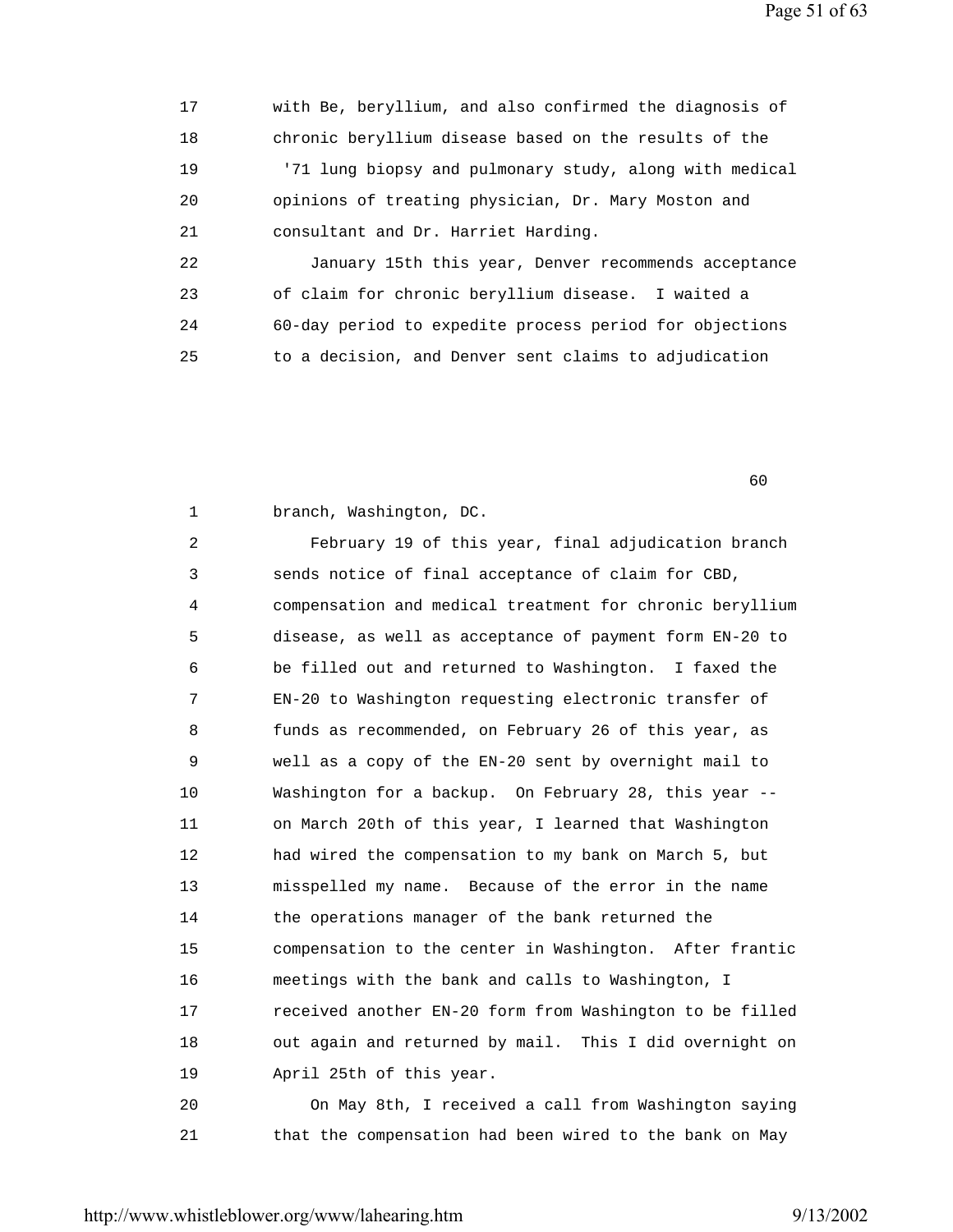Page 52 of 63

| 22  | 1st, and asked if I could confirm that deposit was     |
|-----|--------------------------------------------------------|
| 23  | made. I called the bank and confirmed that the deposit |
| 2.4 | was made and advised Washington.                       |
| 25  | I would like to speak with regards to consequential    |

61

| $\mathbf{1}$ | The Notice of Final Decision states that<br>diseases.    |
|--------------|----------------------------------------------------------|
| 2            | medical benefits are for treatment of chronic beryllium  |
| 3            | disease. Dr. Harriet Harding, Harvard Medical, states in |
| 4            | her letter of September 24, '70 to Dr. Whipple of LANL   |
| 5            | Health Group that the Mankuso Cohort Study suggested a   |
| 6            | significant risk of malignancy in beryllium workers.     |
| 7            | Dr. Mary Moston, of Lovelace Clinic, advised me that     |
| 8            | because of chronic beryllium disease, I would be more    |
| 9            | susceptible to pneumonia and have significant risk of    |
| 10           | lung cancer. Because of this information, I feel that    |
| 11           | these consequential diseases should be included and      |
| 12           | covered under the medical provisions of the Act.         |
| 13           | Given the foregoing difficult delays with my claim,      |
| 14           | I feel that the proposed Office of Budget would have     |
| 15           | been most useful and helpful for me during the           |
| 16           | processing of my claim and in the future, as well,       |
| 17           | should any more difficulties occur in the medical        |
| 18           | provisions of the Act. I thank you for your concern and  |
| 19           | ask for your considered, continued support in this       |
| 20           | effort and for restoring some integrity to our           |
| 21           | government in this issue. Respectfully, William Van      |
| 22           | Buskirk.                                                 |
| 23           | (Applause.)                                              |
| 24           | MR. LEYBA: Our next speaker is Jonathan                  |
| 25           | Garcia.                                                  |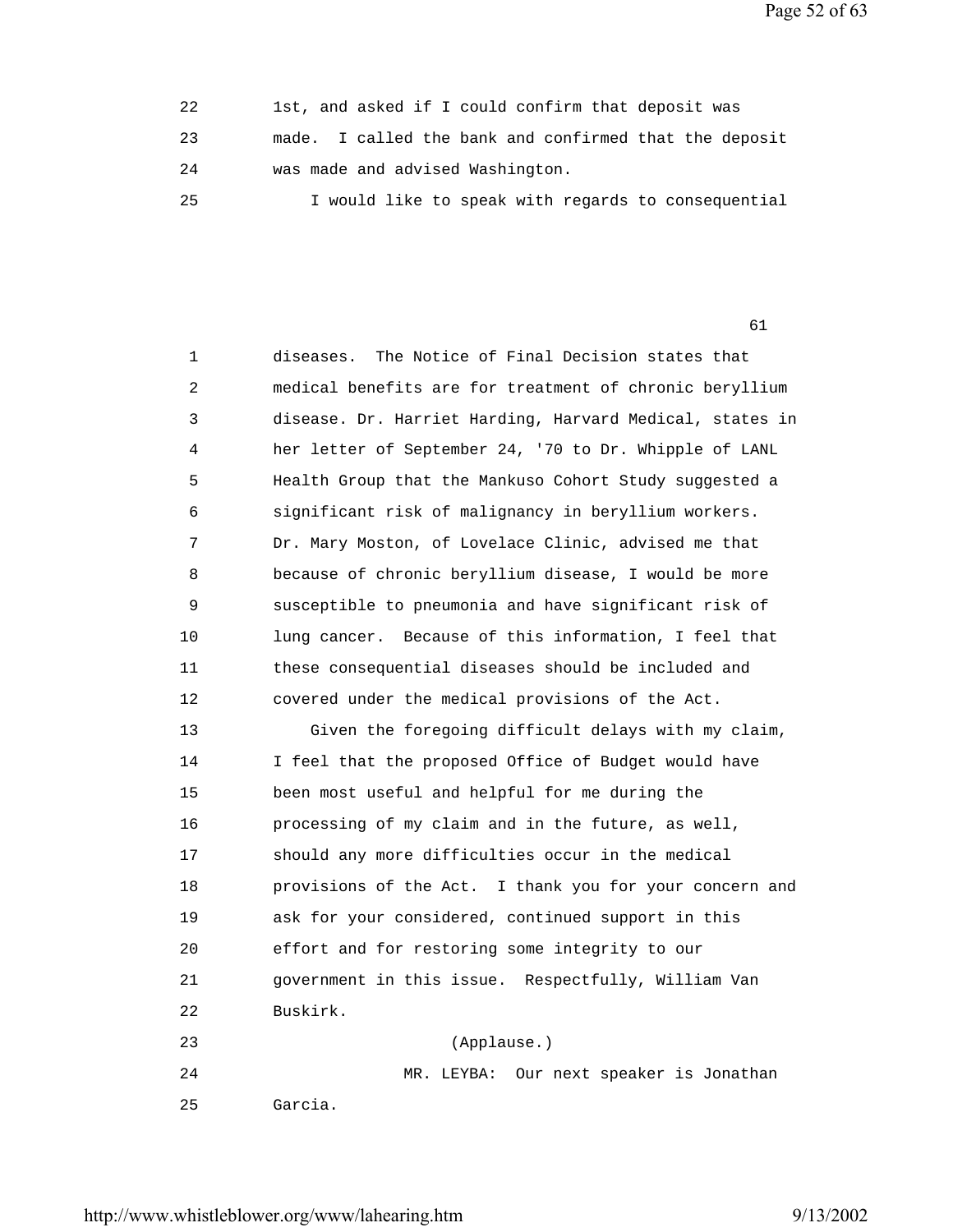| 1              | Good afternoon, Congressman<br>MR. GARCIA:                |
|----------------|-----------------------------------------------------------|
| $\overline{a}$ | Bingaman -- I mean, Senator Bingaman and Congressman      |
| 3              | I started working in Los Alamos July 7th, 1976,<br>Udall. |
| 4              | and my first job was TA 54, which this gentleman brought  |
| 5              | up a while ago, the hot dump. I was the operating         |
| 6              | engineer there that buried everything that came in from   |
| 7              | every site in Los Alamos. I worked there off and on for   |
| 8              | close to 14 years, and I had an injury where I broke my   |
| 9              | ankle and had to leave in 1990.                           |
| 10             | I had my first surgery on my ankle and required a         |
| 11             | second surgery. When I went in for my second surgery,     |
| 12             | they found leukemia, chronic meningitis -- that's hard    |
| 13             | for me to say that word, but meningitis of the kidney,    |
| 14             | I had to go in as soon as possible because my<br>CML.     |
| 15             | white blood cells were going up so fast that they gave    |
| 16             | me about a year to live. I had one of my brothers that    |
| 17             | matched, Jerry Garcia, and I was able to go in.           |
| 18             | Congressman Bill Richardson helped me get my Social       |
| 19             | Security because it was an emergency, and I had the bone  |
| 20             | marrow transplant in Denver. I made it through.<br>It was |
| 21             | very hard for my family and myself.                       |
| 22             | But while I was in there, I was under Workman's           |
| 23             | Compensation for my ankle. I got a letter that they were  |
| 24             | terminating me and they were offering me \$10,000 for my  |

 $\sim$  63 1 me for extended absence. I had no choice. I did not 2 know if I was going to live or die. I told my wife to

25 injury. Take it or leave it, and they were terminating

http://www.whistleblower.org/www/lahearing.htm 9/13/2002

 $\sim$  62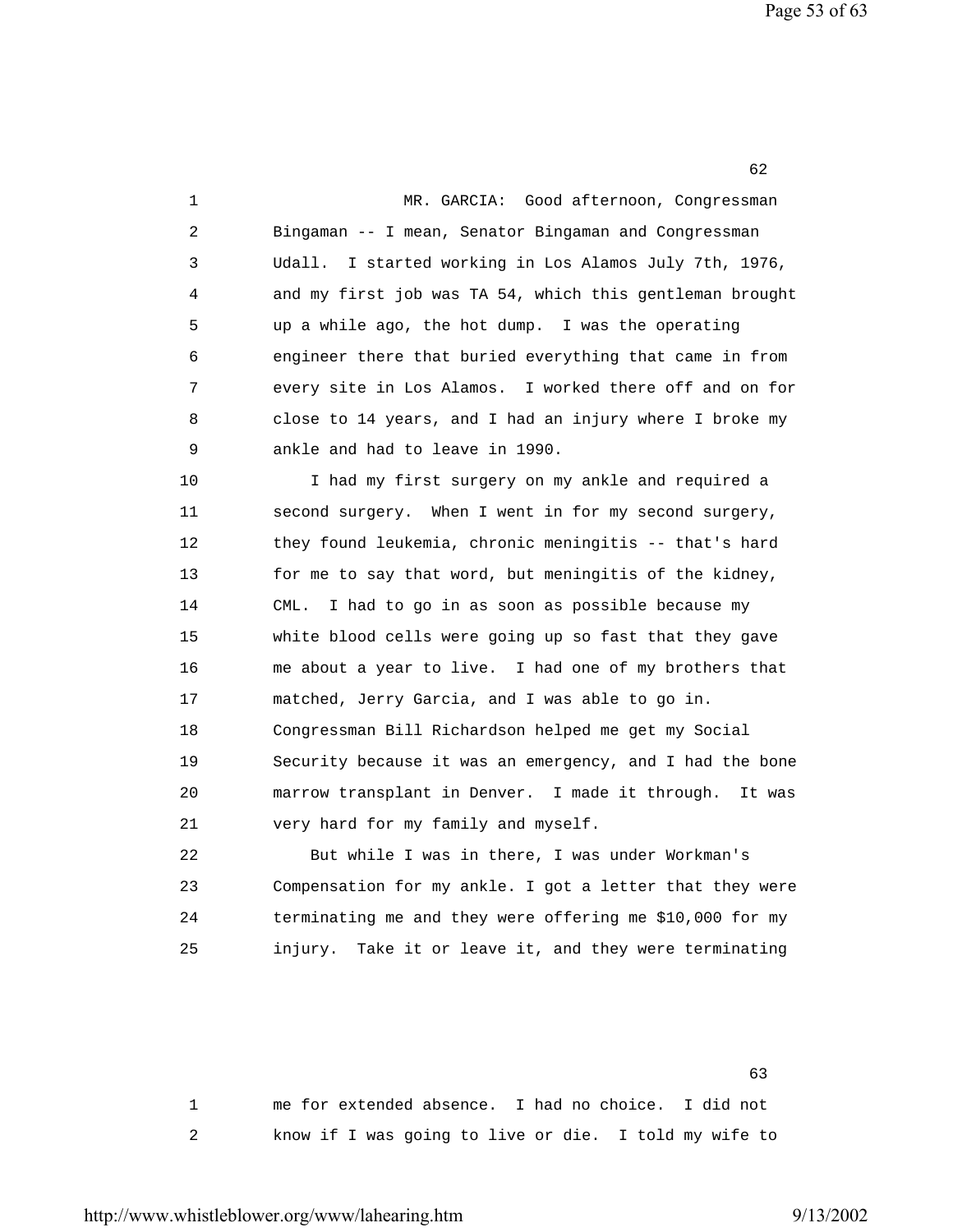Page 54 of 63

 3 go ahead and settle it. She needed the money to go back 4 and forth to Denver.

 5 And when I got out, I never -- I didn't get any help 6 from anybody, you know, as far as Los Alamos was 7 concerned. I filed paperwork and everything through the 8 office here in Espanola. I met with Mr. Peterson, I 9 believe, an angel, and he told me he had three 10 problems. One was that I never worked at Los Alamos; 11 two, that I didn't have the right kind of cancer; and 12 three, basically I was just a liar. You know, I 13 shouldn't have bothered filing paperwork. So we showed 14 him paperwork that I had there that day and she had some 15 paperwork, and he said his office had made a mistake. 16 But they were still going to send it over to NIOSH 17 to figure out if I could have gotten leukemia working at 18 TA 54, which I buried over 100,000 barrels of 19 plutonium. I buried all the PCBs, asbestos, everything 20 that came up from TA 1, which that other gentleman spoke 21 about earlier; the DP, when they threw it down; 22 everything that came from TA 55, from TA 18, from kappa 23 to maeson, I buried it all. And if I don't qualify, I 24 don't see any of us that are. 25 I'm glad this gentleman received something, you

 $\sim$  64

 1 know, because he deserves it, and I think I deserve it, 2 too, you know, and that's why I'm here today. I 3 respectfully ask for your help, all the laborers that 4 worked at TA 54, because we were told not to worry about 5 it. It was low level. We couldn't pick up anything. 6 It was a training center for the monitors. They didn't 7 have to wear badges. It was an open area, really. The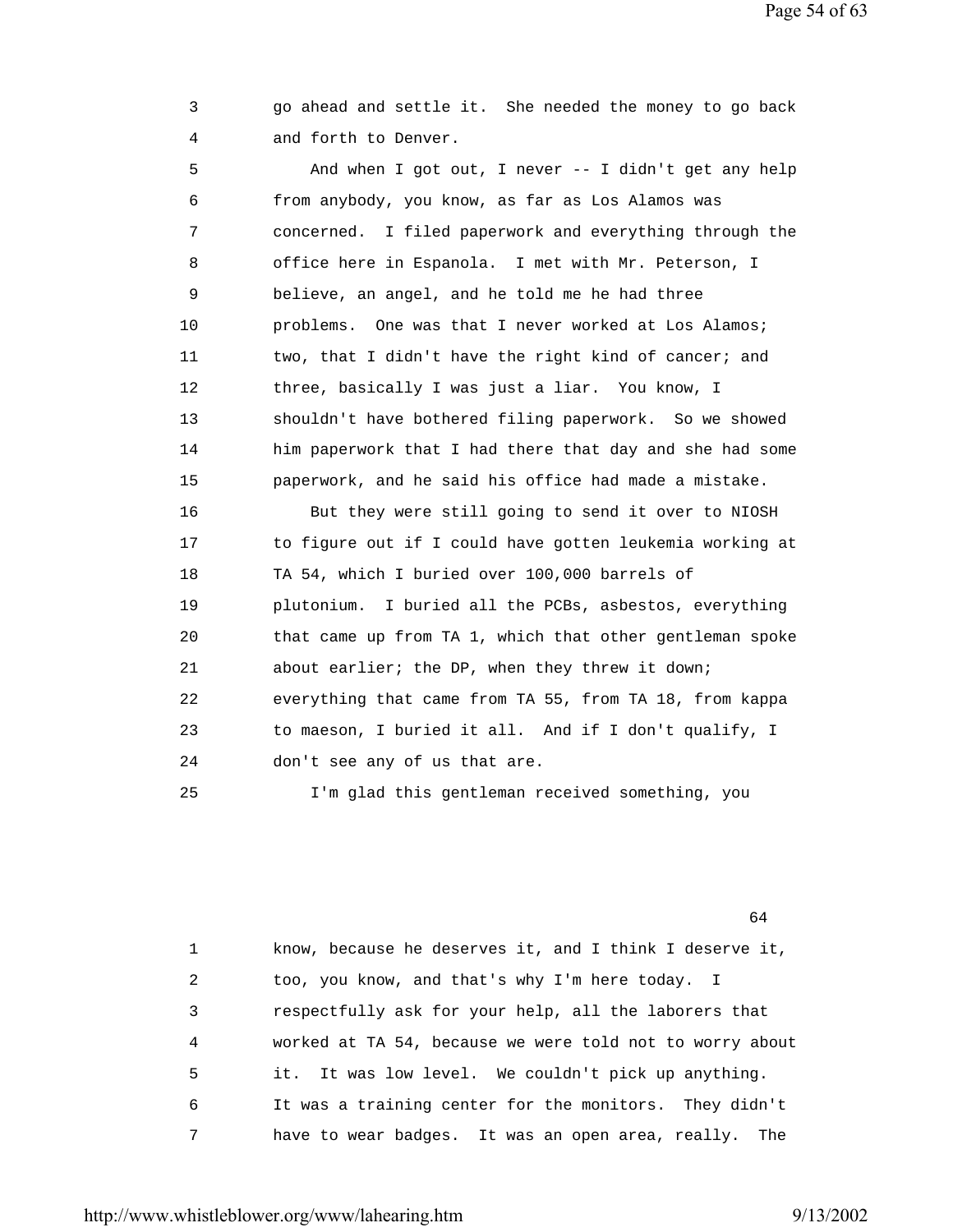Page 55 of 63

8 monitors weren't trained.

| 9  | I came home several times with coveralls and             |
|----|----------------------------------------------------------|
| 10 | booties. They buried my clothing, and there was never    |
| 11 | anything done about it. My records have been totally     |
| 12 | wiped out. They aren't there. You know, I'd like to      |
| 13 | see something done about that. Again, thank you.         |
| 14 | (Applause.)                                              |
| 15 | MR. LEYBA: Our next speaker is Mr.                       |
| 16 | Felimon Casados.                                         |
| 17 | MR. CASADOS: Good afternoon, Senator                     |
| 18 | Bingaman, Congressman Tom Udall, and Department of       |
| 19 | Energy Assistant Secretary Beverly Cook, and also fellow |
| 20 | Los Alamos employees, past and present. My name is       |
| 21 | Felimon Casados, and as a patriotic American, I served   |
| 22 | my country in the United States Navy from 1948 to 1952.  |
| 23 | I continued my service by working at Los Alamos Nuclear  |
| 24 | Laboratory from 1963 to 1993. I worked for several       |
| 25 | contractors, Zia, Pan Am, and Johnson Controls.          |

 $\sim$  65

 1 I feel all of this work was directed towards the 2 contribution of our defense of our country. In June 3 2000, I received a letter from Johns Hopkins Medical 4 Center in Espanola. It stated that was I was entitled 5 to a complete medical examination. I went for testing. 6 When the results came back, it stated that I had tested 7 positive for beryllium exposure. 8 On or about 2000, I was tested once again, but have 9 never received my results. In June 2000 and 2001, the

 10 United States government initiated a program to help our 11 nuclear work force submit claims to become active in the 12 EEOICPA Program. On July 28, 2001, I submitted a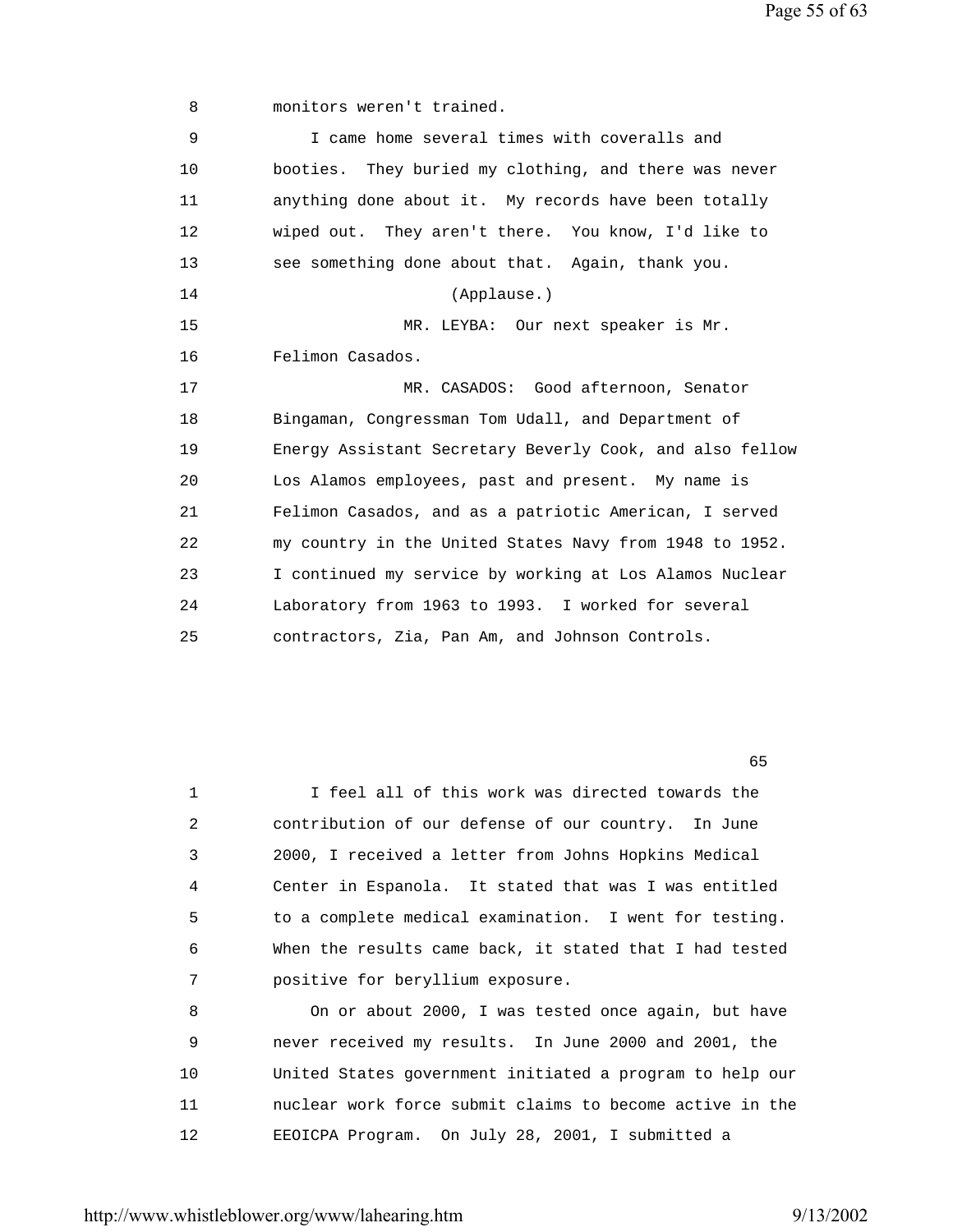13 claim. This was done again in November 2001 with the 14 help of David Chavez, the U. S. Department of Energy 15 Representative in the Espanola office. This was done in 16 response to the Department's notification that kept 17 telling me that I was not in the Denver computer records 18 and also that my medical records pertaining to the 19 beryllium exposure needed to be verified.

 20 On July 29, 2001, I resubmitted this claim again for 21 the third time with the help of Floyd Archuleta and Ron 22 Sanchez, of the Denver office, after meeting with them 23 in Albuquerque. Having done all this, I was asked to 24 submit a medical narrative to prove my exposure to 25 beryllium. Thanks to Mr. David Chavez and Floyd

 $\sim$  66

| $\mathbf 1$    | Archuleta of the Espanola office, Ken Silver and Ben     |
|----------------|----------------------------------------------------------|
| $\overline{a}$ | Ortiz, for all the help they have given me.              |
| 3              | At the present time, Austin Sandoval of the Denver       |
| 4              | office had given me high hopes in acquiring the help I   |
| 5              | need in moving this claim forward. The process has been  |
| 6              | long, and at times frustrating, due to the records being |
| 7              | lost, misplaced or mishandled. Because of these events,  |
| 8              | some of my co-workers have dropped out of the program    |
| 9              | because of the frustration in trying to complete the     |
| 10             | required paperwork. Had it not been for these men, I     |
| 11             | may very well have been in their shoes.                  |
| 12             | We read daily in the newspapers and hear it on           |
| 13             | television where our government is spending billions of  |
| 14             | dollars in aid to other countries. Understanding that    |
| 15             | this aid is important, I believe that America's aid      |
| 16             | should start here at home by providing the necessary     |
| 17             | assistance to all of our nuclear workers throughout the  |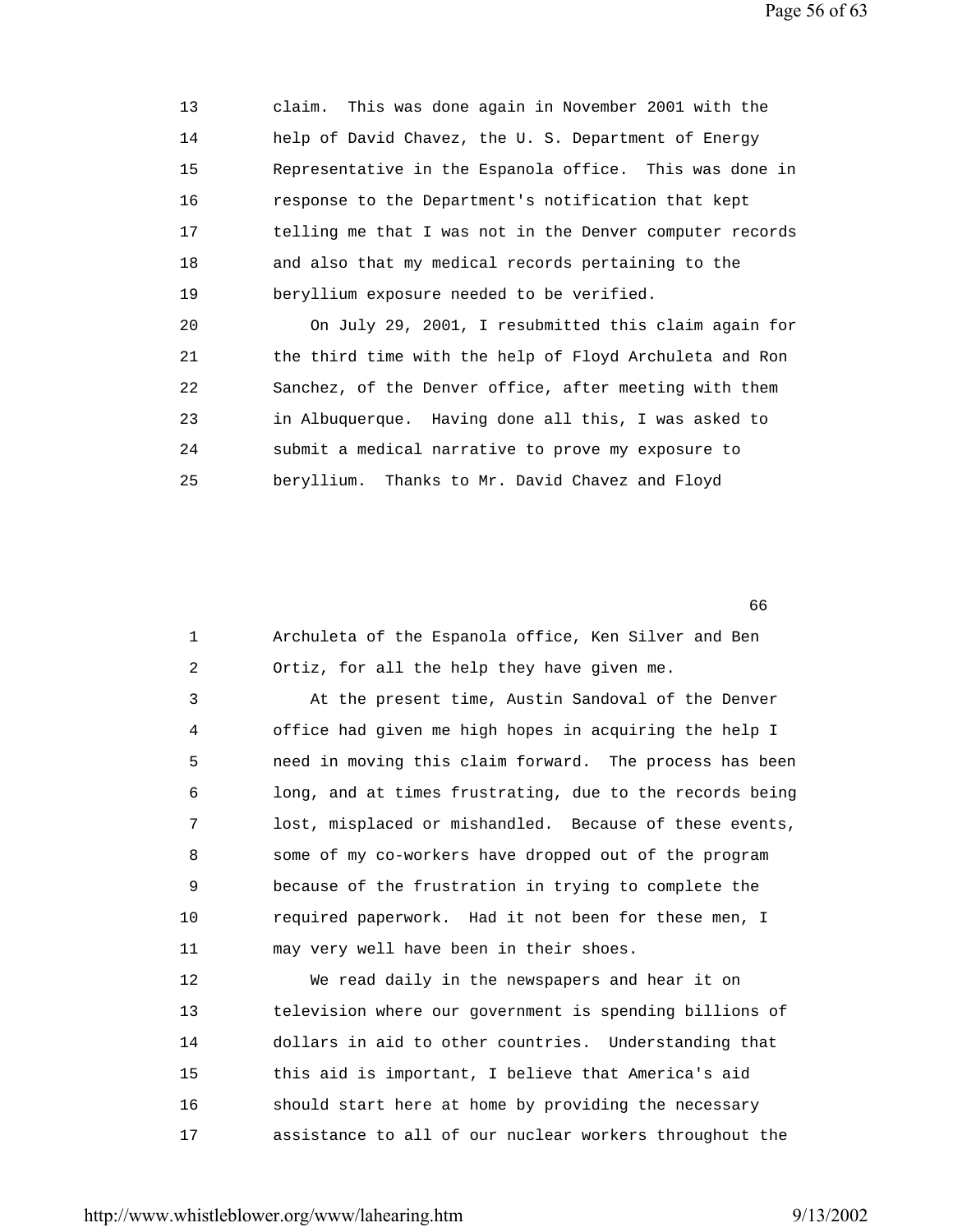Page 57 of 63

 18 United States. Please remember that these workers were 19 loyal, patriotic soldiers of the Cold War performing 20 their duties. 21 It is about time these people get the medical and 22 financial assistance they so rightly deserve. 23 Hopefully, these claims from the Los Alamos Laboratory 24 will receive the same kind of attention and get results 25 with the same outcome of those submitted in Kentucky and

 $\sim$  67

 1 other parts of this country. We cannot continue to 2 ignore the deteriorating physical conditions experienced 3 by these workers any longer.

 4 At this time, I would like to thank our State 5 Senator, Jeff Bingaman; our State U. S. District 6 Representative, Tom Udall; and Department of Energy 7 Secretary Beverly Cook and all the officials from the U. 8 S. Department of Labor for being here to listen to our 9 complaints. We, the Cold War claimants, did our part by 10 providing this nation with the instruments necessary for 11 the defense of our country. It is time the U. S. 12 Government did their part in supporting them. Now we 13 leave this matter in your hands, Senator Bingaman, 14 Representative Udall and Secretary Cook. Thank you very 15 much. 16 (Applause.) 17 MR. LEYBA: I think it's very important to 18 recognize Floyd Archuleta and the Espanola Resource 19 Center because they've really done a hell of a good job 20 for these folks. So thank you, Floyd, and all the other 21 folks at Espanola Resource Center. 22 (Applause.)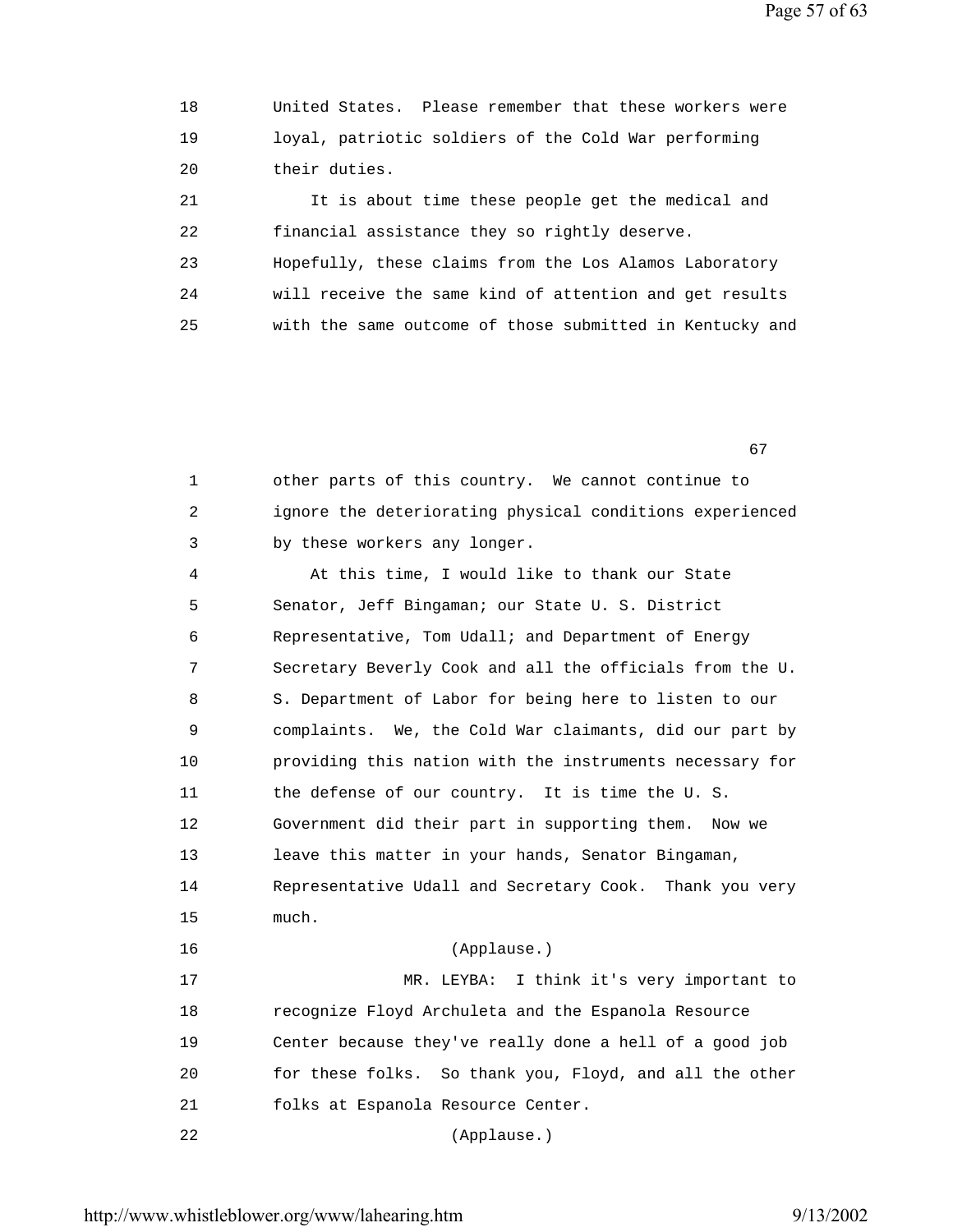Page 58 of 63

 23 CONGRESSMAN BINGAMAN: Let me thank all of 24 the individuals who've spoken today. And I think this 25 is very useful for us to hear the specific concerns you

 $\sim$  68

 1 have, and some of those are with the legislation, which 2 you make a very good point. And Mr. Ortiz, you make a 3 very good point that we need to expand this bill to 4 cover some things that are not covered, mercury being 5 one of them, and we will proceed to do our very, very 6 best to get that done. And I will work with Congressman 7 Udall and we will give that our very best effort.

 8 In addition to the changes in the bill that are 9 needed, obviously we need to find ways to streamline the 10 processing of these claims and speed that up. I thought 11 the information we received today indicated that that is 12 happening, but I think we need to be sure it happens 13 quickly enough. And that is another -- I know there are 14 many here who have claims that are awaiting some word, 15 and we need to move ahead as quickly as we can on that.

 16 We also, of course, need to see these final 17 regulations and this final action by the various 18 agencies to see whether they are consistent with what we 19 intended when we passed this legislation. The intent 20 was very clear to me. The intent was that compensation 21 was to be provided to people who contracted illness 22 because of work they did at our facilities, our 23 Department of Energy Nuclear Facilities, including Los 24 Alamos, and that's the clear purpose of the 25 legislation. To the extent that this is not happening,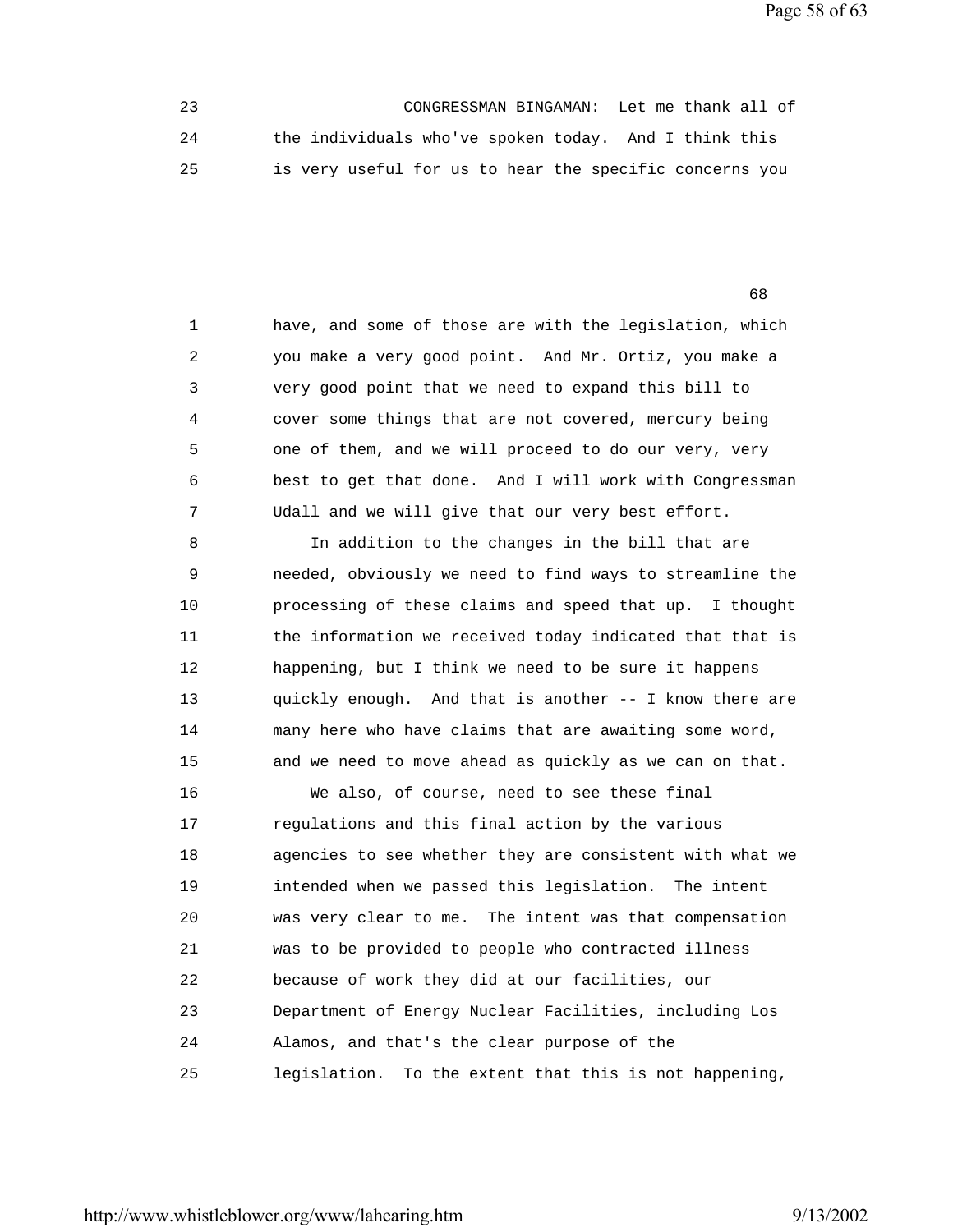1 to the extent that there are still obstacles being 2 thrown up, we need to clear those away. And we need to 3 work closely with the administration to see that that 4 happens. 5 And so I very much thank everybody for being here. 6 We're scheduled to conclude this at 5:00, to go for two 7 hours. I know many of you may have specific other 8 issues that you want to talk to one or more of us about, 9 and we could stay around and do that individually. But 10 I think this has been very useful. 11 Let me call on Congressman Udall to make any 12 statement he likes and then we can conclude the formal 13 part of this meeting and then talk to people 14 individually after that. Tom, come on up here. 15 CONGRESSMAN UDALL: Thank you, Jeff, and 16 thank you very much to all of the panel for your very 17 moving testimony today. 18 I thought the one positive, hopeful thing that was 19 said was when Bill Van Buskirk talked about getting a 20 claim awarded within nine months. That is, I think, how 21 Jeff and I envisioned this process working within a 22 reasonable period of time, where with these complex 23 kinds of claims that you sort through it and you get it 24 awarded and you get the compensation. But clearly with 25 many of these other claims, with the presentation that

 $\sim$  69

not a contract the contract of the contract of the contract of the contract of the contract of the contract of the contract of the contract of the contract of the contract of the contract of the contract of the contract of

 1 was made, when you start looking at \$190 million paid 2 out, 2,400 claims, 2,100 individuals, I mean New Mexico 3 has 684 claims, four cases paid. We haven't moved fast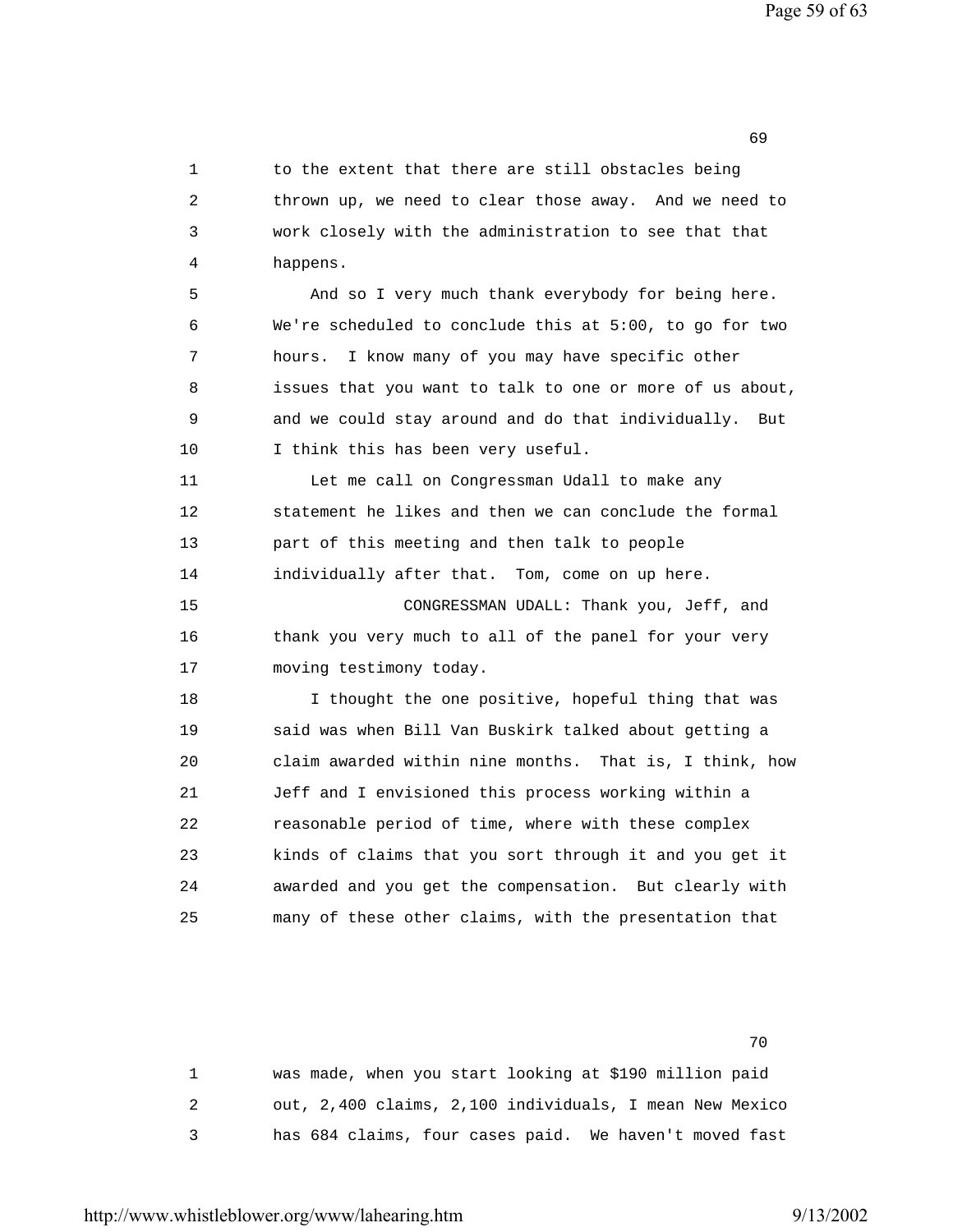Page 60 of 63

 4 enough, and I think we get that message loud and clear, 5 and we're going to take that back and make sure that 6 it's heard in Washington.

 7 These three panels that focused on toxic substances, 8 the radiation dosimetry, and also the claims process, I 9 think were very, very helpful. The dosimetry, we heard 10 -- Jeff and I heard the same thing before. We 11 understand that many of your records were lost, that 12 things were destroyed. And that's the reason this 13 legislation was crafted in such a way so that you didn't 14 have the burden of proof when your records were lost. 15 And we're going to do everything we can to make sure 16 that it works specifically in that way.

 17 And we heard repeatedly from the panel about the 18 problems in terms of the flaws and the various things 19 that had gone on there. With regard to the toxic 20 substances, I mean we need to move forward and get those 21 rules out and get everything in place to move forward 22 there. And I just leave this hearing from the panel 23 that we need to move forward quickly and expeditiously 24 and bring justice and fairness to these Cold War heroes 25 that are here with us today. Thank you very much.

71

|   | (Applause.)                                             |
|---|---------------------------------------------------------|
| 2 | FROM THE FLOOR: The uranium workers, on                 |
| 3 | that claim that the uranium workers $-$ -               |
| 4 | CONGRESSMAN UDALL: That was part of this                |
| 5 | legislation, the additional \$50,000 for the RECA       |
| 6 | workers. I don't know if any of the departments brought |
| 7 | information on that, but let me just give a brief       |
| 8 | comment on that and ask. So that people understand what |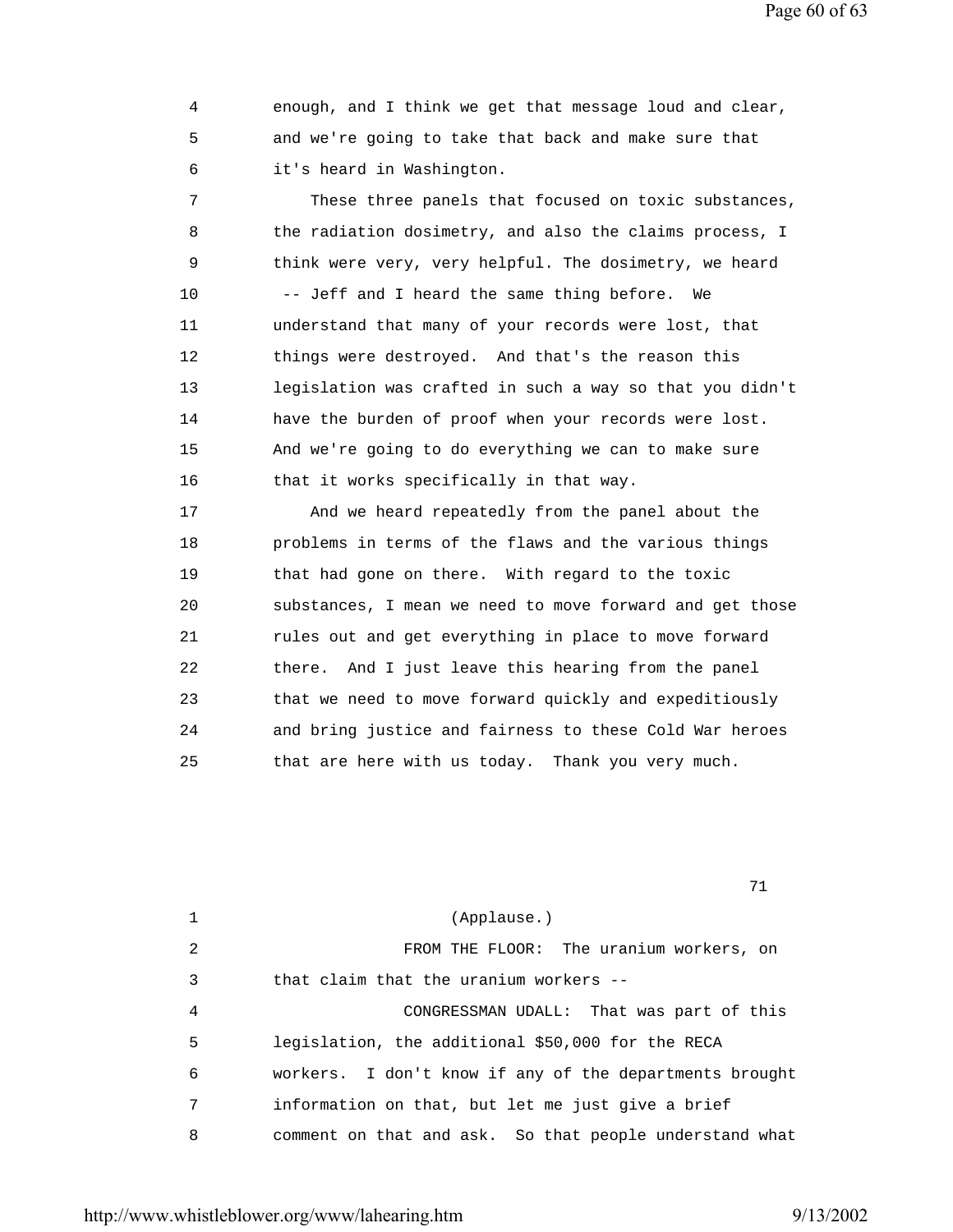Page 61 of 63

 9 he's talking about as a part of this nuclear worker 10 legislation, additional compensation was given to people 11 that were exposed to radiation working in uranium mines 12 and people that were the down winders. The atomic tests 13 went off and the down winders had contracted cancers and 14 other solid tumors, those kinds of things. 15 In order to equalize -- when we passed this 16 legislation, we brought the compensation rates up to 17 equalize it 150,000. And that was something that I 18 think was needed to be done, and it was an attempt to be 19 really fair in this whole process. How many of those -- 20 I don't know whether what you're asking is how many of 21 those have been paid and how much we've moved forward on 22 those. I would ask that the Department of Labor 23 Representative give you an idea on how we're doing on 24 those specific claims here in New Mexico if he has that 25 information or on nationwide basis.

 $72$ 

1 MR. TURCIC: For the RECA claims, we have 2 received over 3,000 RECA claims and have paid a total of 3 about \$49 million, and that was since the beginning of 4 the program. 5 MR. YOUNG: Well, as Senator Bingaman

 6 said, we're going to set down the formal phase of our 7 conversation today. People will be around for informal 8 conversations after that. I would like to recognize 9 some folks who have sent representatives as well. 10 Representative Lucky Barela, Janet Wallace. Senator 11 Dominici has sent people here. Rebecca Montoya is here, 12 I think, and we've had a message from former Energy 13 Secretary Bill Richardson, as well. So other people are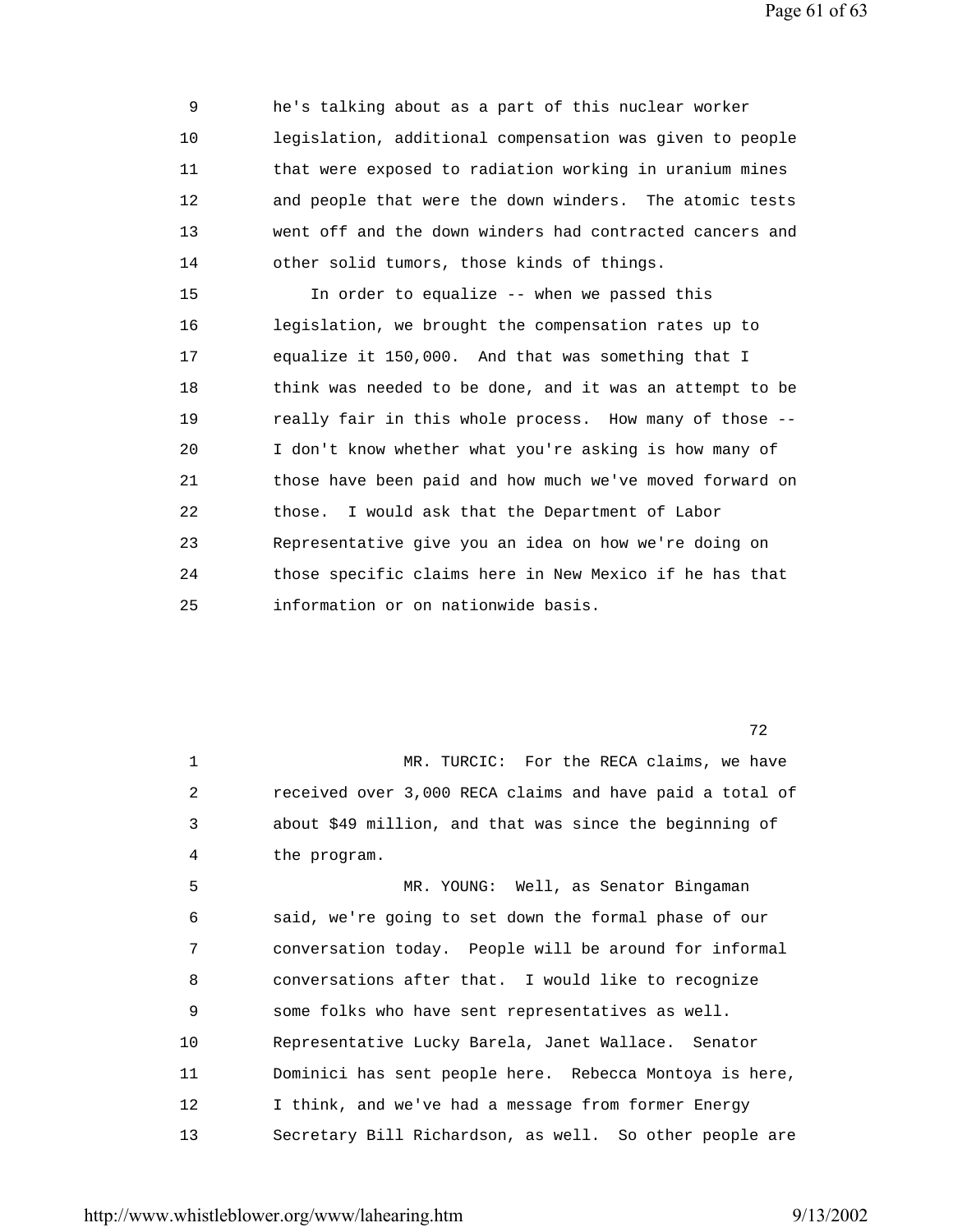| 14   | hearing this. Thank you very much, and that would |             |  |  |
|------|---------------------------------------------------|-------------|--|--|
| 15   | conclude our session. Thank you.                  |             |  |  |
| 16   |                                                   | (Applause.) |  |  |
| $17$ |                                                   |             |  |  |
| 18   |                                                   |             |  |  |
| 19   |                                                   |             |  |  |
| 20   |                                                   |             |  |  |
| 21   |                                                   |             |  |  |
| 22   |                                                   |             |  |  |
| 23   |                                                   |             |  |  |
| 24   |                                                   |             |  |  |
| 25   |                                                   |             |  |  |

73

1 STATE OF NEW MEXICO )  $2$  ) ss. 3 COUNTY OF BERNALILLO ) 4 5 6 7 I, JUSTINE HANNAWEEKE, New Mexico Certified Court 8 Reporter No. 295, do hereby certify that I personally 9 took testimony given at said Public Hearing by machine 10 shorthand; that said testimony at said Public Hearing is 11 a true record of the testimony given; that I am neither 12 attorney nor counsel for, nor related to, or employed by 13 any of the parties to the action in which this Public 14 Hearing was taken, and that I am not relative or 15 employee of any attorney or counsel employed by parties 16 hereto or financially interested in the action. 17 18